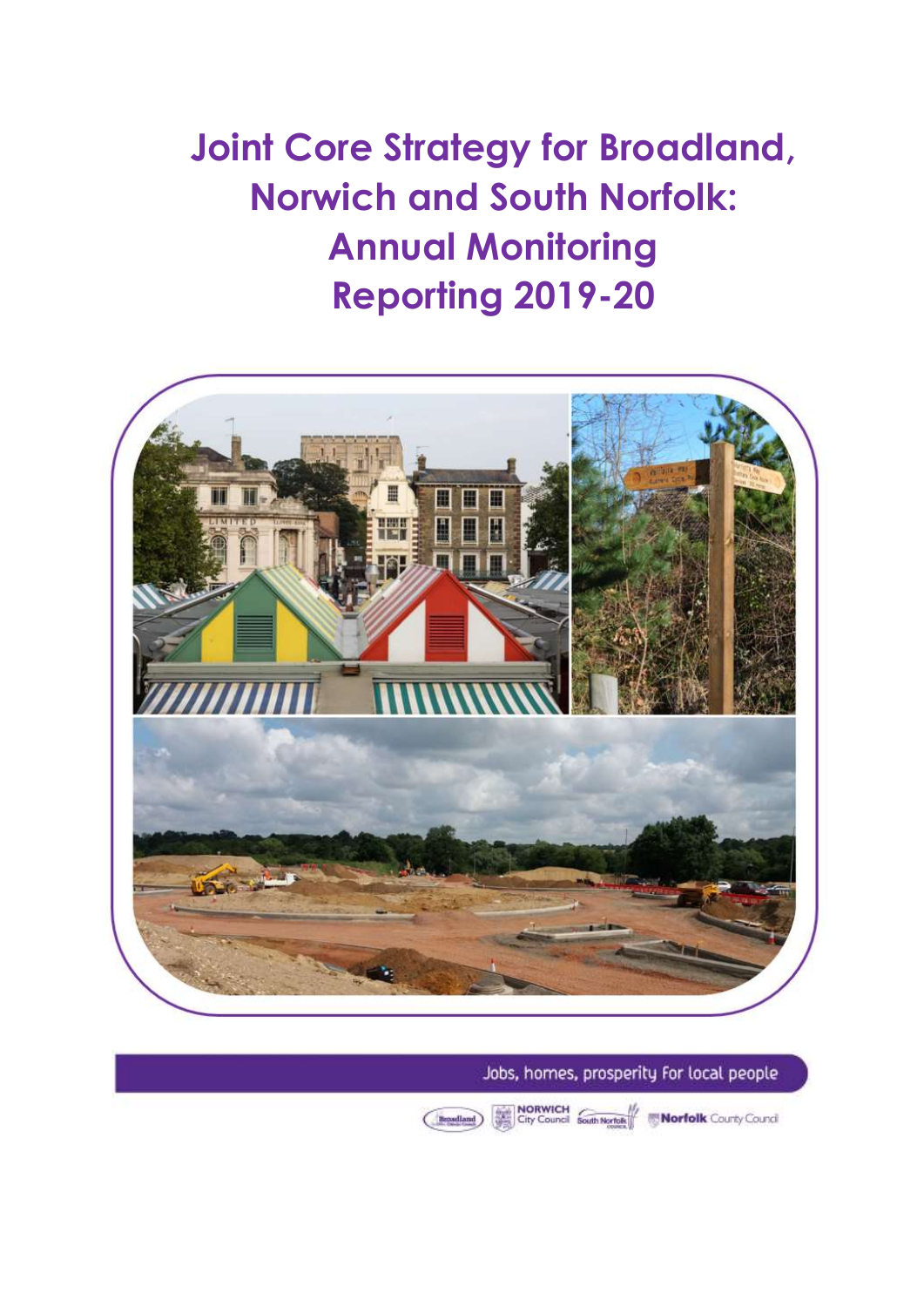# **Contents**

| Executive Summary                                                                                                                                                                               | 1               |
|-------------------------------------------------------------------------------------------------------------------------------------------------------------------------------------------------|-----------------|
| Introduction                                                                                                                                                                                    | 3               |
| Joint Core Strategy Monitoring                                                                                                                                                                  | 4               |
| Objective 1: to minimise the contributors to climate change and<br>address its impact                                                                                                           | 6               |
| Objective 2: to allocate enough land for housing, and affordable<br>housing, in the most sustainable settlements                                                                                | 10 <sup>°</sup> |
| Objective 3: to promote economic growth and diversity and<br>provide a wide range of jobs                                                                                                       | 17              |
| Objective 4: to promote regeneration and reduce deprivation                                                                                                                                     | 23              |
| Objective 5: to allow people to develop to their full potential by<br>providing educational facilities to meet the needs of existing and<br>future populations.                                 | 24              |
| Objective 6: to make sure people have ready access to services                                                                                                                                  | 27              |
| Objective 7: to enhance transport provision to meet the needs of<br>existing and future populations while reducing the need to travel                                                           | 28              |
| Objective 8: to positively protect and enhance the individual<br>character and culture                                                                                                          | 30              |
| Objective 9: to protect, manage and enhance the natural, built,<br>and historic environment, including key landscapes, natural<br>resources and areas of natural habitat or nature conservation | 31              |
| Objective 10: to be a place where people feel safe in their<br>communities                                                                                                                      | 34              |
| Objective: 11 to encourage the development of healthy and<br>active lifestyles                                                                                                                  | 36              |
| Objective 12: to involve as many people as possible in new<br>planning policy                                                                                                                   | 39              |
| Appendices A to G                                                                                                                                                                               | 40              |
|                                                                                                                                                                                                 |                 |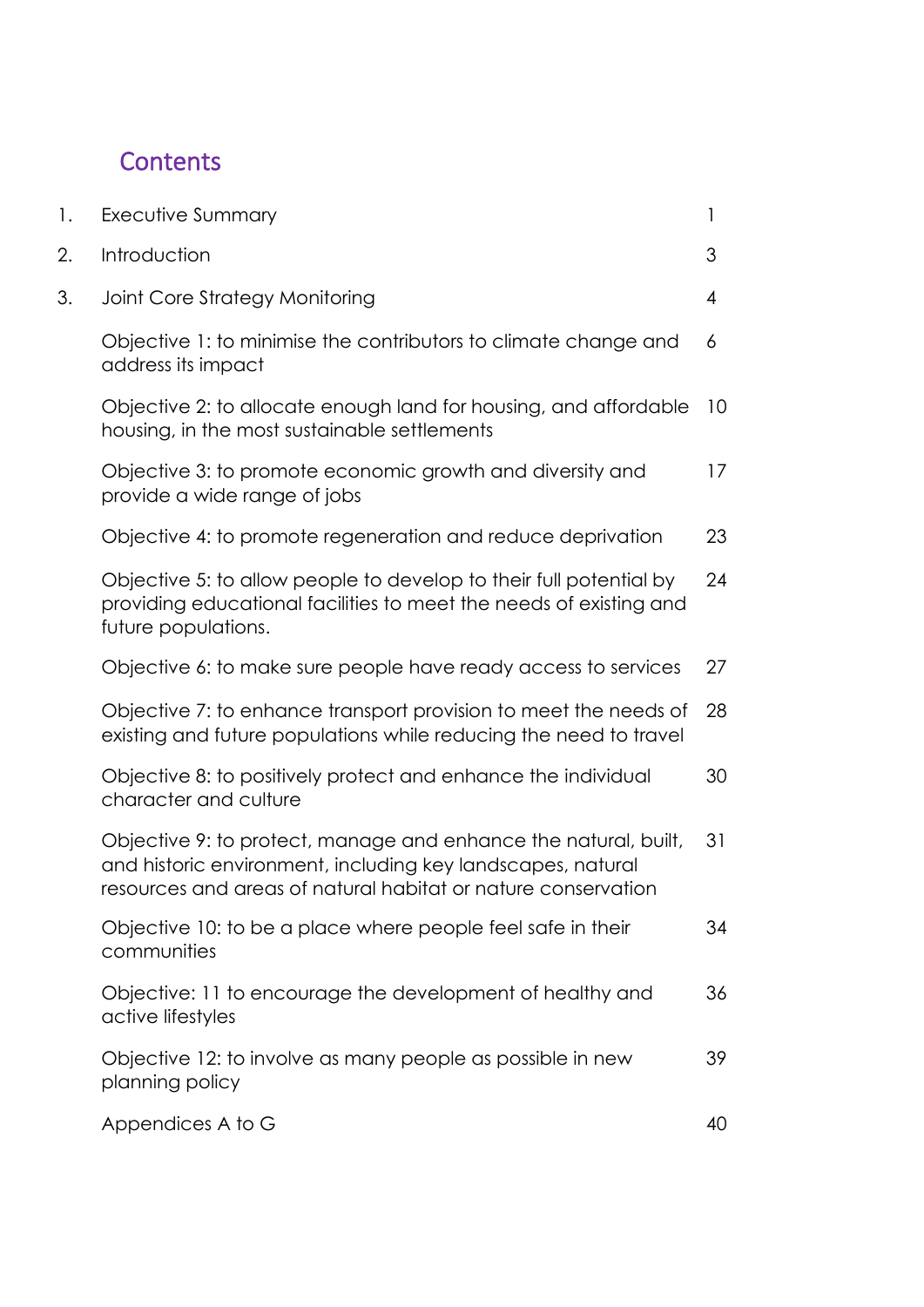# **1. Executive Summary**

- 1.1 This Annual Monitoring Report (AMR) assesses how the Greater Norwich area performed for 2019/20 against the objectives set out in the Joint Core Strategy.
- 1.2 There are many indicators that are currently being met or where clear improvements have been made:
	- The percentage of household waste that is recycled or composted has generally increased;
	- The CO2 emissions per sector have mostly decreased;
	- The number of housing completions has surpassed the JCS annual target;
	- The number of affordable housing completions has exceeded the target for the third consecutive year;
	- The employment rate of economically active population has mostly increased;
	- Norwich has maintained its13th position in the national retail ranking;
	- No listed buildings have been lost or demolished.
- 1.3 However, there are several indicators where targets are not currently being met, some of which may have been adversely affected by the uncertain economic and political climate. Some indicators are perhaps less influenced by external factors and these are the areas where the overall focus of action should be placed:
	- Although housing delivery has improved in recent years, the number of completions remain below target for the whole plan period;
	- The continued loss of office space in Norwich City Centre, and the growth of office space in other areas is noteworthy, continuing previous years' trends.
- 1.4 The underperforming economic indicators reflect wider economic conditions. However, there is a strong argument that the ambitious JCS targets for office and retail development reflect older business models and less efficient use of space.
- 1.5 Some "contextual indicators" in the AMR that the local plans are able to have more limited impact on show negative trends:
	- Total crime level has increased this year and
	- The number of people killed or seriously injured in road traffic accidents has increased, apart from in Norwich.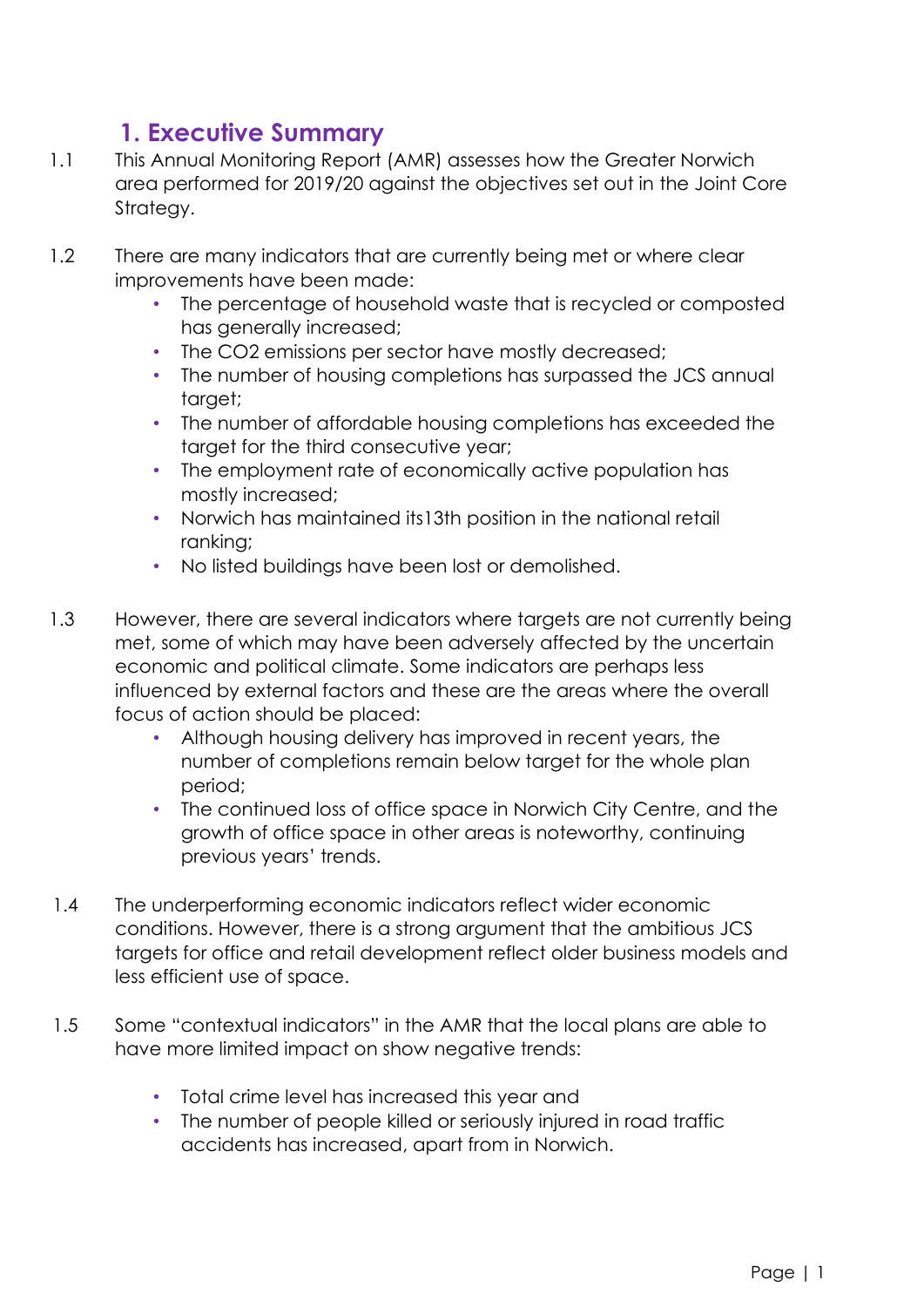- 1.6 A 5-year land supply can be demonstrated for this monitoring year. Greater Norwich Authorities can demonstrate 6.16 years of housing supply.
- 1.7 A range of activities are underway that will have a positive impact on stimulating growth and help deliver against targets over the coming years.
- 1.8 The local planning authorities (LPAs), working with Norfolk County Council and the Local Enterprise Partnership through the Greater Norwich Growth Board, progressed implementation of the Greater Norwich City Deal agreed with Government in 2013. Working together, the partners support the private sector to deliver in numerous ways, including:
	- making a Local Infrastructure Fund available to developers to unlock site constraints;
	- delivering the Northern Distributor Road (A1270) and other transport measures, and working towards delivering the Long Stratton bypass and better public transport, including through "Transforming cities "and
	- engagement in skills initiatives to improve the match between labour supply and demand.
- 1.9 The LPAs are reviewing and rolling forward the JCS to produce the Greater Norwich Local Plan (GNLP), scheduled to be adopted in 2022. The AMR will inform and be informed by this process.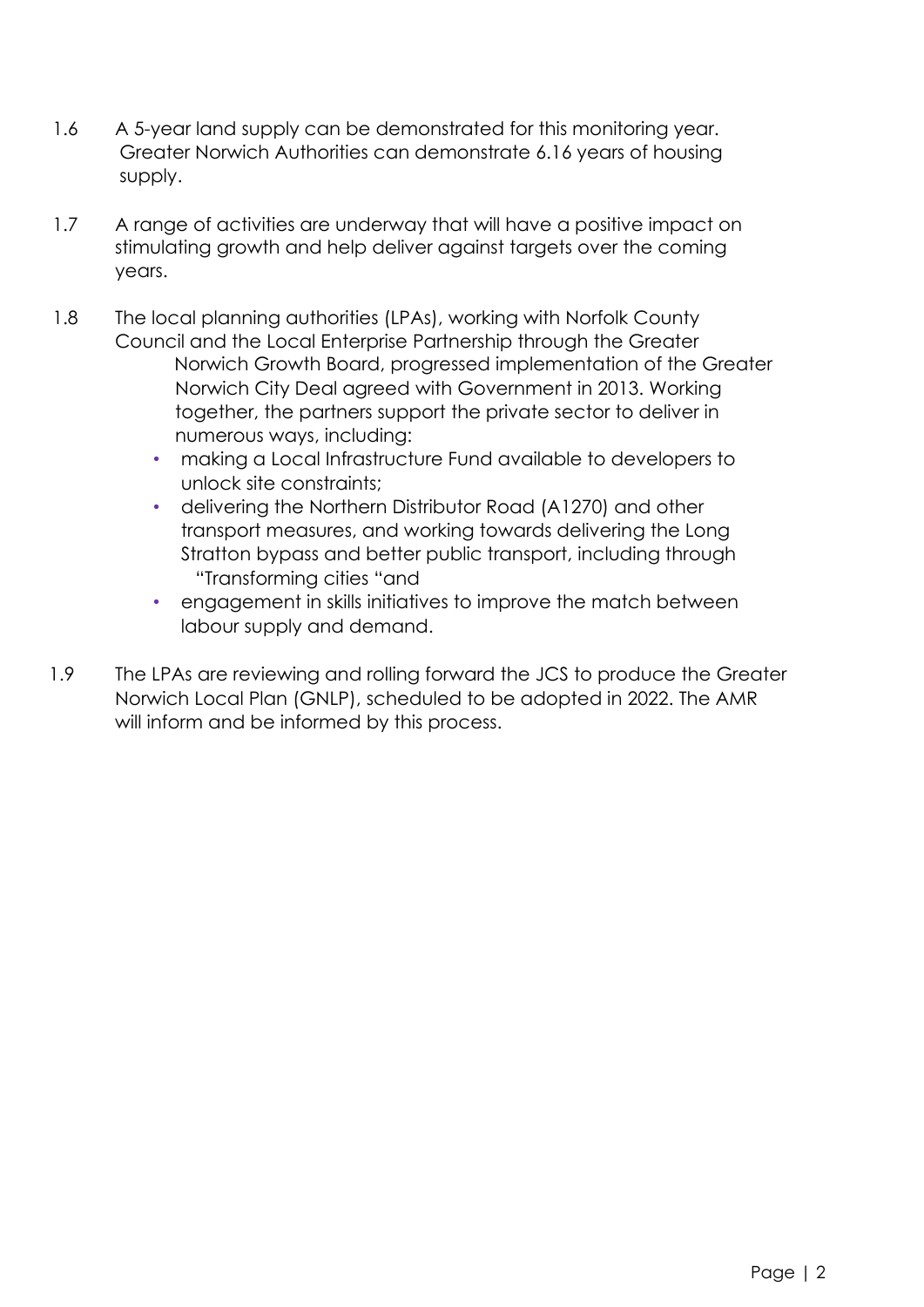# **2. Introduction**

# **Context**

- 2.1 The JCS for Broadland District Council, Norwich City Council and South Norfolk Council (excluding the Broads Authority area) sets out the longterm vision and objectives for the area and was adopted on 24 March 2011.
- 2.2 Following a legal challenge, parts of the JCS concerning the North-East Growth Triangle (NEGT) were remitted for further consideration including the preparation of a new Sustainability Appraisal (SA). The additional work demonstrated that the original policy approach remained the preferred option and this was submitted and examined during 2013. With some modifications, including new policies (Policies 21 and 22) to ensure an adequate supply of land for housing, the amendments to the JCS were adopted on 10 January 2014.
- 2.3 For more information on the adoption of the Joint Core Strategy please see the Greater Norwich Growth Board's [website.](http://www.greaternorwichgrowth.org.uk/planning/joint-core-strategy/)

# Purpose

- 2.4 The AMR measures the implementation of the JCS policies and outlines the five-year land supply position (Appendix A).
- 2.5 It also updates the SA baseline (Appendix D) and includes a section on the implementation of each local authority's policies (Appendices E and F) from their respective local plans (not covered by the JCS).
- 2.6 The Localism Act (2011) requires this report to include action taken under the Duty to Cooperate. This can be found in Appendix C.
- 2.7 Community Infrastructure Levy (CIL) regulations require this report to include details of CIL receipts received over the monitoring period. These details can be found in Appendix B.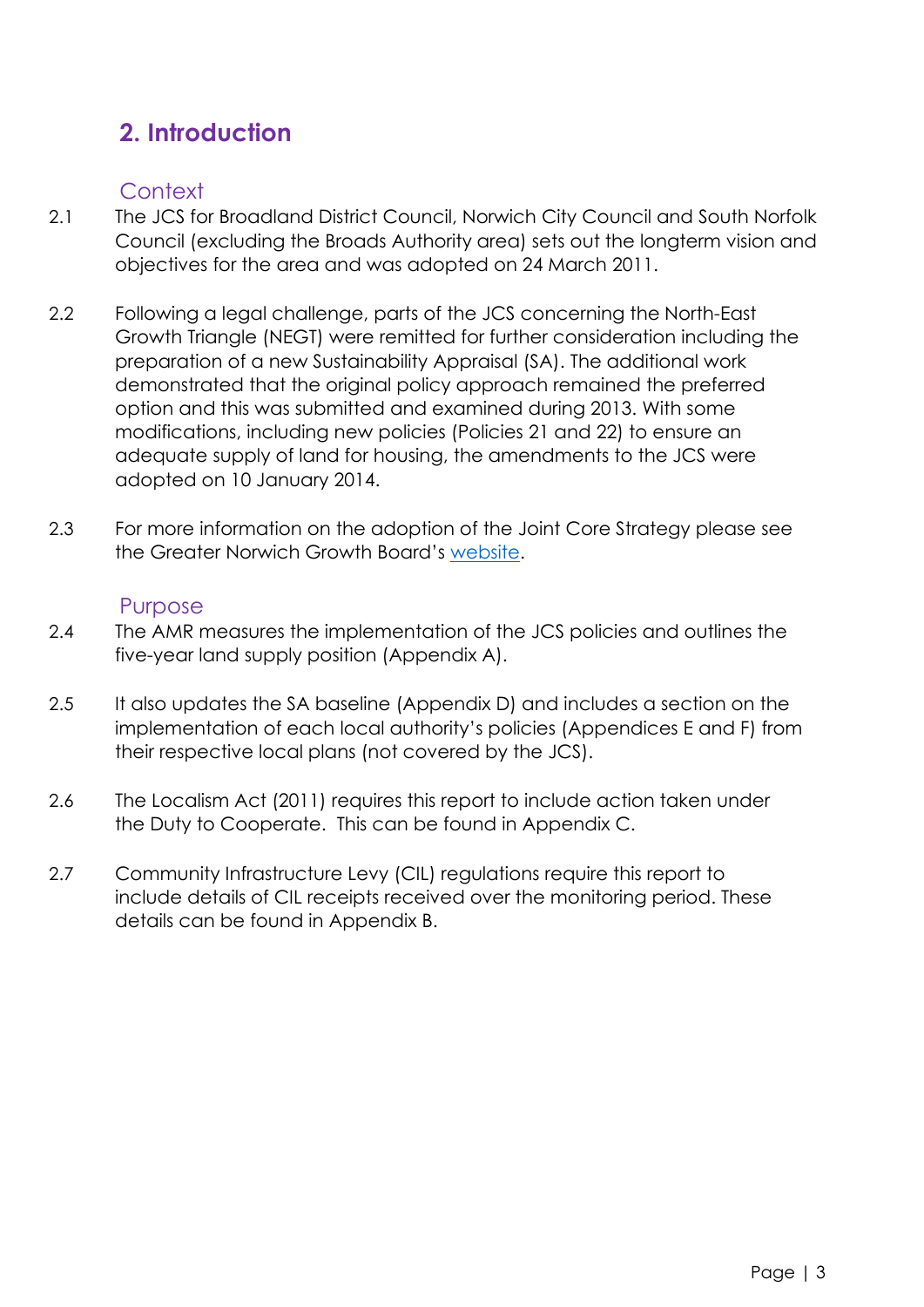# **3. Joint Core Strategy Monitoring**

- 3.1 The spatial planning objectives in the JCS provide the framework to monitor the success of the plan. They are derived from the districts' Sustainable Community Strategies:
	- To minimise the contributors to climate change and address its impact;
	- To allocate enough land for housing, and affordable housing, in the most sustainable settlements;
	- To promote economic growth and diversity and provide a wide range of jobs;
	- To promote regeneration and reduce deprivation;
	- To allow people to develop to their full potential by providing educational facilities to support the needs of a growing population;
	- To make sure people have ready access to services;
	- To enhance transport provision to meet the needs of existing and future populations while reducing travel need and impact;
	- To positively protect and enhance the individual character and culture of the area;
	- To protect, manage and enhance the natural, built and historic environment, including key landscapes, natural resources and areas of natural habitat or nature conservation value;
	- To be a place where people feel safe in their communities; To encourage the development of healthy and active lifestyles;
	- To involve as many people as possible in new planning policy.
- 3.2 The sections that follow show how each of the objectives and indicators highlighted in the monitoring framework of the JCS have progressed since the 2008 base date of the plan. The current iteration of this report shows data from the last 5 years. For data from the earlier years, please see previous iterations of the report.
- 3.3 In some instances, relevant data will be released after the publication of this report and as such, some indicators do not have complete time-series information. In addition, information from across the area is not always consistent. Where this is the case the reasons for these inconsistencies are stated.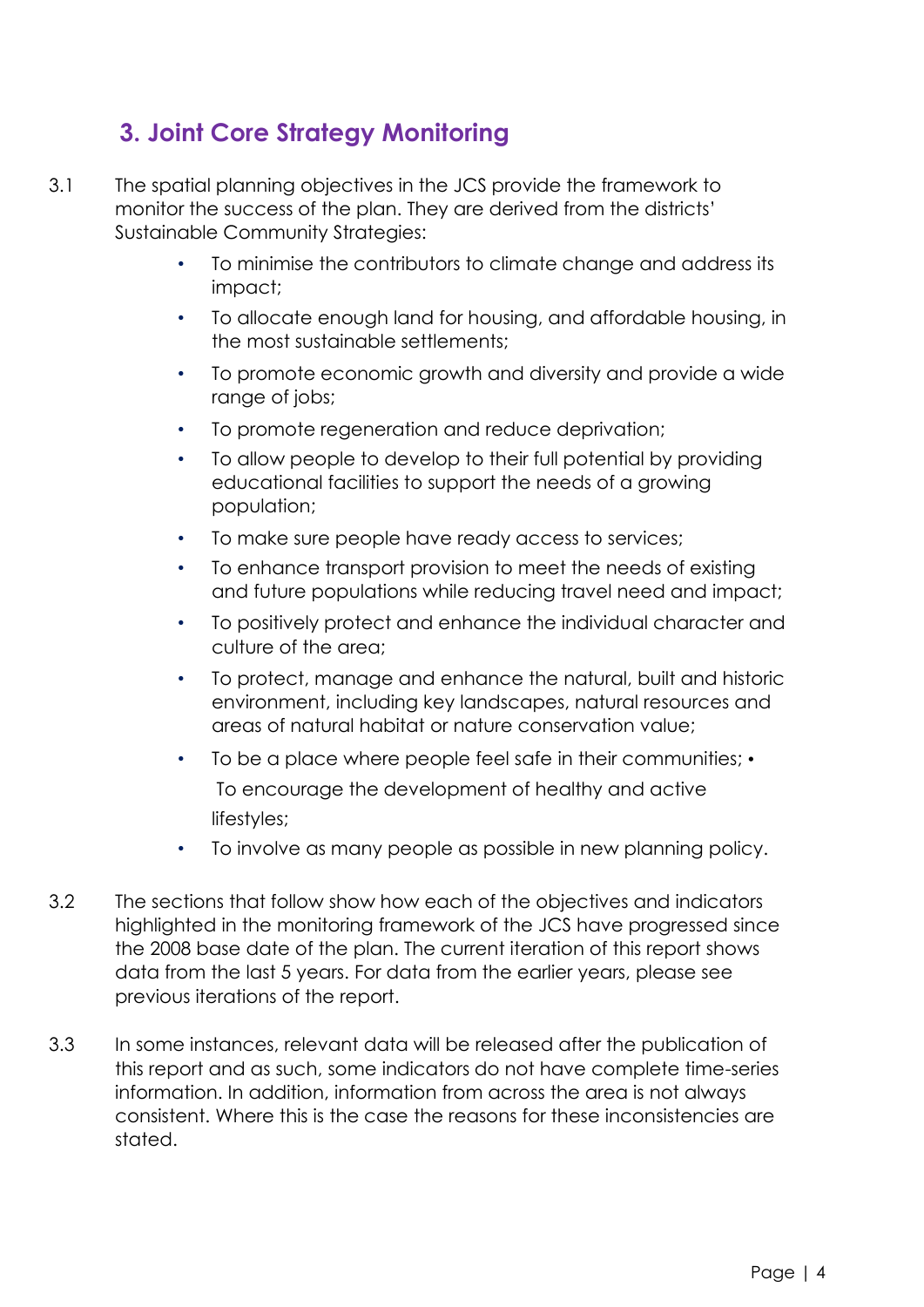- 3.4 Some data is collected from sample surveys, such as the Annual Population Survey. Given the nature of sample surveys there can be some fluctuation in results. Indicators which use the Annual Population Survey are employment and unemployment rates, occupational structure and highest-level qualifications.
- 3.5 Since the JCS monitoring framework was drawn up various datasets have been withdrawn or altered. Again, where this is the case reasons for incomplete data will be given and where possible proxies used instead.
- 3.6 To ensure the monitoring stays effective and relevant, a full review of the framework has been carried out. As a result, a number of indicators have been updated or revised from 2015/16 onwards.
- 3.7 Datasets for the indicators monitored are set out in detail in tables on the following pages.

This Annual Monitoring Report (AMR) is based upon the objectives and targets set out in the Joint Core Strategy (JCS) and covers the period between **1st April 2019 and 31st March 2020.** 

**In addition to the objectives and targets in the JCS, Broadland, South Norfolk and Norwich have a number of indicators that they monitor locally. These can be found in the appendices.**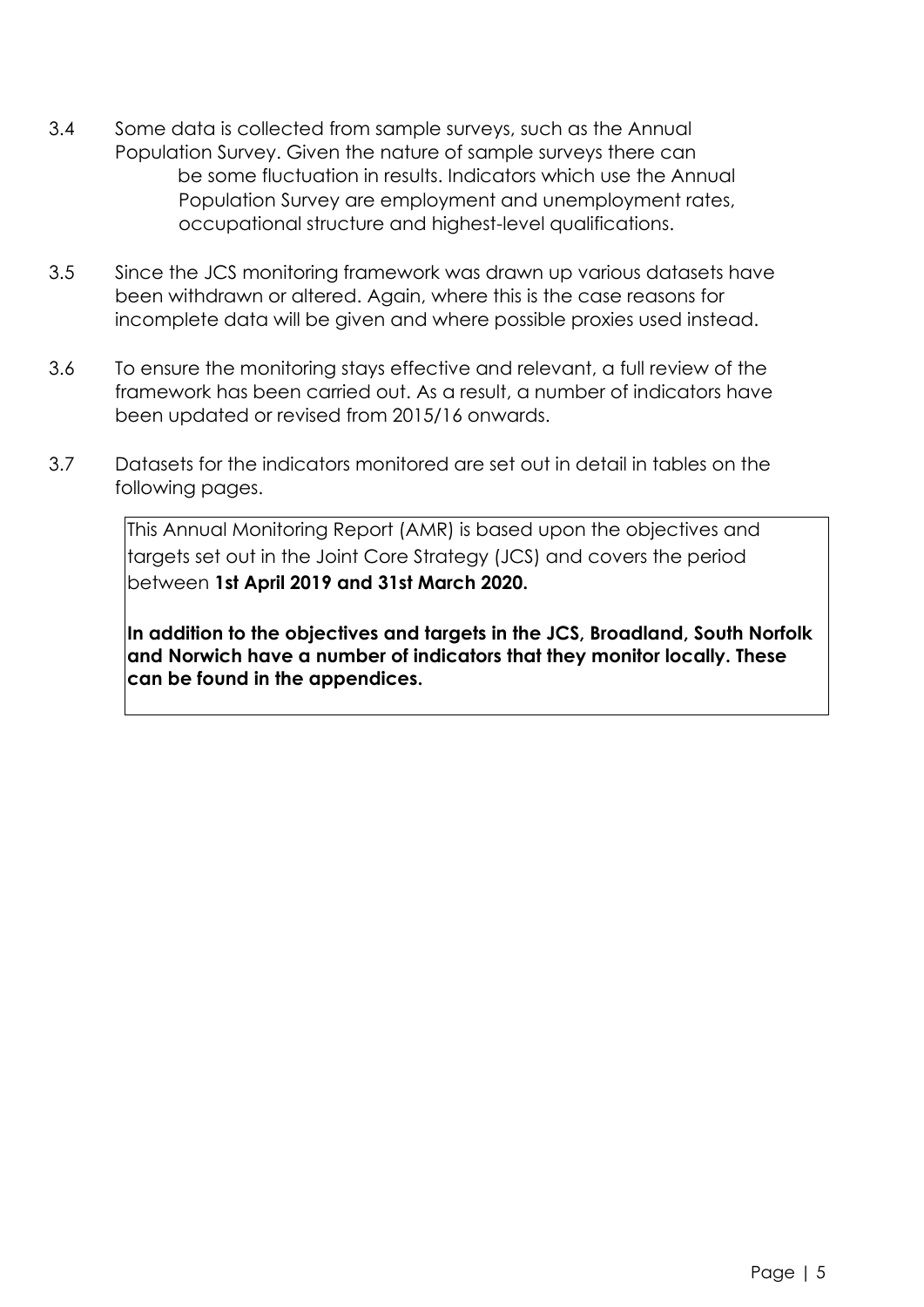# Objective 1: to minimise the contributors to climate change and address its impact

The following table sets out indicators measured by the JCS monitoring framework.

# Table 3.1 indicators measured by the JCS monitoring framework

| Indicator                                                                                                                                                        | Target                                                                            | Source      | Location                                                                                                                                                                                                               | 15/16            | 16/17          | 17/18          | 18/19          | 19/20               | <b>RAG status</b> |
|------------------------------------------------------------------------------------------------------------------------------------------------------------------|-----------------------------------------------------------------------------------|-------------|------------------------------------------------------------------------------------------------------------------------------------------------------------------------------------------------------------------------|------------------|----------------|----------------|----------------|---------------------|-------------------|
| <b>Total CO2 emissions</b>                                                                                                                                       | Decrease                                                                          | <b>DECC</b> | <b>Broadland</b>                                                                                                                                                                                                       | 6.2              | 6.0            | 5.5            | 5.8            | Data not            | n/a               |
| per capita                                                                                                                                                       |                                                                                   |             |                                                                                                                                                                                                                        |                  |                |                |                | released            |                   |
|                                                                                                                                                                  |                                                                                   |             | Norwich                                                                                                                                                                                                                | 4.3<br>6.6       | 3.9<br>6.3     | 3.7            | 3.5            |                     |                   |
| <b>Total CO2 emissions</b>                                                                                                                                       |                                                                                   |             | South Norfolk                                                                                                                                                                                                          | See Table        |                | 6.2            | 6.1            |                     | n/a               |
| per each sector                                                                                                                                                  | Decrease                                                                          | <b>DECC</b> |                                                                                                                                                                                                                        | 3.2              |                |                |                |                     |                   |
| Sustainable and<br>Renewable energy<br>capacity permitted<br>by type                                                                                             | Year-on-year<br>megawatts<br>capacity<br>permitted<br>increase                    | <b>LPA</b>  |                                                                                                                                                                                                                        | See Table<br>3.3 |                |                |                |                     | n/a               |
| Number of planning<br>permissions granted<br>contrary to the<br>advice of the<br>Environment<br>Agency on either<br>flood defence<br>grounds or water<br>quality | Zero                                                                              | <b>LPA</b>  | Greater Norwich area                                                                                                                                                                                                   | $\mathbf 0$      |                | $\mathsf{O}$   | $\mathcal{O}$  | $\mathsf{O}$        | G                 |
|                                                                                                                                                                  |                                                                                   |             | <b>Broadland</b>                                                                                                                                                                                                       | $\mathsf O$      | $\overline{0}$ | $\mathsf{O}$   | $\mathbf 0$    | $\mathsf O$         | G                 |
|                                                                                                                                                                  |                                                                                   |             | Norwich                                                                                                                                                                                                                | $\mathsf O$      | $\overline{0}$ | $\overline{0}$ | $\overline{0}$ | $\mathsf O$         | ${\mathbb G}$     |
|                                                                                                                                                                  |                                                                                   |             | South Norfolk                                                                                                                                                                                                          | $\Omega$         |                | $\mathsf{O}$   | $\Omega$       | $\mathsf{O}$        | G                 |
| All new housing<br>schemes to achieve<br>water efficiency<br>standard of<br>110L/Person/Day                                                                      | All new housing<br>schemes to<br>achieve water<br>efficiency of 110<br><b>LPD</b> | <b>LPA</b>  | All housing developments in Broadland, Norwich<br>and South Norfolk have to show they will meet<br>this standard therefore 100% compliance has<br>been assumed as permission is not granted<br>without this assurance. |                  |                |                |                |                     | n/a               |
| Percentage of<br>household waste<br>that is a) recycled<br>and b) composted                                                                                      | No Reduction                                                                      | <b>LPA</b>  | <b>Broadland</b>                                                                                                                                                                                                       | a)26%            | a)24.88%       | a)23.60%       | a)21.45%       | a)21.97%            | G                 |
|                                                                                                                                                                  |                                                                                   |             |                                                                                                                                                                                                                        | b)25%            | b)26.02%       | b)26.34%       | b)26.79%       | b)27.61%            | ${\mathsf G}$     |
|                                                                                                                                                                  |                                                                                   |             | Norwich                                                                                                                                                                                                                | a)32%            | a)27%          | a)24.86%       | a)22.90%       | a)22.60%            | $\mathsf{A}$      |
|                                                                                                                                                                  |                                                                                   |             |                                                                                                                                                                                                                        | b)7%             | b)13%          | b)12.7%        | b)16.10%       | b)16%               | $\mathsf{A}$      |
|                                                                                                                                                                  |                                                                                   |             | South Norfolk                                                                                                                                                                                                          | $\alpha$ )44     | a)44           | a) 42.34%      | a) 22.15%      | $\alpha$ ) 42.5%    | ${\mathbb G}$     |
|                                                                                                                                                                  |                                                                                   |             |                                                                                                                                                                                                                        | b)18             | b)19           | b) 18.4%       |                | b) 19.20% b) 20.04% | ${\mathsf G}$     |

Rag Status Key

 $R = Red$ 

A = Amber

G = Green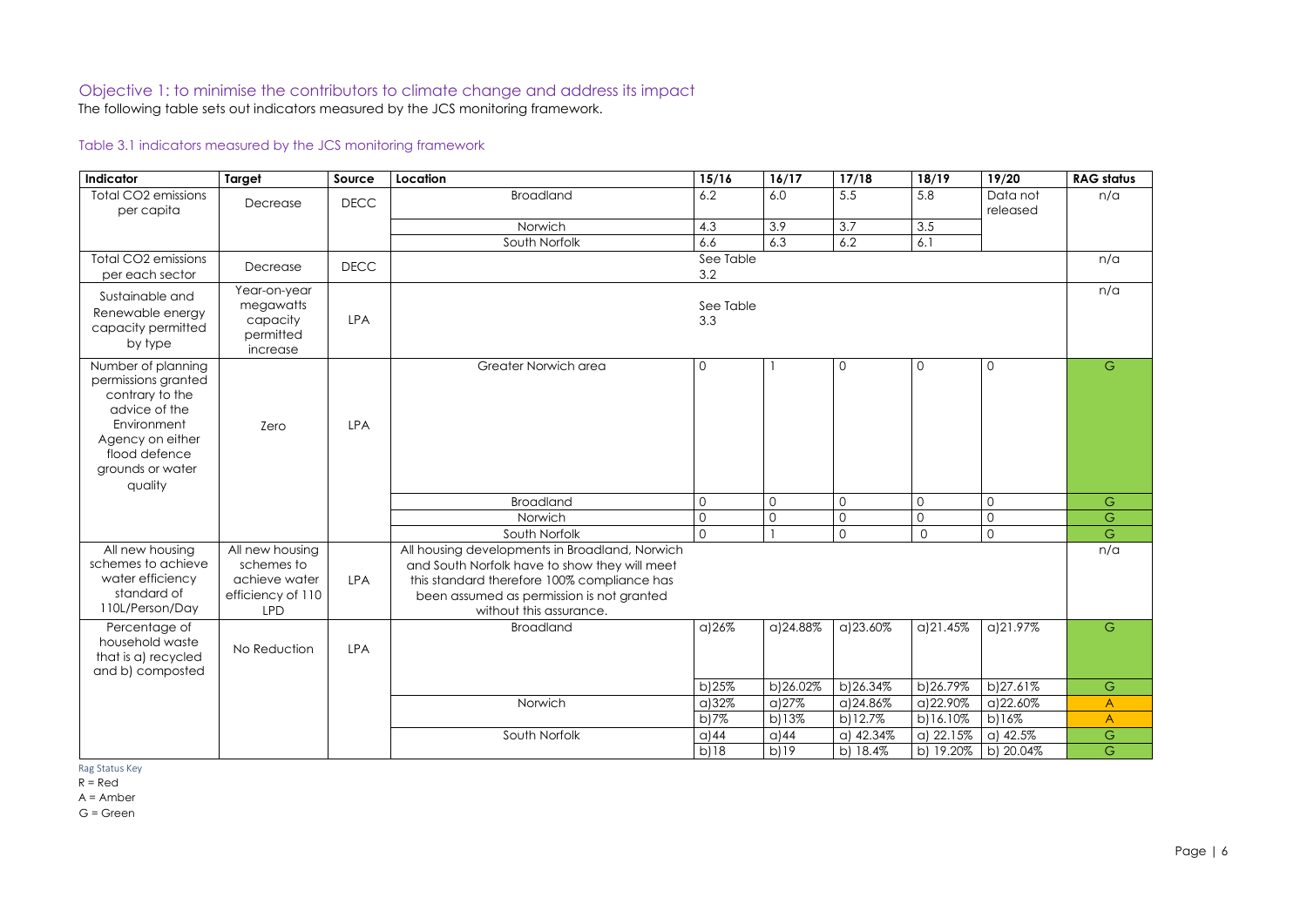# Table 3.2 Total CO2 emissions per capita for each sector

| Location                | Sector       | 15/16 | 16/17 | 17/18 | 18/19 | <b>RAG</b><br>status |
|-------------------------|--------------|-------|-------|-------|-------|----------------------|
| <b>Broadland</b>        | Ind &<br>Com | 2.5   | 2.4   | 2.0   | 2.1   | R.                   |
|                         | Domestic     | 1.8   | 1.7   | 1.6   | 1.5   | G                    |
|                         | Transport    | 1.9   | 1.9   | 2.0   | 2.1   | R                    |
| <b>Norwich</b>          | Ind &<br>Com | 1.8   | 1.6   | 1.5   | 1.4   | G                    |
|                         | Domestic     | 1.4   | 1.4   | 1.3   | 1.2   | G                    |
|                         | Transport    | 1.0   | 1.0   | 1.0   | 0.9   | G                    |
| South<br><b>Norfolk</b> | Ind &<br>Com | 2.8   | 1.6   | 1.5   | 1.5   | A                    |
|                         | Domestic     | 1.7   | 1.7   | 1.5   | 1.5   | $\overline{A}$       |
|                         | Transport    | 3.2   | 3.1   | 3.3   | 3.2   | G                    |

#### *Rag Status Key*

 $R = Red$  $A =$  Amber

G = Green

- 3.8 CO<sup>2</sup> emissions per capita decreased in Norwich and South Norfolk, but increased in Broadland between 2018 and 2019, the latest year in which figures are available.
- 3.9 CO2 emissions per capita across the industrial and commercial and Transport sectors in Broadland increased between 2017/18 and 2018/19, while in Norwich and South Norfolk emissions remained even or decreased across all three sectors.

| Table 3.3 Sustainable and Renewable energy capacity permitted by |  |  |  |
|------------------------------------------------------------------|--|--|--|
| type                                                             |  |  |  |

| Location         | <b>Type</b>    | 15/16           | 16/17      | 17/18      | 18/19      | 19/20      |
|------------------|----------------|-----------------|------------|------------|------------|------------|
| <b>Broadland</b> | <b>TOTAL</b>   | 13.94MW         | 17.5kW     | 8.67MW     | 0.78MW     | <b>OMW</b> |
|                  | Wind           | <b>OMW</b>      | <b>OMW</b> | 0 MW       | <b>OMW</b> | <b>OMW</b> |
|                  | Solar PV       | 11.14MW         | 2.5kW      | 8.67 MW    | 0.64MW     | <b>OMW</b> |
|                  | <b>Hydro</b>   | <b>OMW</b>      | <b>OMW</b> | 0 MW       | <b>OMW</b> | <b>OMW</b> |
|                  | <b>Biomass</b> | 2.8MW           | 15kW       | 0 MW       | $0.14$ MW  | <b>OMW</b> |
| Norwich          | Solar PV       | 355.03 kW       | 1.9MW      | No.        | No         | 13.8 kW    |
|                  | Only           | $(0.36MW)$ (six | (1750mW    | schemes    | schemes    |            |
|                  |                | schemes)        | per year)  | submitted  | submitted  |            |
| South            | <b>TOTAL</b>   | 39.45MW         | <b>OMW</b> | 17MW       | <b>OMW</b> | <b>OMW</b> |
| <b>Norfolk</b>   |                |                 |            |            |            |            |
|                  | Wind           | <b>OMW</b>      | <b>OMW</b> | <b>OMW</b> | <b>OMW</b> | <b>OMW</b> |
|                  | Solar PV       | 37MW            | <b>OMW</b> | 17MW       | <b>OMW</b> | <b>OMW</b> |
|                  | Sewerage       | <b>OMW</b>      | <b>OMW</b> | <b>OMW</b> | <b>OMW</b> | <b>OMW</b> |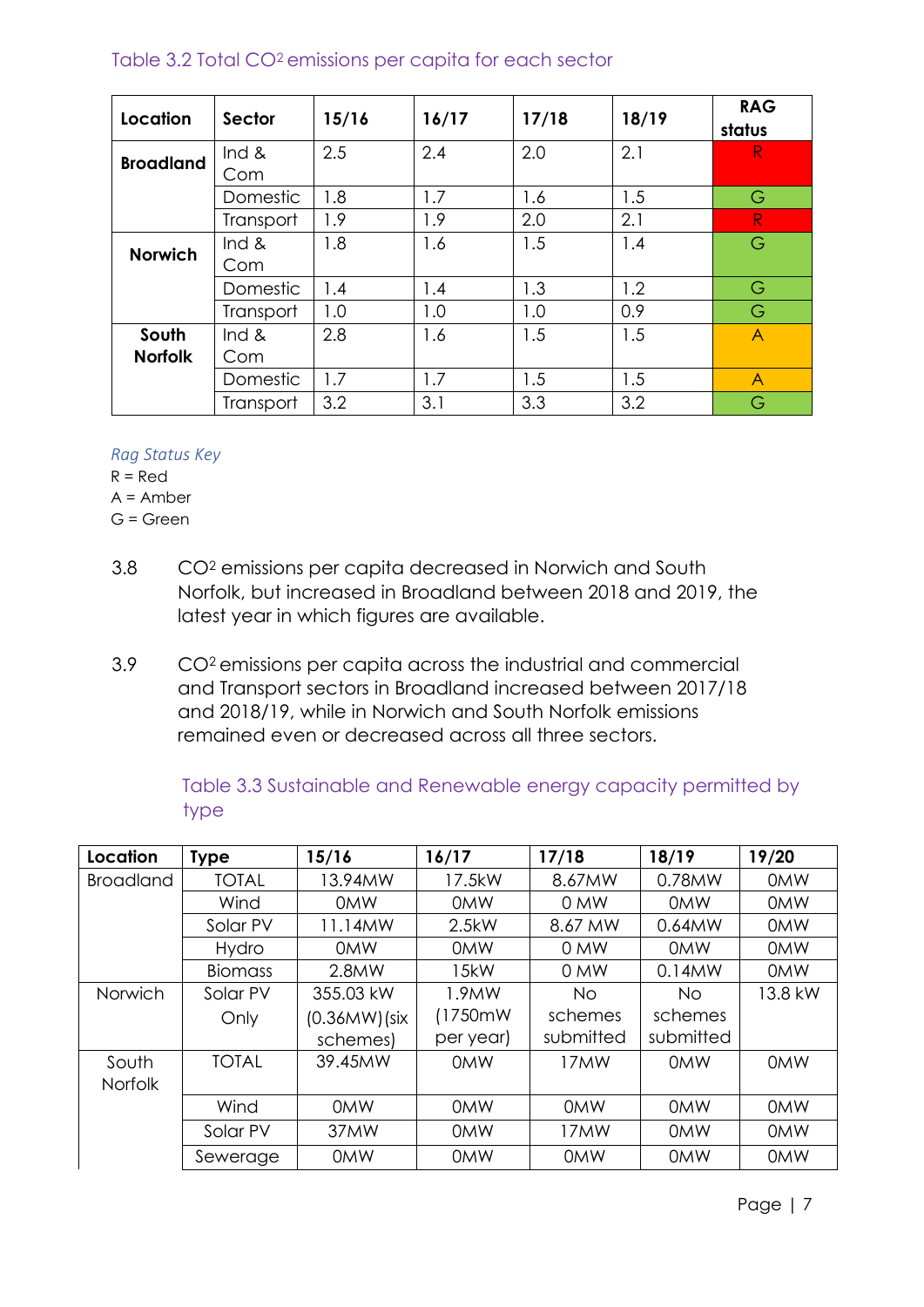| Location | 15/16<br>'ype  |        | 16/17 | 17/18      | 18/19      | 19/20      |
|----------|----------------|--------|-------|------------|------------|------------|
|          | <b>Biomass</b> | 2.45MW | 2.0MW | <b>OMW</b> | 0MW        | <b>OMW</b> |
|          | Air            | 0MW    | 0MW   | <b>OMW</b> | <b>OMW</b> | <b>OMW</b> |

- 3.10 In many cases micro-generation of renewable energy on existing buildings does not require planning permission, therefore, precise information on the amount of renewable energy capacity is not systematically recorded or available.
- 3.11 Solar energy capacity approvals have decreased since 2015/16, although results have fluctuated considerably over the plan period so far. Permitted development rights have been extended to allow a wide range of renewable energy schemes (especially solar panels) to be installed without requiring planning permission, therefore, this indicator can only now capture a sample of larger schemes. Results are thus made up of relatively few sites and therefore might be expected to fluctuate somewhat from one year to the next, making it difficult to assess this indicator with certainty. Additionally, funding for solar energy projects has diminished in recent years, leading to reduced take-up and impetus to bring schemes forward.

Number of planning permissions granted contrary to the advice of the Environment Agency on either flood defence grounds or water quality.

3.12 There were no planning permissions granted that were contrary to the advice of the Environment Agency on either flood defence grounds or water quality in 2019/20.

# Water efficiency

- 3.13 All new housing is required to meet the optional higher Building Regulations water efficiency requirement of 110 Litres per person per day and other development is required to maximise water efficiency.
- 3.14 All developments of 10+ dwellings have to show they will meet this standard. Therefore 100% compliance is assumed as permission will not be granted without this assurance.
- 3.15 The government's national housing standards review means the part of the adopted JCS policy 3 which encouraged a design-led approach to water efficiency on large scale sites can no longer be applied. This is because there is no equivalent new national standard as demanding as the requirement set in the JCS.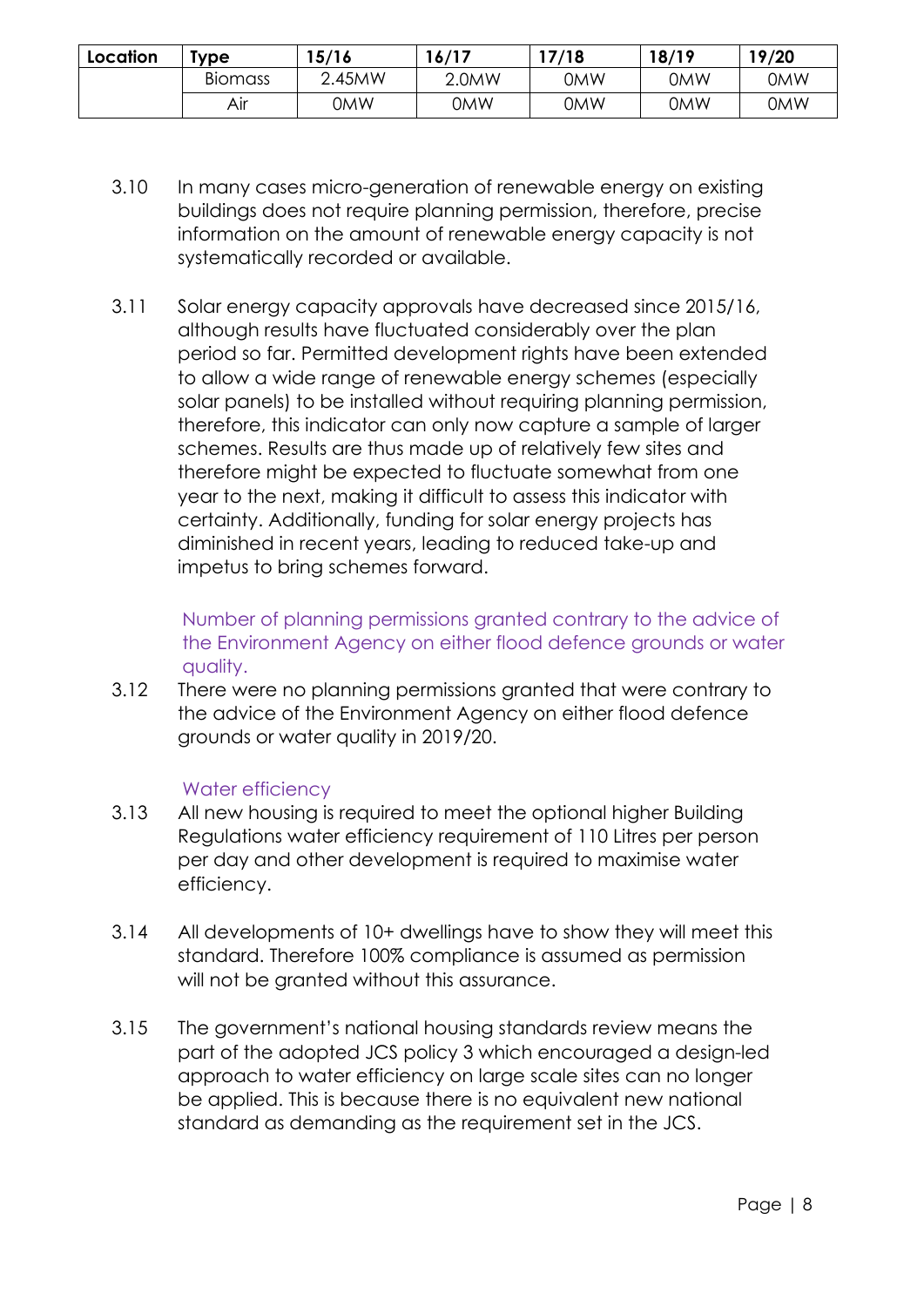- 3.16 The remainder of the policy can and is still being applied. The optional water efficiency standard set out in Building Regulations is directly equivalent to the JCS policy 3 for housing developments of less than 500 dwellings. This level of water efficiency can be easily achieved at very little extra cost through water efficient fixtures and fittings.
- 3.17 Non-housing development is unaffected by these changes and must continue to show how it will maximise water efficiency. An advice note provides information to enable this standard to be implemented through JCS policy 3.

# Percentage of household waste that is recycled and composted

- 3.18 The percentage of household waste that is recycled and composted has increased across Broadland and South Norfolk but decreased slightly in Norwich. The overall performance in 2018/19 across Greater Norwich shows an improvement from previous years. While increasing recycling year on year is difficult to maintain, in contrast, the rate of composting has generally and consistently increased across all districts over the years.
- 3.19 Increasing recycling rates remains difficult as the amount of newspapers and magazines continues to decline with people switching to digital means and recyclable items being increasingly made using less material (the effect known as "light weighting"). The market also dictates a higher quality of recycling. This has resulted in the rejection rate of material increasing as lower quality material is not being sent for recycling. Norfolk County Council is working with all other Norfolk councils to improve services and increase the amount of waste diverted from landfill.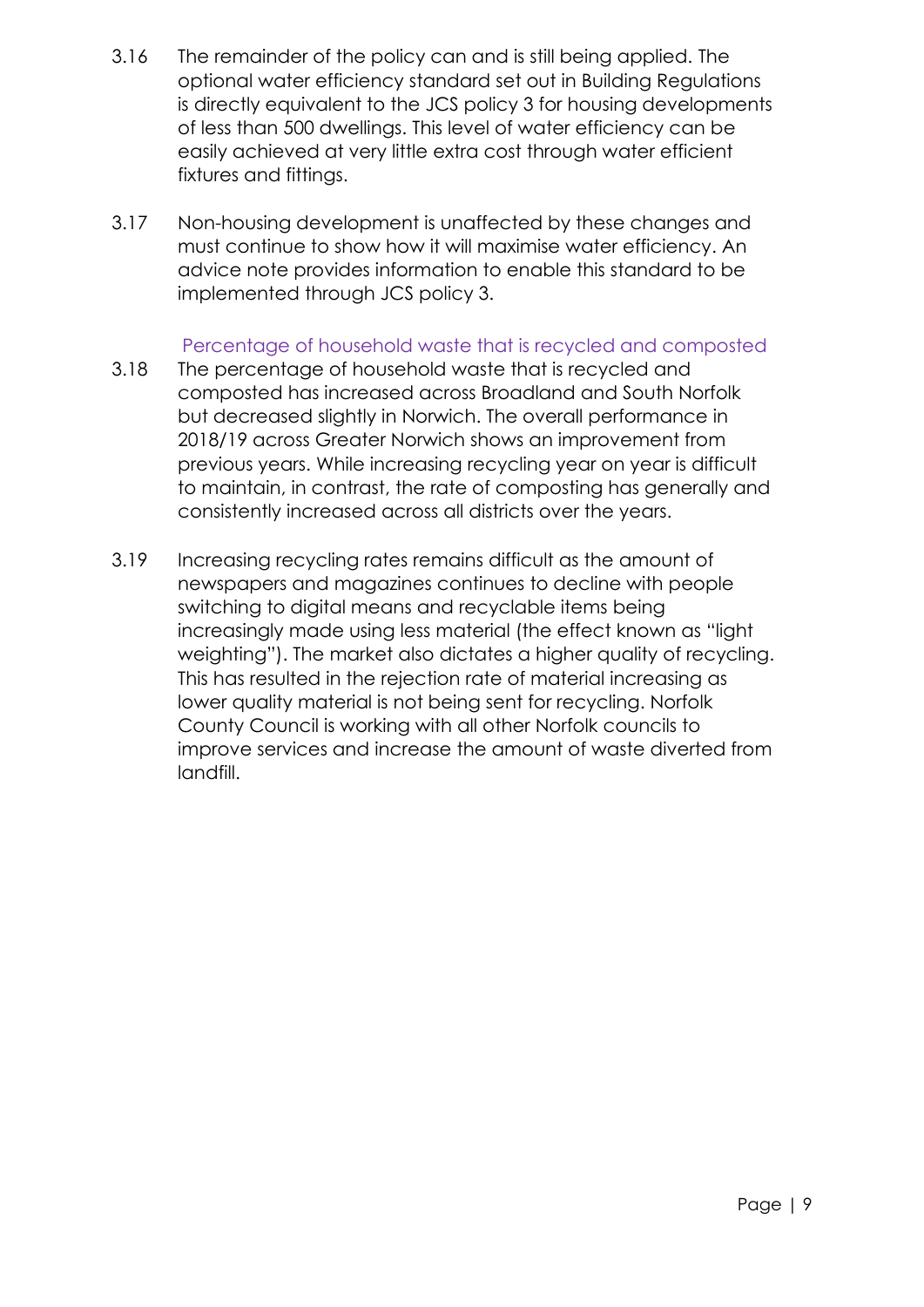Table 3.4 Objective 2: to allocate enough land for housing, and affordable housing, in the most sustainable settlements

| Indicator                                                                                                                                                         | <b>Target</b>                                                                                         | Source     | Location                                                                       | 15/16          | 16/17   | 17/18          | 18/19          | 19/20          | <b>RAG</b><br>status |
|-------------------------------------------------------------------------------------------------------------------------------------------------------------------|-------------------------------------------------------------------------------------------------------|------------|--------------------------------------------------------------------------------|----------------|---------|----------------|----------------|----------------|----------------------|
| Net housing<br>completions                                                                                                                                        | NPA - 1,825 per<br>annum                                                                              | <b>LPA</b> | <b>NPA</b>                                                                     | 1,164          | 1,810   | 1,685          | 2,382          | 1624           | R                    |
|                                                                                                                                                                   | Greater Norwich area<br>$-2,046$ pa                                                                   |            | <b>Greater Norwich</b><br>area                                                 | 1,728          | 2,251   | 2,034          | 2,779          | 2075           | G                    |
|                                                                                                                                                                   | Broadland NPA - 617<br>pa                                                                             |            | <b>Broadland - NPA</b>                                                         | 340            | 410     | 449            | 482            | 540            | R                    |
|                                                                                                                                                                   | Broadland RPA - 89<br>pa                                                                              |            | <b>Broadland - RPA</b>                                                         | 258            | 234     | 230            | 158            | 123            | $\mathsf{G}$         |
|                                                                                                                                                                   | Norwich - 477 pa                                                                                      |            | Norwich                                                                        | 365            | 445     | 237            | 927            | 495            | $\overline{G}$       |
|                                                                                                                                                                   | South Norfolk NPA -<br>731                                                                            |            | South Norfolk -<br><b>NPA</b>                                                  | 459            | 955     | 999            | 973            | 589            | R                    |
|                                                                                                                                                                   | South Norfolk RPA -<br>132                                                                            |            | South Norfolk -<br><b>RPA</b>                                                  | 306            | 207     | 119            | 239            | 328            | $\mathsf{G}$         |
| Affordable<br>housing<br>completions                                                                                                                              | Affordable housing<br>target of 525 per<br>yearl                                                      | LPA        | Greater Norwich<br>area                                                        | 222            | 456     | 531            | 724            | 658            | $\mathsf{G}$         |
|                                                                                                                                                                   |                                                                                                       |            | <b>Broadland</b>                                                               | 107            | 237     | 177            | 195            | 211            | G                    |
|                                                                                                                                                                   |                                                                                                       |            | Norwich                                                                        | 25             | 44      | 56             | 137            | 184            | $\mathsf{G}$         |
|                                                                                                                                                                   |                                                                                                       |            | South Norfolk                                                                  | 90             | 175     | 298            | 392            | 263            | $\mathsf{G}$         |
| (Gross)New house<br>completions by<br>bedroom number,<br>based on the<br>proportions set out in<br>the most recent<br>SubRegional Housing<br>Market<br>Assessment | New Target<br>$1$ bedroom $-7\%$<br>2 bedrooms - 23%<br>$3$ bedrooms $-52\%$<br>$4+$ bedrooms $-18\%$ | <b>LPA</b> | <b>Greater Norwich</b><br>area<br><b>Broadland</b><br>Norwich<br>South Norfolk | No data        | No data | No data        | No data        | No data        | n/a                  |
| Provision of Gypsy and<br>Traveller pitches                                                                                                                       | To meet CHANA (Option<br>1)                                                                           | <b>LPA</b> | <b>Greater Norwich</b><br>area                                                 | $\overline{4}$ | 4       | $\overline{O}$ | $\overline{0}$ | $\overline{2}$ | ${\mathsf G}$        |

<sup>1</sup> The Central Norfolk SHMA, 2017, identified a need of 11,030 affordable homes for the period 2015 to 2036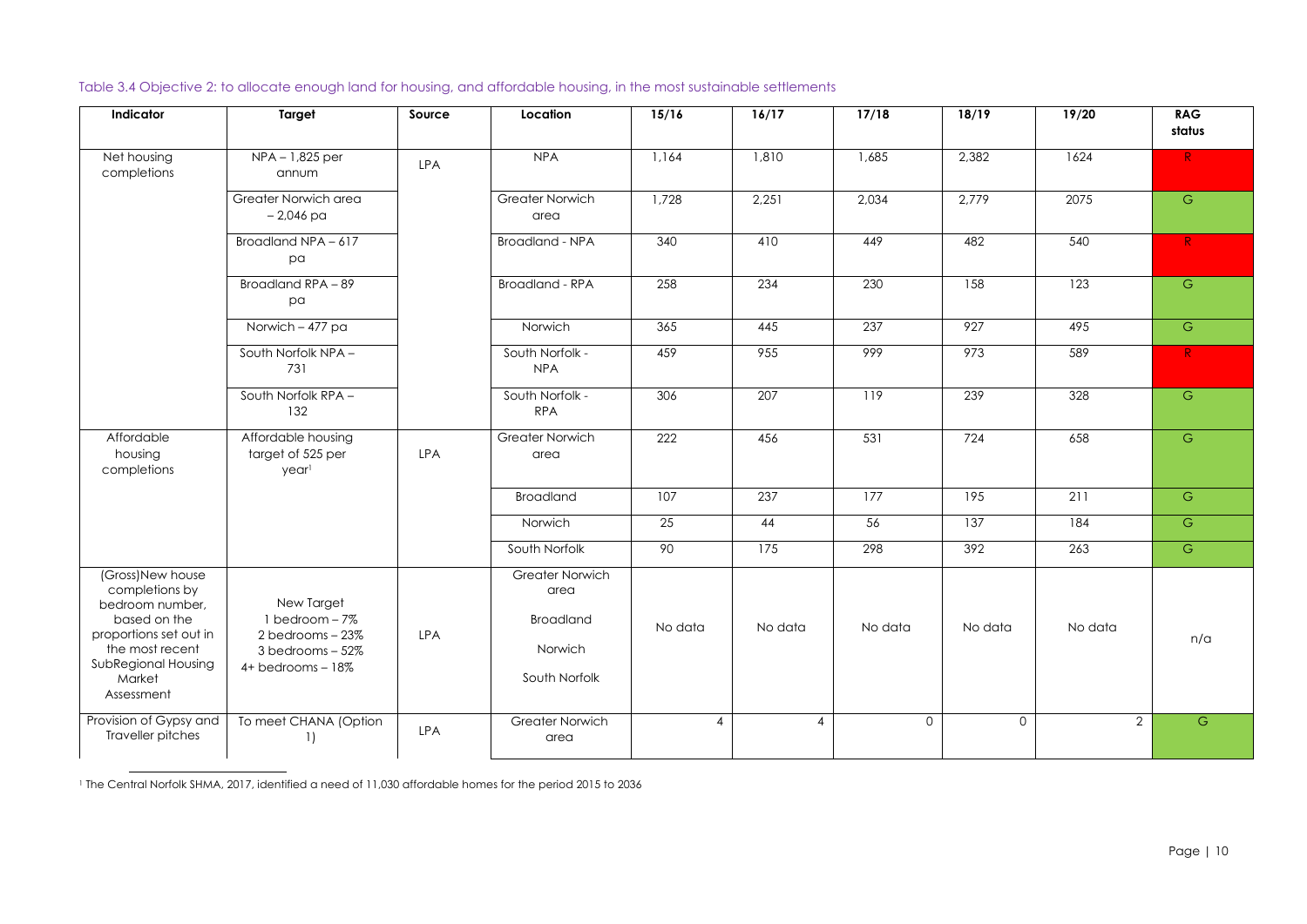| Indicator                                                                                                                                                             | <b>Target</b>                                                                    | Source                       | Location                       | 15/16          | 16/17          | 17/18          | 18/19          | 19/20          | <b>RAG</b><br>status |
|-----------------------------------------------------------------------------------------------------------------------------------------------------------------------|----------------------------------------------------------------------------------|------------------------------|--------------------------------|----------------|----------------|----------------|----------------|----------------|----------------------|
| to meet local plan<br>requirements                                                                                                                                    | targets:29 pitches in total<br>(15<br>from 2017-22, further 14 to<br>$2022 - 27$ |                              |                                |                |                |                |                |                |                      |
|                                                                                                                                                                       |                                                                                  |                              | <b>Broadland</b>               |                | 4              | $\overline{0}$ | $\overline{0}$ | $\overline{O}$ | $\overline{G}$       |
|                                                                                                                                                                       |                                                                                  |                              | Norwich                        | $\mathsf{O}$   | $\overline{0}$ | $\overline{0}$ | $\overline{0}$ | $\overline{O}$ | ${\mathsf G}$        |
|                                                                                                                                                                       |                                                                                  |                              | South Norfolk                  | $\mathfrak{Z}$ | $\overline{0}$ | $\overline{0}$ | $\overline{O}$ | $\overline{2}$ | G                    |
| Accessibility to market<br>towns and key centres<br>of<br>employment during<br>the morning peak<br>(0700-1000), returning<br>in the afternoon peak<br>$(1600 - 1900)$ | No decrease                                                                      | Norfolk<br>County<br>Council | <b>Greater Norwich</b><br>area | 92.5%          | 58.7%          | 67.3%          | 63.8%          | No data        | n/a                  |

#### *Rag Status Key*

R = Red

A = Amber

G = Green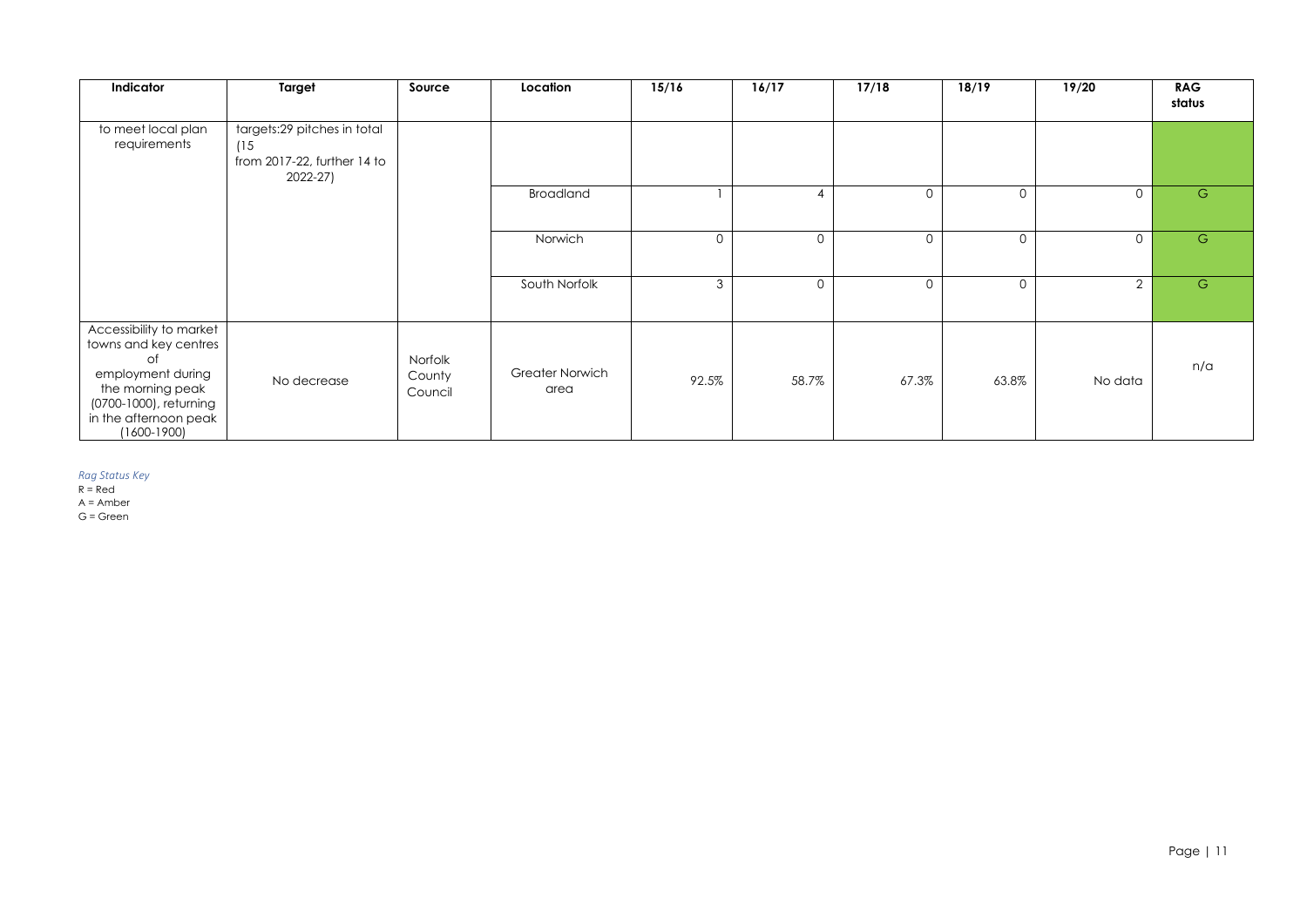# Net housing completions

- 3.20 Housing delivery in 2019/20 has decreased from the previous year but it has met the JCS annual housing requirement target. The performance in the previous year of 2018/19 was exceptionally high and would always be difficult to maintain same level of growth year on year. The decrease in delivery this year is mainly due to a decrease in housing delivery in Norwich and the Norwich Policy Area (NPA) area of South Norfolk. Housing delivery rates in the NPA part of Broadland have continued to rise but remain below the target established by the JCS. The rates of delivery in the rural areas of Broadland and South Norfolk remain significantly above the JCS target levels. The minimum JCS housing requirement for the rural areas of Broadland and South Norfolk was exceeded within the 2018/19 monitoring year, 7 years before the end of the plan period.
- 3.21 Despite these recent successes and the strength of delivery in the rural areas, housing delivery overall has fallen 4,226 homes below the JCS target since the start of the plan period in 2008/9. This under delivery has been the result of housing shortfalls in the NPA, which total 6,277 homes since 2008/9. These shortfalls have been particularly acute in the Broadland part of the NPA. The net effect of these shortfalls is that the annual rate of delivery needed to meet the JCS NPA target by 2026 has grown from 1,825 homes per year in 2008 to 2,871 homes per year as of 1 April 2020. At the Greater Norwich level, the impact of this increase is mitigated to some extent by the over-supply that is occurring in the rural areas. Nonetheless, it remains a significant challenge to achieve and sustain a level of delivery that would enable the JCS housing target to be met by 2026.
- 3.22 It is noteworthy that housing completions monitored under the JCS do not take account of student accommodation that has been delivered. Norwich City has recently enjoyed considerable growth in the delivery of student accommodation. 705 student bed spaces (equivalent to 282 dwellings) have been delivered in 2019/20. This level of delivery reflects an increased market demand for this type of accommodation in the City Centre. In addition, a further 7 units were delivered in the Norwich City area as separate communal dwellings (equivalent to 4 dwellings). If the delivery of student and communal accommodation are taken into account overall delivery in Greater Norwich would increase to 2,361.
- 3.23 The housing delivery shortfall in the NPA is the result of a number of factors including: the JCS NPA target being significantly above the targets adopted in previous Local Plans; delays to the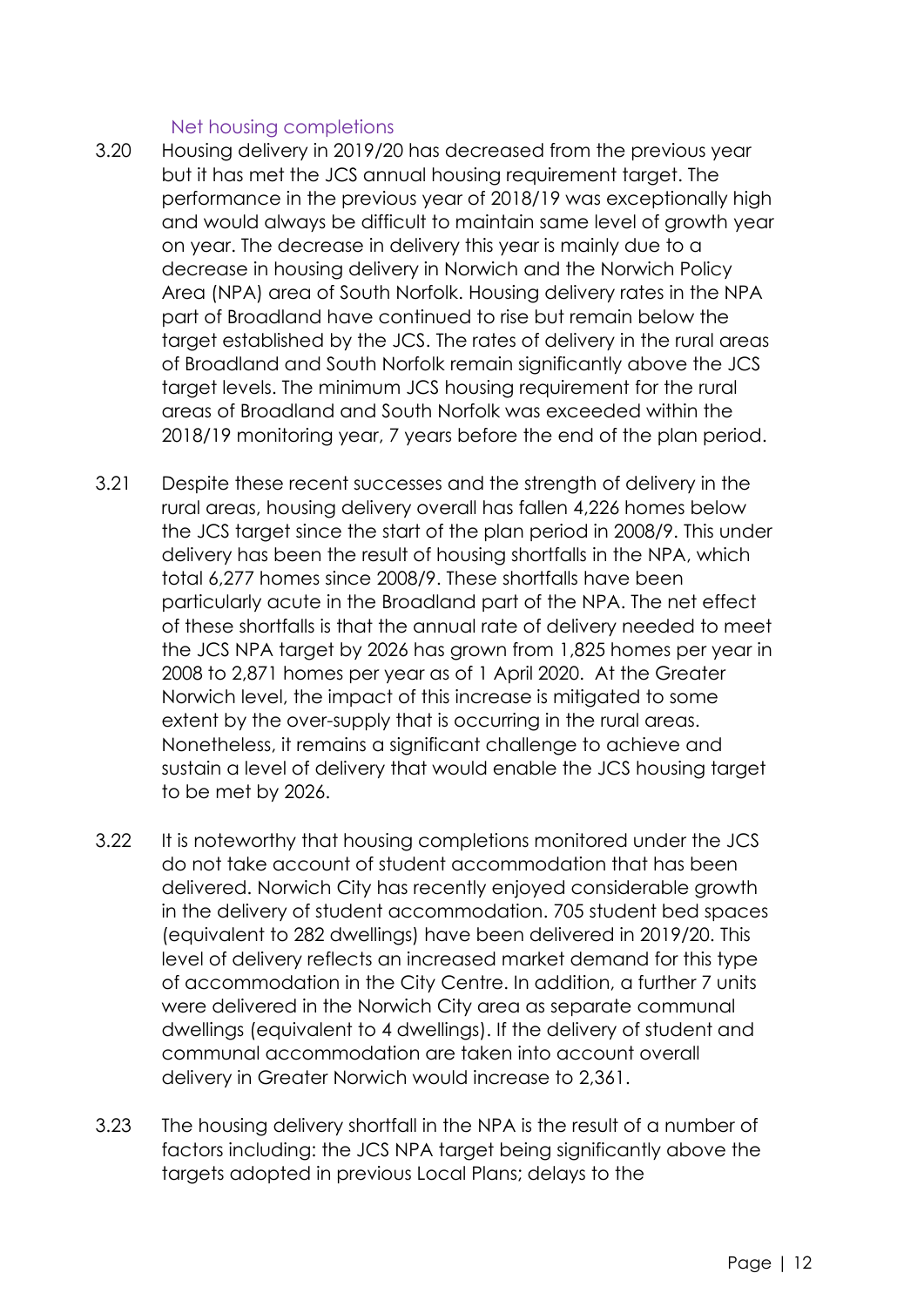allocation of sites for development as a consequence of the JCS legal challenge; and, the prolonged downturn in the property market that occurred following the global financial crisis in 2008, which had a substantial impact on housing delivery in the early part of the plan period. The impact of these factors was intensified due to the JCS's dependence on large, strategic scale, growth, in particular the Broadland Growth Triangle and the challenge presented by the redevelopment of complex brownfield sites in the urban area.

- 3.24 Despite these challenges, the Greater Norwich Authorities have now delivered 20,326 homes since 2008 and maintain a commitment (the sum of planning permissions and site allocations) of 31,559. This is significantly (124%) higher than the commitment of only 14,090 that existed at the start of the JCS period in 2008. This substantial housing commitment sets the foundation for long term sustained and sustainable growth across Greater Norwich. It remains critical that the development of planned sites is achieved if the authorities' are to deliver high quality growth that is consistent with the Greater Norwich City Deal and helps ensure that the area fulfils its economic potential.
- 3.25 The Greater Norwich area Housing Land Supply Assessment 1 April 2020 sets out the 5 Year Housing Land Supply (5YR HLS) position for Greater Norwich. With the JCS becoming 5 years old on 10th January 2019, the 5YR HLS calculation is now calculated using the outcomes of the Housing Delivery Test (HDT) and standard methodology for the calculation of Local Housing Need (LHN) as opposed to the Housing Requirement of the JCS. As the 5YR HLS at Appendix A demonstrates, the authorities are now able to demonstrate a housing land supply that is in excess of 5 years using this methodology.

#### Affordable housing completions

3.26 658 affordable homes were completed in 2019/20. This exceeds the current target of 525 completions per year, which is based on the 2017 Strategic Housing Market Assessment (SHMA). This is the 3rd year in succession when the affordable housing target has been exceeded. If the number of new affordable homes delivered since the 2015 base date is considered against the SHMA target, there has only been a relatively modest shortfall of 34 homes. The increased level of delivery of affordable homes in the past few years is clearly linked to general upward trend in overall housing delivery across the Greater Norwich area.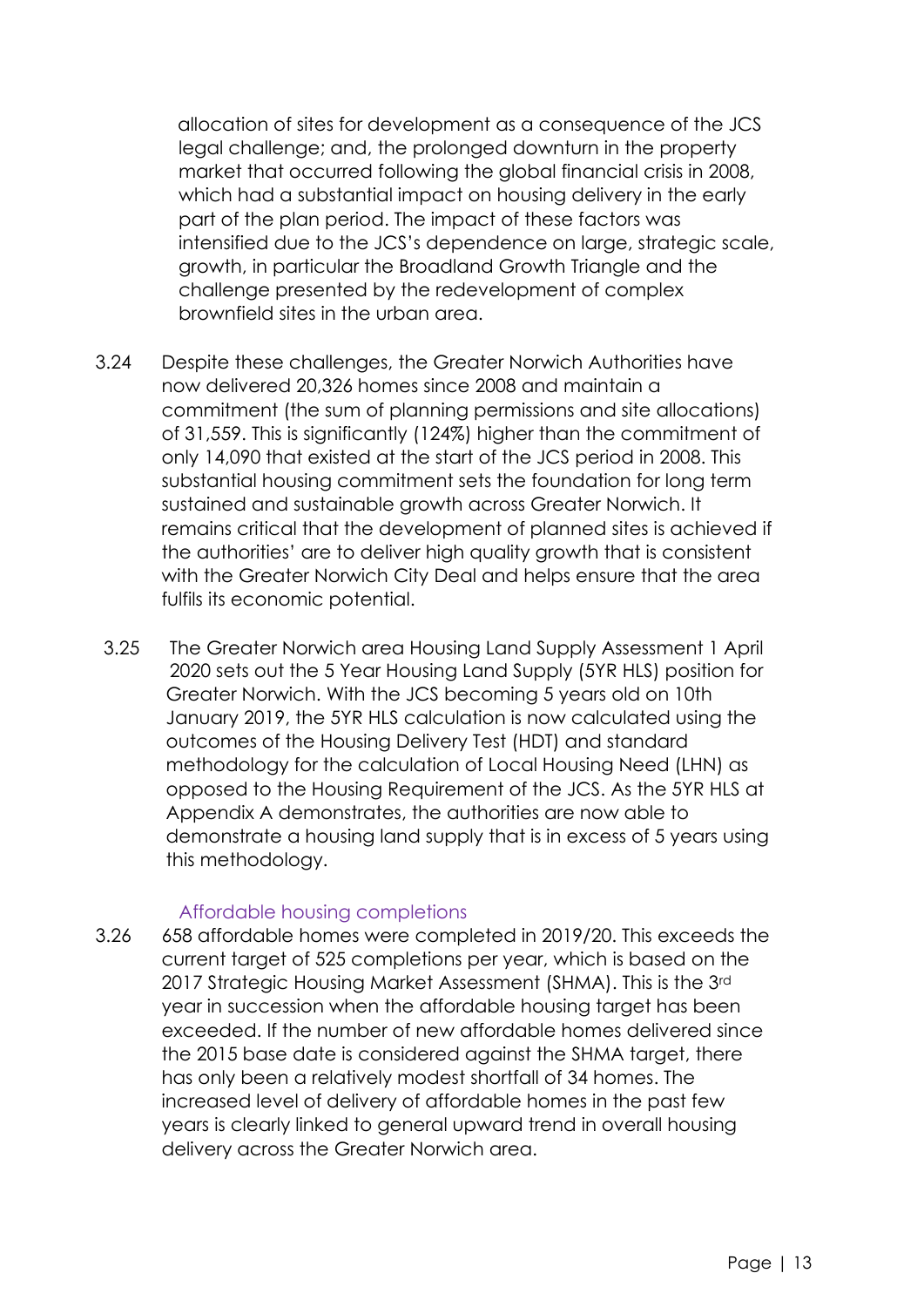- 3.27 Whilst this is a positive picture it needs to be borne in mind that affordable housing completions are reported as gross rather than net figures. Gross delivery will need to exceed the target in order to ensure all needs identified within the SHMA area met. In general terms, meeting overall needs for affordable housing is likely to remain a challenge. This challenge has been made more difficult by government changes to the planning system which mean that affordable housing cannot be required in certain circumstances e.g. due to the vacant building credit or the prior approval of office conversions (measures which have a particularly significant impact in Norwich City).
- 3.28 Another challenge to the delivery of affordable housing is that it has proved necessary to reduce the level of affordable housing secured on some sites to ensure that development is viable. The authorities continue to scrutinise viability assessments submitted by developers to ensure that development meets the affordable housing target as far as possible. In addition, a number of section 106 agreements that accompany development include a "claw back" provision which may mean that additional affordable housing will be delivered at a later date if viability improves.

# Provision of Gypsy and Traveler pitches

- 3.29 Additional sites for Gypsy and Traveler pitches will be delivered through granting of further planning permissions or through the GNLP in emerging local plans, as appropriate. Broadland Housing Association has secured planning permission for the delivery of 13 pitches at Swanton Road. The project has been delayed due to a legal challenge over ownership of the land, but it is anticipated that work will commence to deliver this project within this financial year alongside a revised application to Homes England for funding.
- 3.30 Looking to the future, a Caravan and Houseboats Accommodation Needs Assessment was completed in 2017 for the period to 2036 (commissioned jointly by the Greater Norwich authorities with the Broads Authority; Great Yarmouth Borough Council; and North Norfolk District Council). The Needs Assessment categorised the need for residential caravans, Travelling Showpeople and residential boat dwellers.
- 3.31 The need for residential caravans was studied specifically for those of Gypsy and Traveler heritage. A distinction was also drawn between Gypsy and Traveler households who have not ceased to travel permanently (Option 1) and those who only travel for work purposes (Option 2).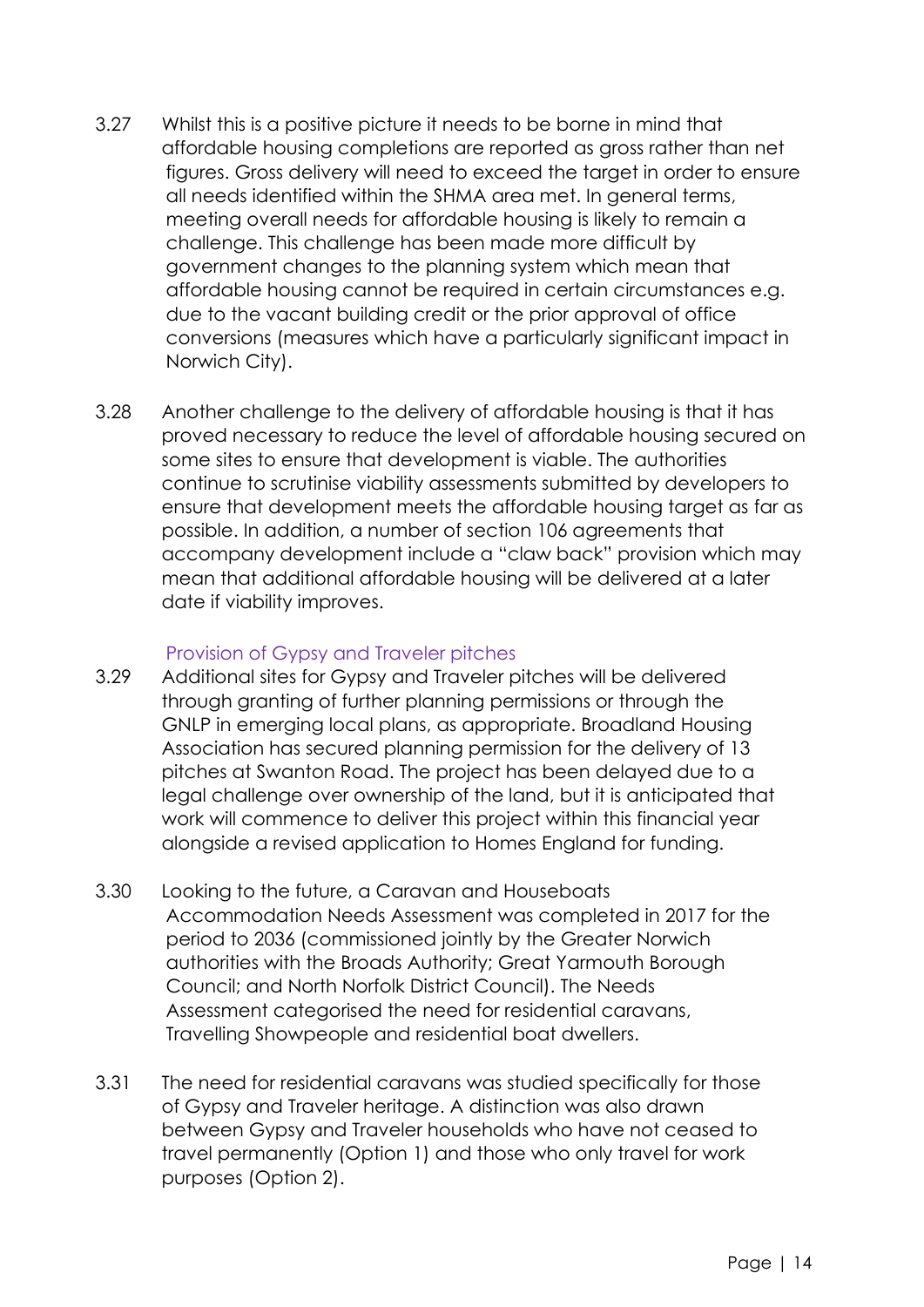3.32 The Needs Assessment was completed in October 2017. The study concluded the most appropriate geography for assessing the need for the three Greater Norwich authorities was across the whole of the three districts together (as a single figure).

|                                                | $\cdots$ . $\cdots$ . $\cdots$ $\cdots$ $\cdots$ $\cdots$<br>2017-2022 | 2022-2027      | 2027-2032 | 2032-2036      | Total       |
|------------------------------------------------|------------------------------------------------------------------------|----------------|-----------|----------------|-------------|
| Gypsies and<br><b>Travellers</b><br>(Option 1) | 15                                                                     | 14             | 15        | 16             | 60          |
| Gypsies and<br><b>Travellers</b><br>(Option 2) | $-2$                                                                   | 11             | 11        | 11             | 31          |
| Travelling<br>Showpeopl<br>е                   | 25                                                                     | 6              | 7         | 8              | 46          |
| Residential<br>boat<br>dwellers                | 0                                                                      | $\overline{0}$ | 0         | $\overline{0}$ | $\mathbf 0$ |
| Residential<br>caravan<br>dwellers             | 91                                                                     | 5              | 5         | $\sqrt{5}$     | 106         |

#### Table 3.5 Provision of Gypsy and Traveler pitches

3.33 There is ongoing work to keep evidence current, and an updated Needs Assessment is expected in 2021. In addition to a desktop study, evidence gathering will include engagement and interviews with families from travelling communities. The work is being done specifically for the Greater Norwich area.

> Accessibility to market towns and key centres of employment during the morning peak (0700-1000), returning in the afternoon peak (1600- 1900)

3.34 No data available this year as the methodology for measuring accessibility has changed.

> (Gross) new house completions by bedroom number, based on the proportions set out in the most recent Sub-Regional Housing Market Assessment

3.35 Since we do not have data for Norwich, it is not clear whether this indicator has achieved its target this year (see objective 2).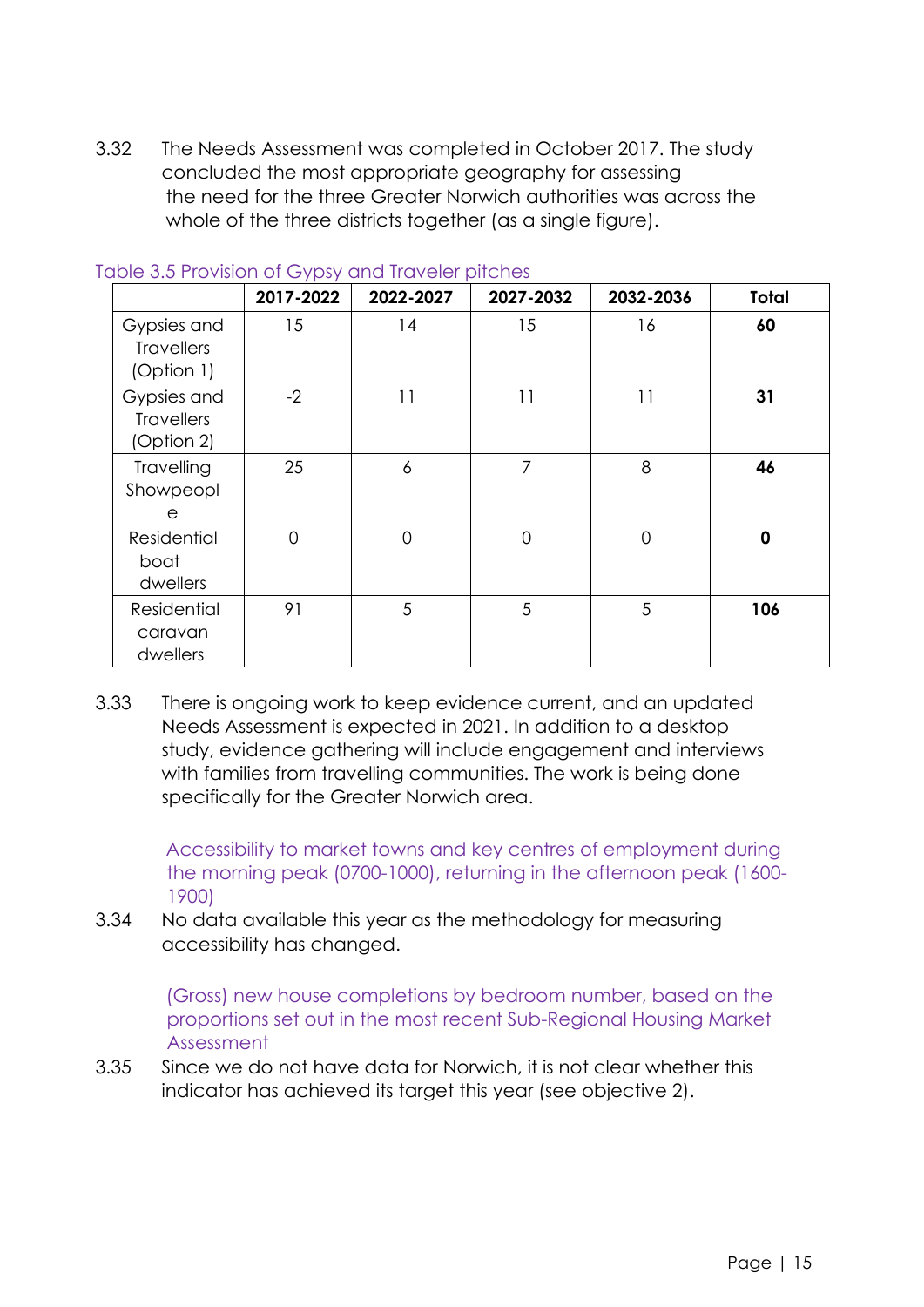| Location                           |         | 15/16     | 16/17     | 17/18     | 18/19     | 19/20     |
|------------------------------------|---------|-----------|-----------|-----------|-----------|-----------|
| <b>Broadland</b><br>$\overline{2}$ | 1 bed   | 26        | 57        | 27        | 69        | 72        |
|                                    | 2 bed   | 133       | 146       | 205       | 187       | 197       |
|                                    | 3 bed   | 221       | 217       | 234       | 198       | 219       |
|                                    | 4 bed   | 241       | 233       | 228       | 195       | 193       |
|                                    | Unknown | ∩         | 0         | 0         | ∩         | 0         |
| Norwich                            |         | No data   | No data   | No data   | No data   | No data   |
|                                    |         | collected | collected | collected | collected | collected |
| South<br><b>Norfolk</b>            | 1 bed   | 70        | 94        | 121       | 98        | 81        |
|                                    | 2 bed   | 173       | 251       | 230       | 266       | 167       |
|                                    | 3 bed   | 263       | 435       | 396       | 483       | 317       |
|                                    | 4 bed   | 248       | 375       | 335       | 310       | 238       |
|                                    | Unknown | 11        | 7         | 36        | 71        | 114       |

# Table 3.6 Gross new house completions by bedroom number

<sup>2</sup> Gross completions

*No comparable data for the Greater Norwich Area due to the lack of data from Norwich.*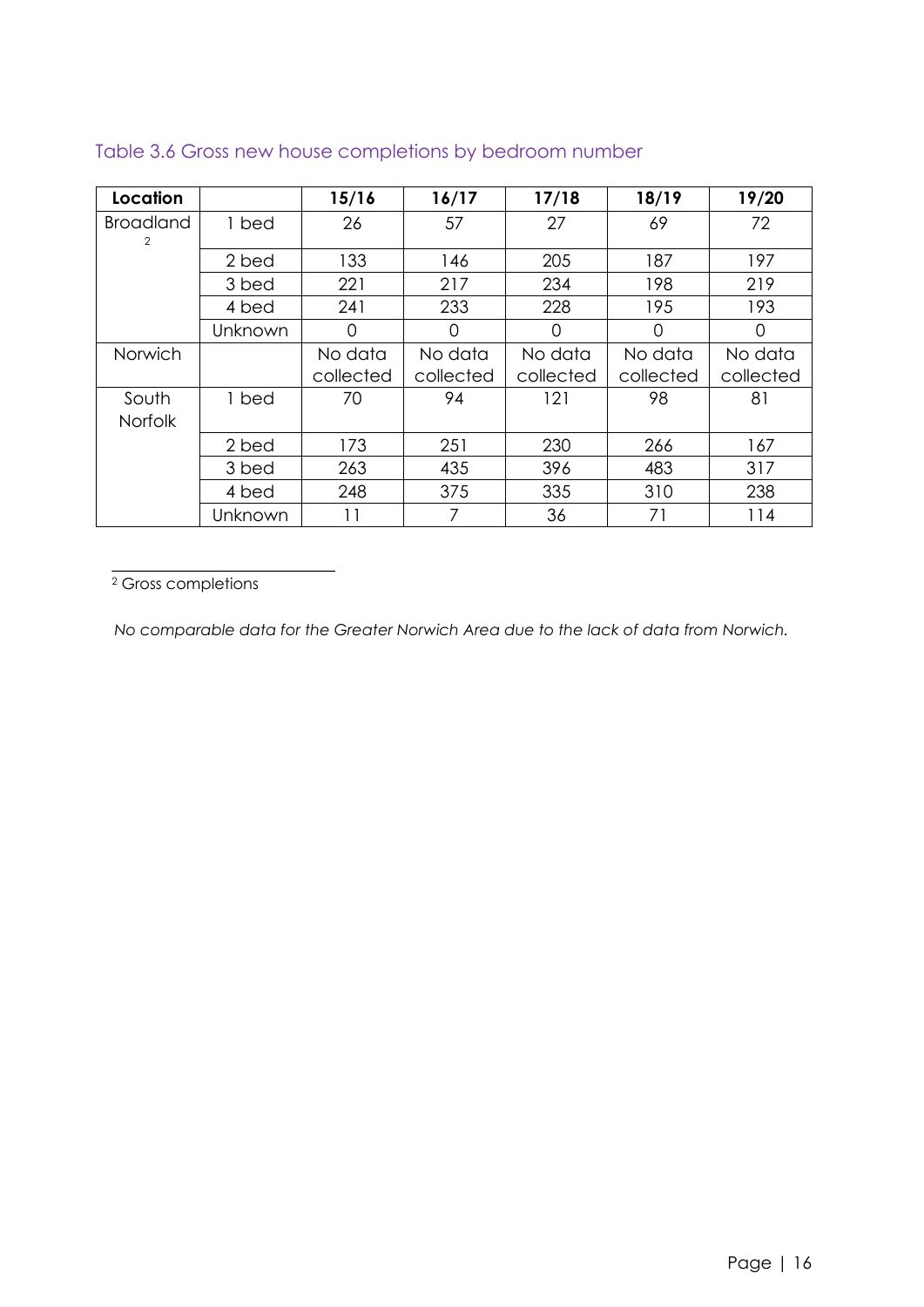Page | 17

Table 3.7 Objective 3: to promote economic growth and diversity and provide a wide range of jobs

| Indicator                                                        | <b>Target</b>                                               | Source                                    | Location                                                                       | 15/16     | 16/17             | 17/18                     | 18/19          | 19/20                       | <b>RAG Status</b> |
|------------------------------------------------------------------|-------------------------------------------------------------|-------------------------------------------|--------------------------------------------------------------------------------|-----------|-------------------|---------------------------|----------------|-----------------------------|-------------------|
| Permitted amount of<br>floorspace and land by<br>employment type | $B1 - 118$<br>hectares/295,000m2<br>B2/8-111 hectares 2007- | <b>LPA</b>                                | <b>Greater Norwich</b><br>area<br><b>Broadland</b><br>Norwich<br>South Norfolk | No data   | No<br>data        | No data                   | No<br>data     | No data                     | n/a               |
|                                                                  | 2026                                                        |                                           |                                                                                |           |                   |                           |                |                             |                   |
| Amount of permitted floor<br>space                               | 100,000m <sup>2</sup> Norwich City<br>Centre                | <b>LPA</b>                                | Norwich                                                                        | $-7774m2$ | $-24370$<br>m2    | $\sim$ $-$<br>40205m2     | $-13961$<br>m2 | $-293 \text{ m2}$           | R                 |
|                                                                  | 100,000m <sup>2</sup> NRP                                   |                                           | <b>NRP</b>                                                                     | 1512m2    | 0 <sub>m2</sub>   | No data                   | No<br>data     | No data                     | n/a               |
|                                                                  | 50,000m <sup>2</sup> BBP                                    |                                           | <b>BBP</b>                                                                     | No data   | <b>No</b><br>data | No data                   | No<br>data     | No data                     | n/a               |
|                                                                  |                                                             |                                           | South Norfolk                                                                  | 1288m2    | 443m2             | 7465.70<br>M <sub>2</sub> | No<br>data     | No data                     | n/a               |
| Annual count of employee<br>jobs by BRES across Plan area        | 2222 per annum increase                                     | ABI/BRES<br>(Nomis)                       | <b>Greater Norwich</b><br>area                                                 | 182,000   | 187,000           | 193,000                   | 193,000        | Data<br>not yet<br>released | n/a               |
|                                                                  |                                                             |                                           | <b>Broadland</b>                                                               | 45,000    | 46,000            | 47,000                    | 48,000         |                             |                   |
|                                                                  |                                                             |                                           | Norwich                                                                        | 87,000    | 90,000            | 93,000                    | 89,000         |                             |                   |
|                                                                  |                                                             |                                           | South Norfolk                                                                  | 50,000    | 51,000            | 53,000                    | 56,000         |                             |                   |
| Employment rate of<br>economically active<br>population          | Increase                                                    | Annual<br>Population<br>Survey<br>(Nomis) | <b>Greater Norwich</b><br>area                                                 | 79.20%    | 80.50%            | 75.40%                    | 78.90%         | 81.40%                      | G                 |
|                                                                  |                                                             |                                           | <b>Broadland</b>                                                               | 80.90%    | 80.50%            | 84.30%                    | 78.50%         | 86.20%                      | G                 |
|                                                                  |                                                             |                                           | Norwich                                                                        | 77.10%    | 78.30%            | 68.50%                    | 77.10%         | 74.60%                      | R                 |
|                                                                  |                                                             |                                           | South Norfolk                                                                  | 80.30%    | 83.20%            | 75.60%                    | 81.60%         | 84.90%                      | G                 |
| Percentage of workforce<br>employed in higher<br>occupations     | Annual increase of 1%                                       | Nomis                                     | <b>Greater Norwich</b><br>area                                                 | 41%       | 43%               | 50%                       | 44%            | 43%                         | R                 |
|                                                                  |                                                             |                                           | <b>Broadland</b>                                                               | 43%       | 50%               | 41%                       | 47%            | 39%                         | R                 |
|                                                                  |                                                             |                                           | Norwich                                                                        | 37%       | 37%               | 51%                       | 39%            | 42%                         | ${\mathbb G}$     |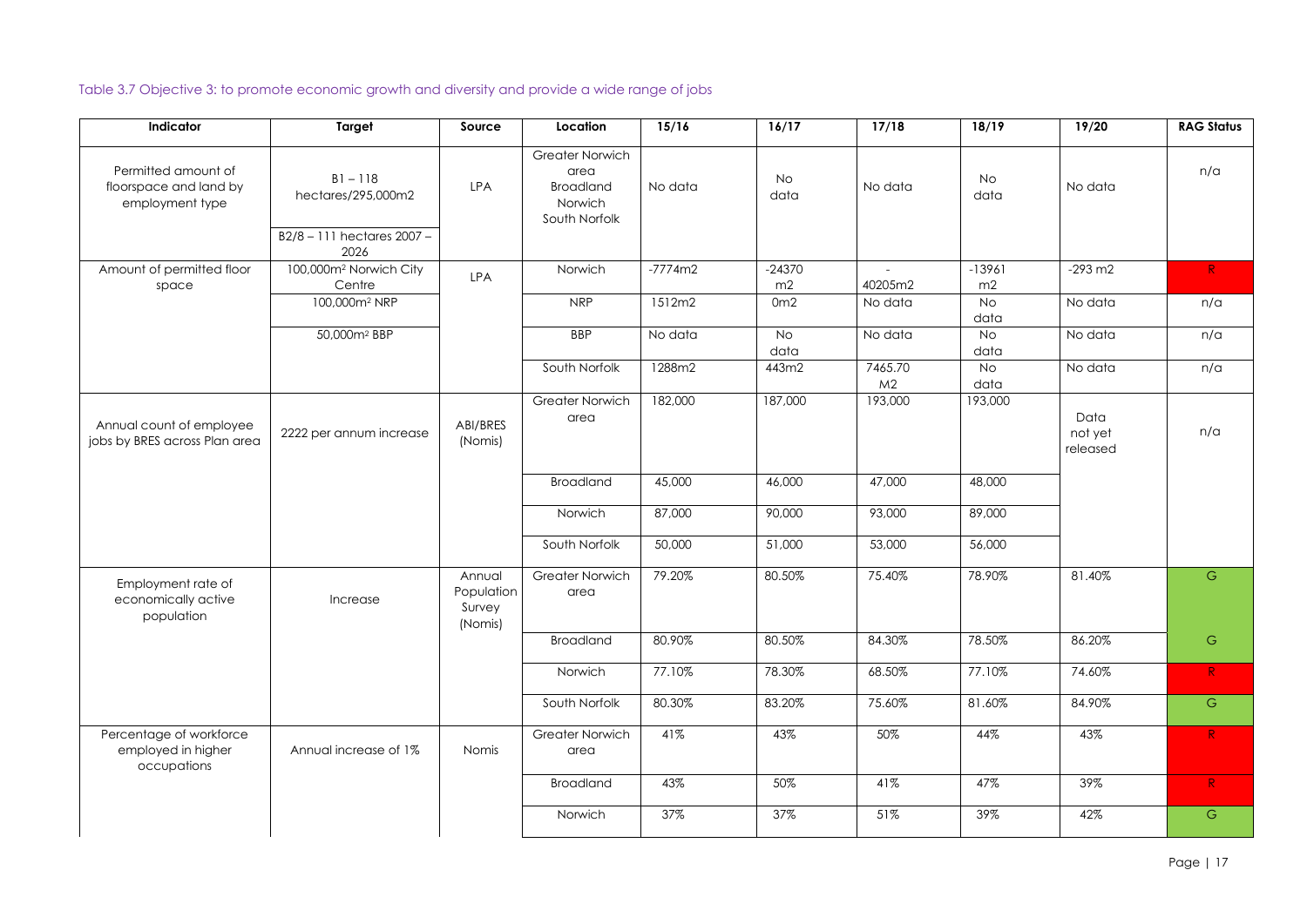Rag Status Key

 $R = Red A = Amber G = Green$ 

| Indicator                                                                                           | <b>Target</b>                        | Source     | Location         | 15/16          |        | 16/17             |       | 17/18          |       | 18/19            |       | 19/20            |       | <b>RAG Status</b> |
|-----------------------------------------------------------------------------------------------------|--------------------------------------|------------|------------------|----------------|--------|-------------------|-------|----------------|-------|------------------|-------|------------------|-------|-------------------|
|                                                                                                     |                                      |            | South Norfolk    | 44%            |        | 45%               |       | 60%            |       | 47%              |       | 47%              |       | $\mathsf{A}$      |
| National retail ranking                                                                             | Maintain top 20 ranking              | Venuescore | Norwich          | 13th           |        | 13 <sup>th</sup>  |       | 13th           |       | 13 <sup>th</sup> |       | 13 <sub>th</sub> |       | G                 |
| Net change in retail<br>floorspace in city centre                                                   | No decrease in retail floor<br>space | <b>LPA</b> | Norwich          | $+225$<br>sqm  |        | <b>No</b><br>data |       | $-217$         |       | $-6231$          |       | No data          |       | n/a               |
| Percentage of permitted town<br>centre uses in defined centres<br>and strategic<br>growth locations | 100%                                 | <b>LPA</b> | <b>Broadland</b> | A <sub>1</sub> | 18.18% | A <sub>1</sub>    | 23%   | A <sub>1</sub> | 42%   | A <sub>1</sub>   | 17.6% | A <sup>1</sup>   | 5.8%  | R <sub>1</sub>    |
|                                                                                                     |                                      |            |                  | A2             | 0%     | A2                | 100%  | A2             | 100%  | A2               | 100%  | A2               | 0%    | R                 |
|                                                                                                     |                                      |            |                  | <b>Bla</b>     | 19.04  | B <sub>1</sub> a  | 28%   | Bla            | 20%   | <b>Bla</b>       | 38.5% | Bla              | 0%    | R                 |
|                                                                                                     |                                      |            |                  | D <sub>2</sub> | 0%     | D <sub>2</sub>    | 15%   | D <sub>2</sub> | 33%   | D <sub>2</sub>   | 17.3% | D <sub>2</sub>   | 23.5% | $R_{\parallel}$   |
|                                                                                                     |                                      |            | Norwich          | A <sub>1</sub> | 28.1%  | A <sub>1</sub>    | 38.9% | A <sub>1</sub> | $6\%$ | A <sub>1</sub>   | 0%    | A <sub>1</sub>   | 9.6%  | R <sub>1</sub>    |
|                                                                                                     |                                      |            |                  | A2             | 100%   | A2                | 43.1% | A2             | 100%  | A2               | 0%    | A2               | 56.9% | R                 |
|                                                                                                     |                                      |            |                  | <b>Bla</b>     | 100%   | <b>Bla</b>        | 0%    | Bla            | 0%    | Bla              | 31%   | Bla              | 6.2%  | R <sub>1</sub>    |
|                                                                                                     |                                      |            |                  | D <sub>2</sub> | 73.1%  | D <sub>2</sub>    | 0%    | D <sub>2</sub> | $3\%$ | D <sub>2</sub>   | 76%   | D <sub>2</sub>   | 25.6% | R                 |
|                                                                                                     |                                      |            | South Norfolk    | A <sub>1</sub> | 100%   | A <sub>1</sub>    | 21.7% | A <sub>1</sub> | 70%   | A <sub>1</sub>   | 38%   | A <sub>1</sub>   | 25%   | R                 |
|                                                                                                     |                                      |            |                  | A2             | 100%   | A2                | 25%   | A2             | 0%    | A2               | 50%   | A2               | $0\%$ | R                 |
|                                                                                                     |                                      |            |                  | <b>Bla</b>     | 73.1%  | <b>Bla</b>        | 50%   | Bla            | 75%   | <b>Bla</b>       | 25%   | Bla              | 10%   | R                 |
|                                                                                                     |                                      |            |                  | D <sub>2</sub> | 55.6%  | D <sub>2</sub>    | 66.7% | D <sub>2</sub> | 71%   | D <sub>2</sub>   | 0%    | D <sub>2</sub>   | 47%   | R                 |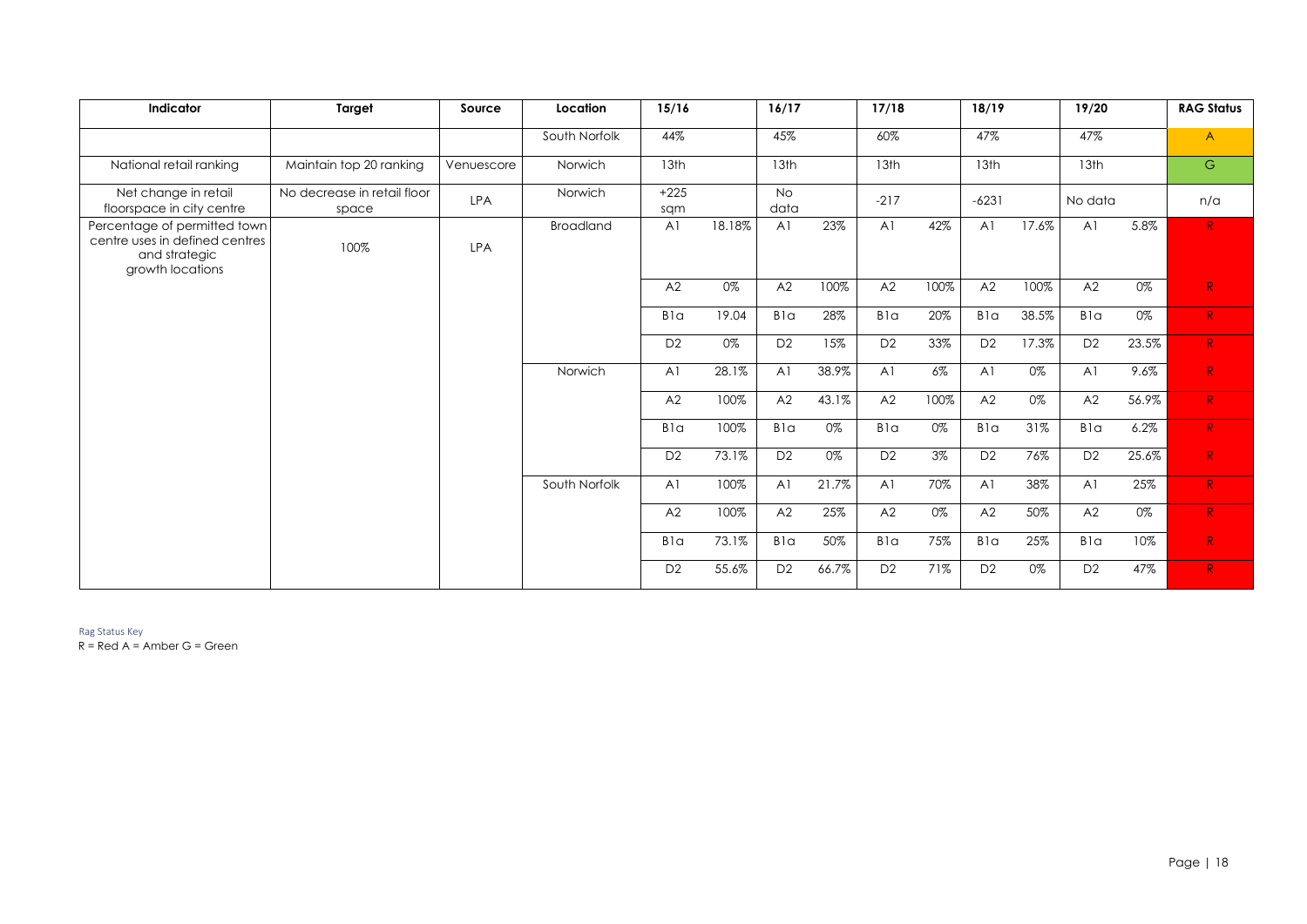# Permitted amount of floor space and land by employment type<sup>3</sup>

3.36 In recent years, it has only been practical to collect data on planning permissions granted. Consequently, as the data presented here is incomplete, it is not clear whether the target has been achieved. What is clear is that while the permitted amount of employment space has increased overall over the last 3 years, there has been a sustained loss of office floor space in the city centre.

|                  | <b>Use Class</b> | 15/16     | 16/17     | 17/18     | 18/19     | 19/20      |
|------------------|------------------|-----------|-----------|-----------|-----------|------------|
| Greater          | B1               | $+26,617$ | $+34,284$ | $+41,259$ | No data   | $+105,594$ |
| Norwich          |                  |           |           |           |           |            |
| area             |                  |           |           |           |           |            |
| (floorspace      |                  |           |           |           |           |            |
| in sqm)          |                  |           |           |           |           |            |
|                  | <b>B2</b>        | $+2,035$  | $+2,453$  | $+3,722$  | No data   | $+13,586$  |
|                  | B <sub>8</sub>   | $+13,194$ | $+20,781$ | $+10,338$ | No data   | $+15,832$  |
| <b>Broadland</b> | B <sub>1</sub>   | $+28,923$ | $+53,451$ | $+80,109$ | $+82,532$ | $+94,167$  |
| (sqm)            |                  |           |           |           |           |            |
|                  | <b>B2</b>        | $+1,364$  | $+6,197$  | $+8,566$  | $+8,060$  | $+4,230$   |
|                  | B <sub>8</sub>   | $+105$    | +376      | $+17,531$ | $+15,583$ | +10,699    |
| Norwich          | B <sub>1</sub>   |           |           |           |           |            |
| $(sqm)^4$        |                  |           |           |           |           |            |
|                  | B <sub>la</sub>  | $-8,881$  | $-24,449$ | $-40,205$ | $-11,695$ | $-2400$    |
|                  | B <sub>1</sub> b | $\Omega$  | $\Omega$  | $+113.8$  | $\Omega$  | $\Omega$   |
|                  | B <sub>1</sub> c | $-8,562$  | $-1,119$  | $-217.7$  | $+145.4$  | $-806$     |
|                  | B <sub>2</sub>   | $+1,498$  | $-5,003$  | $-8068$   | $-280$    | $+2875$    |
|                  | B <sub>8</sub>   | $-1,968$  | $+3,254$  | $-7,633$  | $-2,131$  | $+288$     |
| South            | B <sub>1</sub>   | $+15,157$ | $+7,401$  | $+1,459$  | No data   | $+14,633$  |
| <b>Norfolk</b>   |                  |           |           |           |           |            |
|                  | <b>B2</b>        | $-827$    | $+1,259$  | $+3,224$  | No data   | $+6,481$   |
|                  |                  |           |           |           |           |            |
|                  | B <sub>8</sub>   | $+15,057$ | $+17,151$ | $+440$    | No data   | $+4,845$   |

#### Table 3.8 Office space developed

*Key*

 $+$  = net gain

 $-$  = net loss

<sup>&</sup>lt;sup>3</sup> Calculated using figures from the Greater Norwich Employment Growth and Employment Sites and Premises Study 2008

<sup>4</sup> Data updated from 2015 information from Norwich City Council and different from previous years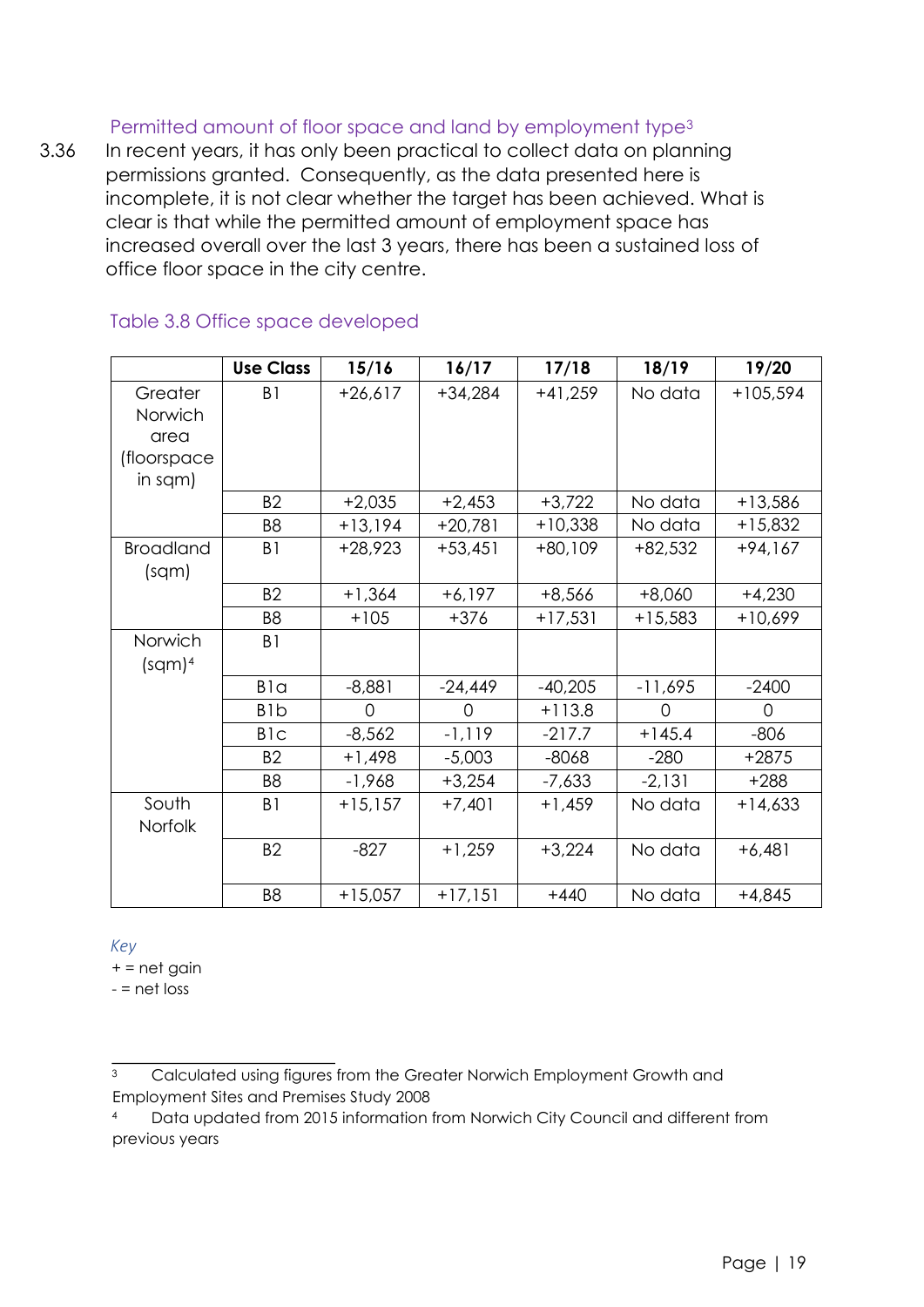# Office space developed

- 3.37 There was a net loss of 2400 sqm of office floor space (use class B1a) in Norwich this monitoring year, predominantly in the city centre. This is significantly less than the loss sustained in last 3 years. There is currently very limited commercial impetus to develop any new office space in the city centre due to relatively low rental values making speculative development unviable. The impact of the Covid-19 pandemic where more people are now working from home will further intensify this trend.
- 3.38 Most of the office floor space losses are being developed into residential properties and schools. There remains no planning control over the loss of office space when converted to these uses.
- 3.39 Data published by the Valuation Office Agency (VOA) (Business Floorspace (Experimental Statistics VOA, May 2012) shows that the office stock in the Norwich local authority area stood at 362,000sqm in 2006 and that this had grown to 378,000sqm in 2012. The office floorspace total is likely to include a proportion of floorspace which for planning purposes is actually in use class A2 – financial and professional services, or D1 – for example, offices associated with police stations and surgeries, rather than just B1(a). However, in the absence of any more accurate and up to date national or local datasets, the VOA figure of 378,000sqm is used as a baseline Norwich stock figure for 2012.
- 3.40 Annual monitoring since the base date of the JCS (April 2008) shows the following change in the stock of B1(a) office floorspace in Norwich from 2008 to 2019, derived from planning permissions and completions records. From 2008 to 2019, the overall net reduction in the office floor space equates to around 29%. There is no indication that there will be any slowdown in this trend so long as residential development values in the city centre remain higher than office values and the absence of any additional planning obligation requirements on developers.

| <b>Date</b> | <b>Norwich Office Floor Space Variances</b> |
|-------------|---------------------------------------------|
| 2008/09     | 13,205 sqm net gain                         |
| 2009/10     | 657 sqm net gain                            |
| 2010/11     | 2,404 sqm net gain                          |
| 2011/12     | -115 sqm net loss                           |
| 2012/13     | -3,187 sqm net loss                         |
| 2013/14     | -2,024 sqm net loss                         |
| 2014/15     | $-31,063$ sqm net loss                      |

#### Table 3.9 Norwich Office Floor Space Variances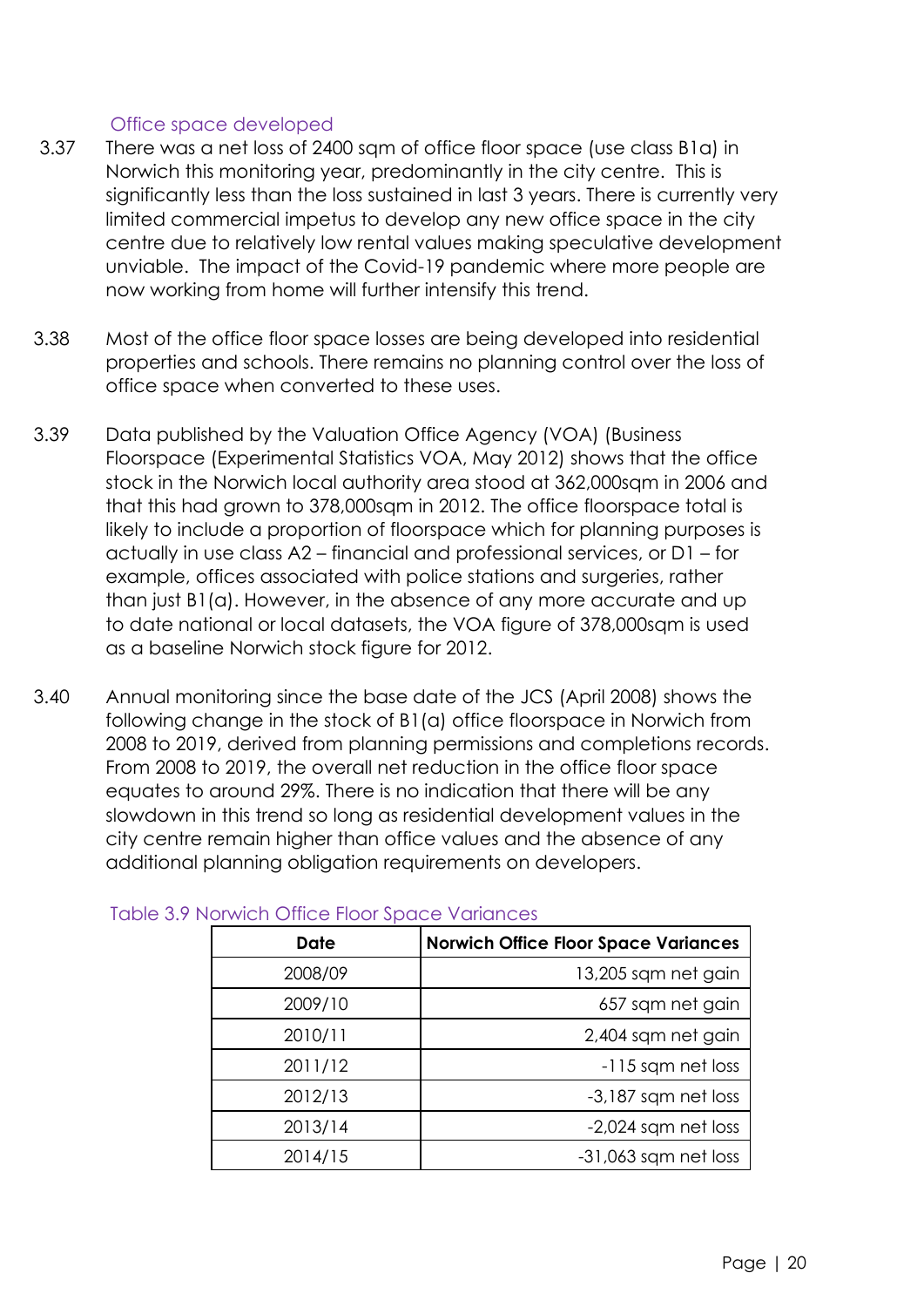| Date                                                                                        | <b>Norwich Office Floor Space Variances</b> |
|---------------------------------------------------------------------------------------------|---------------------------------------------|
| 2015/16                                                                                     | -8,881 sqm net loss                         |
| 2016/17                                                                                     | $-24,449$ sqm net loss                      |
| 2017/18                                                                                     | $-40,205$ sqm net loss                      |
| 2018/19                                                                                     | $-11,695$ sqm net loss                      |
| 2019/20                                                                                     | $-2,400$ sqm net loss                       |
| Total actual/potential<br>office floorspace<br>change Norwich city<br>April 2008-March 2020 | -107,753 sq. m net loss (-28.5%)            |

# Annual count of employee jobs<sup>2</sup>

3.41 The total number of employee jobs has remained the same as the previous across the whole Greater Norwich area. While there has been decrease in number of jobs in Norwich City, the increase in South Norfolk meant the total of number of jobs across the area remained stable.

# Employment rate of the economically active population

3.42 Employment rates have increased over the past year. However, it is important to note that this dataset is based on sample surveys and fluctuates between surveys.

# Percentage of the workforce employed in higher occupations

3.43 The percentage of the workforce employed in higher occupations across the Greater Norwich area has decreased slightly in this monitoring year.

# National Retail Ranking for Norwich

- 3.44 There were changes to the Venuescore evaluation criteria between 2011/12 and 2012/13 which affected Norwich's position resulting in a fall to the position of 13<sup>th</sup> from 9<sup>th</sup>. This year, the target for the city centre has been achieved by maintaining 13<sup>th</sup> position.
- 3.45 Overall, Norwich continues to compete well against larger cities in the Venuescore ranking nationally. It has the largest proportion of its retailing in the city centre of any major city nationally and is the only centre in the East of England that ranks in the top twenty.

<sup>&</sup>lt;sup>5</sup> Data gathered in September. Although this dataset is not recommended for monitoring purposes it is nonetheless the only dataset available for measuring jobs at lower level geographies.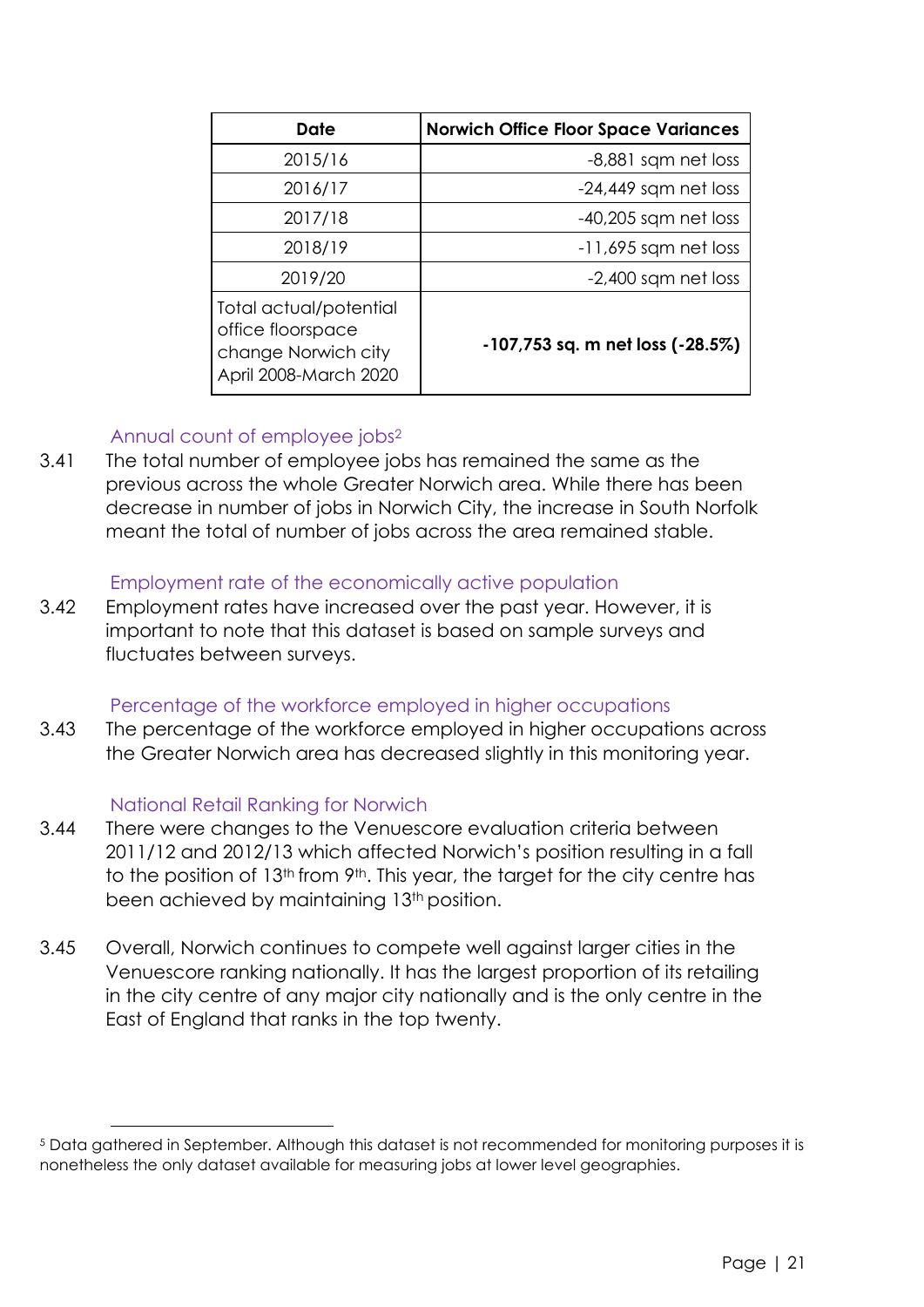# Net change in retail floor space in the city centre

- 3.46 Due to the outbreak of Covid -19, the City has not conducted any retail related monitoring this year and therefore no data is reported. However, over the last years there have been a steady trend of decreasing retail floorspace in the City, part of the reason for the reduction is the diversification of the recently rebranded Castle Quarter, and this will likely to be exacerbated by the impacts on physical retail as a result of the Covid-19 pandemic. The reduction is also largely contributed to the diversification of the recently rebranded Castle Quarter where there has been the opening of a number of leisure uses which now occupy some of the larger units which were previously retail.
- 3.47 In recent years, retail investment in the city centre has concentrated on improvements and enhancements to existing stock, for example the refurbishment of Castle Quarter, and the extension of Primark.

## Previous Years

- 3.48 The trend evident since April 2008 is of a slow reduction in retail floor space at the expense of other uses. Changes in policy have allowed more flexibility of uses in the city centre to encourage the development of uses such as cafes and restaurants. These complementary uses support retail strength and the early evening economy. In addition, ongoing planning deregulation at a national level has extended the scope of permitted development rights.
- 3.49 These have introduced more flexibility in the use of retail and commercial floor space; in many cases allowing former shops to change their use without the need for planning permission.
- 3.50 Although a reduction in retail floor space is contrary to the aim of Policy 11 of the JCS to increase the amount of retailing in the city centre, it is in support of the aim to increase other uses such as the early evening economy, employment and cultural and visitor functions. Such diversification of uses has helped strengthen the city centre's function in times of increased internet shopping.

# Percentage of permitted town centre uses in defined centres and strategic growth locations

3.51 Proportions of the permitted town centre uses vary depending on the use class and location. However, overall targets for town centre uses have not been met.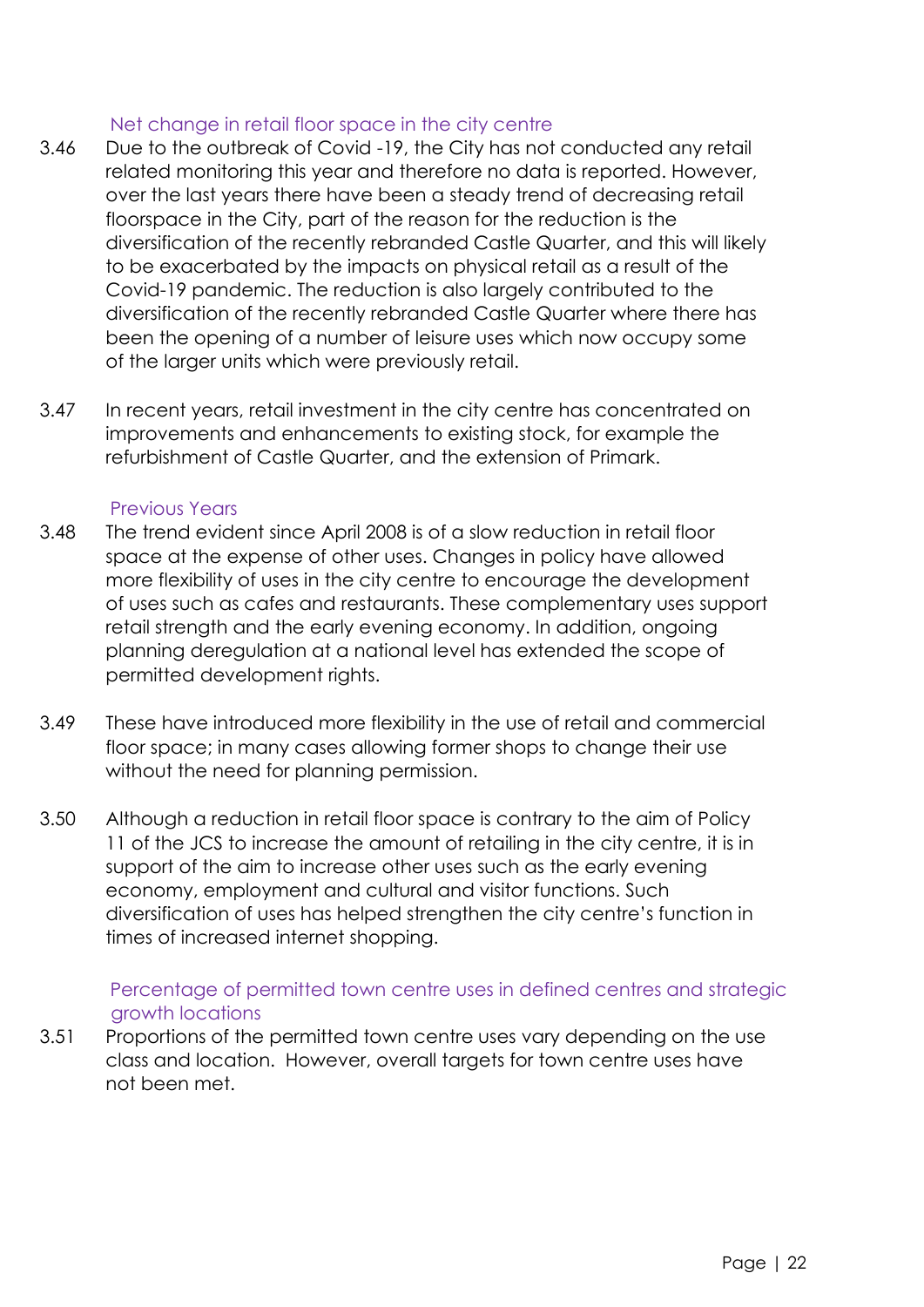Table 3.10 Objective 4: to promote regeneration and reduce deprivation

| Indicator                                                                             | <b>Target</b>                                                                                                              | Source     | Location                   | 14/15          | $15 - 18$ | 18/19                | 19/20                        | <b>RAG status</b> |
|---------------------------------------------------------------------------------------|----------------------------------------------------------------------------------------------------------------------------|------------|----------------------------|----------------|-----------|----------------------|------------------------------|-------------------|
| Number of<br>Lower Super<br>Output<br>Areas in<br>national<br>most<br>deprived<br>20% | Reduction<br>by<br>50% in plan<br>period (28<br>out of 242 in<br>2007)                                                     | IMD (DCLG) | Greater<br>Norwich<br>area | 17             | No data   | $\overline{0}$       | Data not<br>released         | n/a               |
|                                                                                       |                                                                                                                            |            | <b>Broadland</b>           | $\mathbf 0$    |           | $\overline{0}$       |                              |                   |
|                                                                                       |                                                                                                                            |            | Norwich                    | 17             |           | $\mathbf 0$          |                              |                   |
|                                                                                       |                                                                                                                            |            | South<br>Norfolk           | $\overline{0}$ |           | $\mathbf 0$          |                              |                   |
| The amount<br>of land on<br>brownfield<br>register that<br>has been<br>developed      | Increase the<br>amount of<br>completions<br>for housing<br>on land<br>identified in<br>brownfield<br>register in %<br>form | <b>LPA</b> | <b>Broadland</b>           | No data        | No data   | 2.19 ha<br>$(2.1\%)$ | 1.2 <sub>ha</sub><br>(1.18%) | R                 |
|                                                                                       |                                                                                                                            |            | Norwich                    |                |           | 1.34 <sub>ha</sub>   | 2.07 ha<br>(2.02%)           | $\mathsf G$       |
|                                                                                       |                                                                                                                            |            | South<br>Norfolk           |                |           | 5.05 Ha<br>(22%)     | 1.71 ha 17%                  | $\mathsf G$       |

Rag Status Key R = Red A = Amber G = Green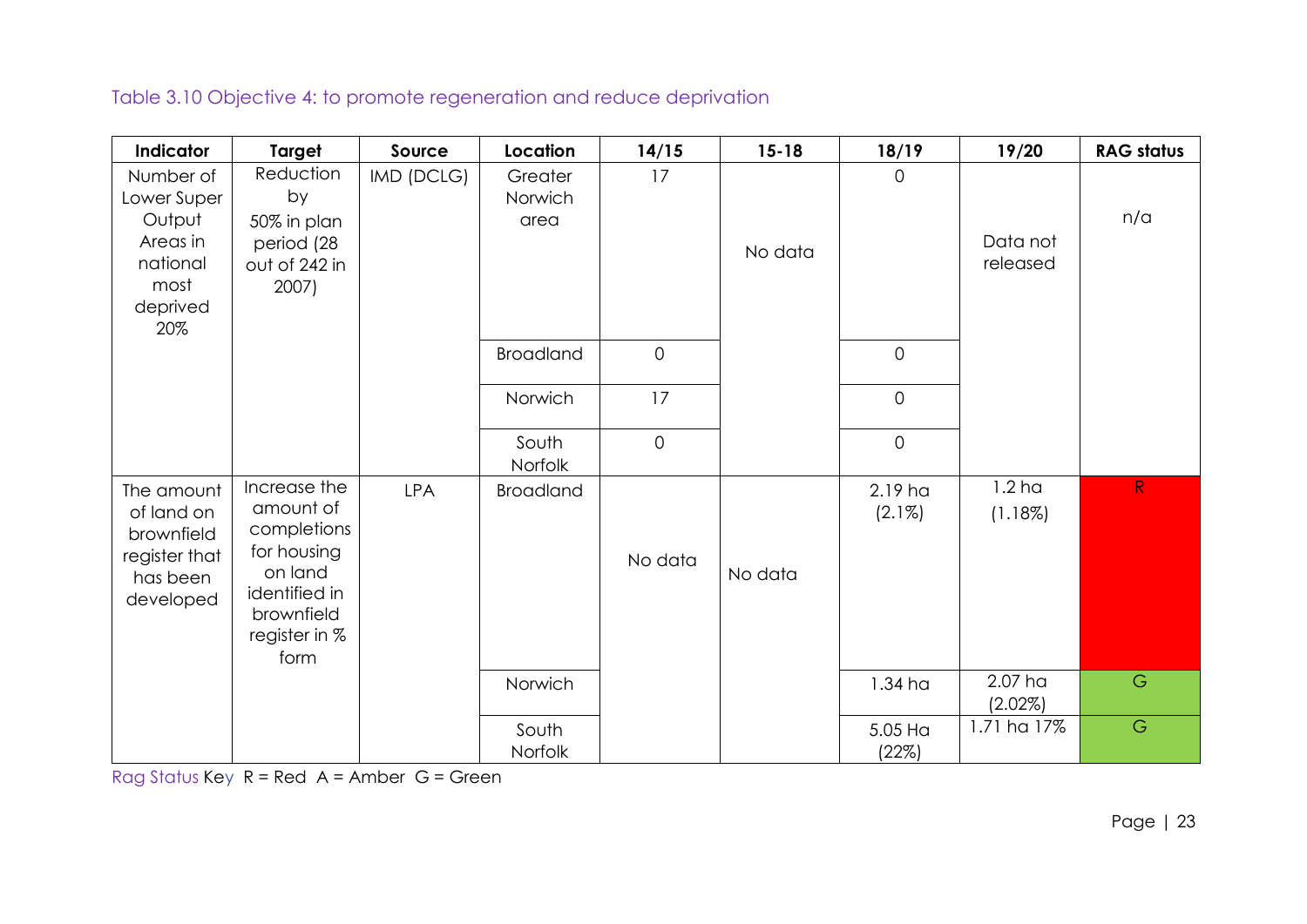## Number of Lower Super Output Areas in national most deprived 20%

3.52 The Index of Multiple Deprivation allows each Lower Super Output Area (LSOA) in England to be ranked relative to one another according to their level of deprivation. It must be noted that just because the rank of deprivation has improved it does not mean that deprivation itself has improved in any given area, but rather that deprivation has decreased relative to other parts of the country. The 2020 data had not been published at the time of publication of this AMR.

# The amount of land on the brownfield register that has been developed

3.53 This is a new indicator and further data will need to be collected over the years to track the development of this indicator. It is also important to note that since the size of the brownfield register changes every year, the percentage of completions is not necessarily an accurate account of the progress of development. But there has been an increase in brownfield land registrations in both Norwich and South Norfolk and a reduction in registrations in Broadland.

Table 3.11 Objective 5: to allow people to develop to their full potential by providing educational facilities to meet the needs of existing and future populations

| Indicator                                                                                                                                   | Target                                                      | Source                       | Location                   | 15/16 | 16/17   | 17/18                | 18/19                | 19/20                | <b>RAG</b><br>status |
|---------------------------------------------------------------------------------------------------------------------------------------------|-------------------------------------------------------------|------------------------------|----------------------------|-------|---------|----------------------|----------------------|----------------------|----------------------|
| School<br>leaver<br>qualifications<br>- % of<br>school<br>leavers with 5<br>or more<br>GCSEs at A*<br>to C grades<br>including<br>Maths and | Year-<br>onyear<br>increase<br>from 2007<br>value of<br>53% | Norfolk<br>County<br>Council | Greater<br>Norwich<br>area | 65%   | No data | Data<br>discontinued | Data<br>discontinued | Data<br>discontinued | n/a                  |

Page | 24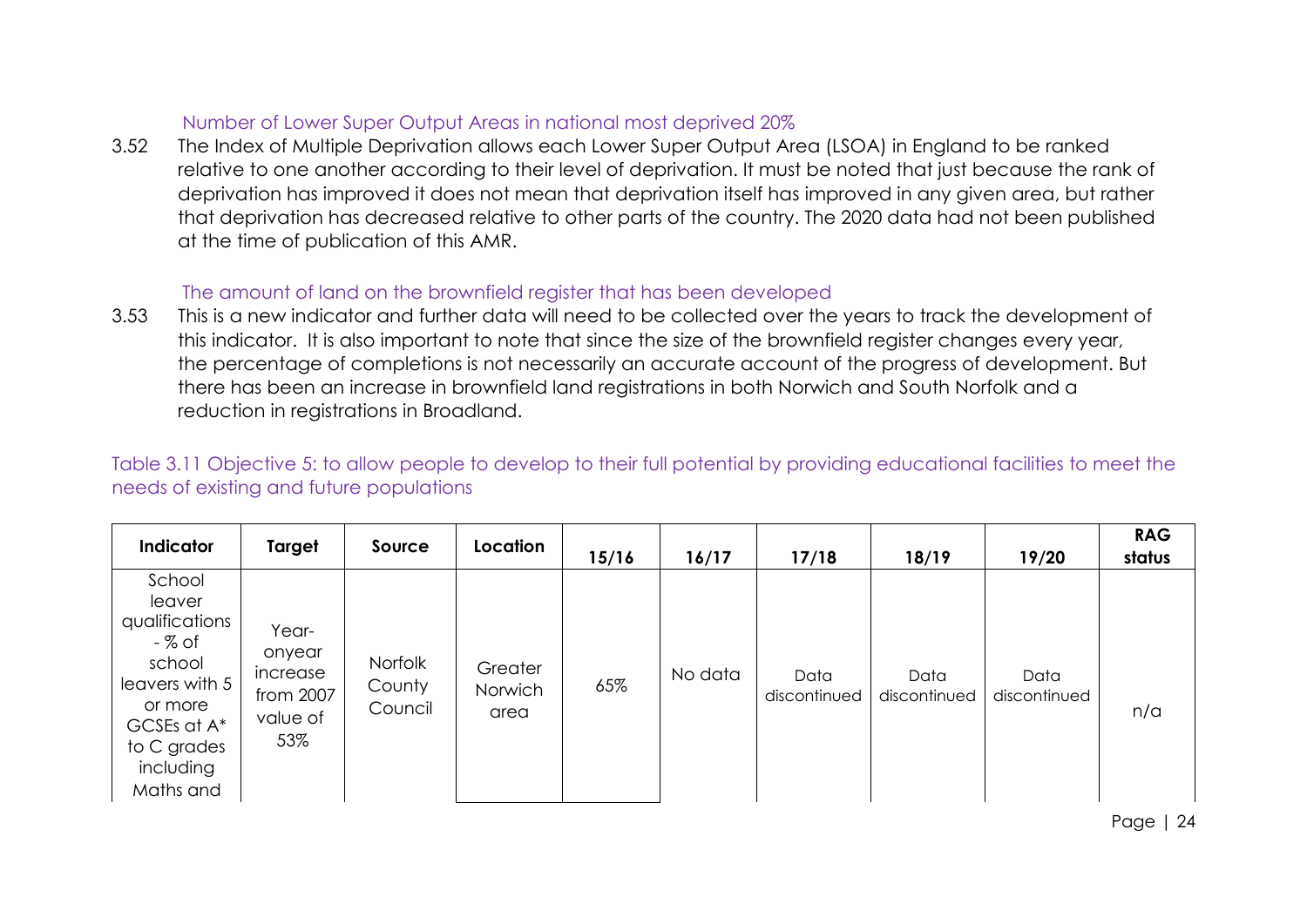| Indicator                                                                              | <b>Target</b>                                                  | Source                         | Location                   | 15/16  | 16/17  | 17/18   | 18/19   | 19/20   | <b>RAG</b><br>status |
|----------------------------------------------------------------------------------------|----------------------------------------------------------------|--------------------------------|----------------------------|--------|--------|---------|---------|---------|----------------------|
| English                                                                                |                                                                |                                |                            |        |        |         |         |         |                      |
|                                                                                        |                                                                |                                | <b>Broadland</b>           | 68.80% |        |         |         |         |                      |
|                                                                                        |                                                                |                                | Norwich                    | 54.30% |        |         |         |         |                      |
|                                                                                        |                                                                |                                | South<br>Norfolk           | 69.30% |        |         |         |         |                      |
| 16 to 18-year<br>olds who are<br>not in<br>education,<br>employment<br>or<br>training  | Year-<br>onyear<br>reduction<br>from 2006<br>value of<br>$6\%$ | Norfolk<br>County<br>Council   | Greater<br>Norwich<br>area | 5.30%  | 3.40%  | No data | No data | No data | n/a                  |
|                                                                                        |                                                                |                                | <b>Broadland</b>           | 3.50%  | 2.30%  | No data | 2.73%   | 2.57%   | G                    |
|                                                                                        |                                                                |                                | Norwich                    | 8.20%  | 6.10%  | No data | 5.88%   | 5.44%   | G                    |
|                                                                                        |                                                                |                                | South<br>Norfolk           | 2.80%  | 2.20%  | No data | 2.00%   | 2.12%   | R                    |
| Proportion of<br>population<br>aged 16-<br>64 qualified<br>to NVQ level<br>4 or higher | Annual<br>increase                                             | Annual<br>Population<br>Survey | Greater<br>Norwich<br>area | 34.20% | 36.80% | 37.10%  | 38.40%  | 33.00%  | R                    |
|                                                                                        |                                                                |                                | <b>Broadland</b>           | 31.40% | 28.60% | 30.50%  | 39.70%  | 32.90%  | R                    |
|                                                                                        |                                                                |                                | Norwich                    | 39.30% | 38.80% | 36.80%  | 38.50%  | 31.80%  | ${\sf R}$            |
|                                                                                        |                                                                |                                | South<br><b>Norfolk</b>    | 30.80% | 42.00% | 43.70%  | 36.90%  | 34.60%  | R                    |

Rag Status Key

 $R = Red$ 

A = Amber

G = Green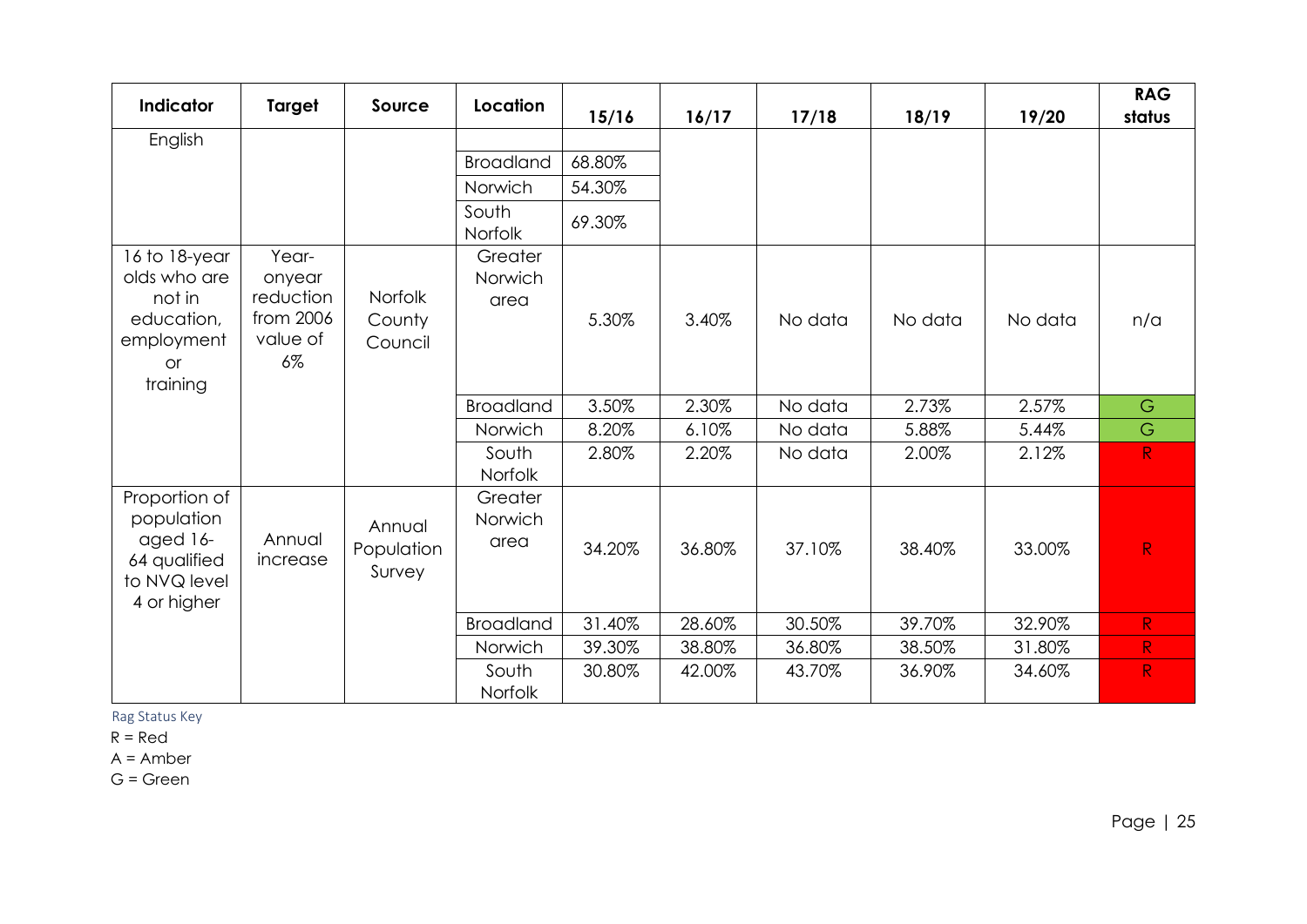School leaver qualifications - % of school leavers with 5 or more GCSEs at A\* to C grades including Maths and English

3.54 The Government has changed its GCSE grading system from A\* to G to 9 to 1 in 2017. An accurate direct comparison cannot be made with the previous grading system.

## 16 to 18-year olds who are not in education, employment or training

3.55 The proportion of 16 to 18-year olds not in education, employment and training has decreased in Broadland and Norwich but increased slightly in South Norfolk.

# Proportion of population aged 16-64 qualified to NVQ level 4 or higher

3.56 The proportion of the population aged 16-64 qualified to at least NVQ level 4 has decreased in the Greater Norwich area over this monitoring year.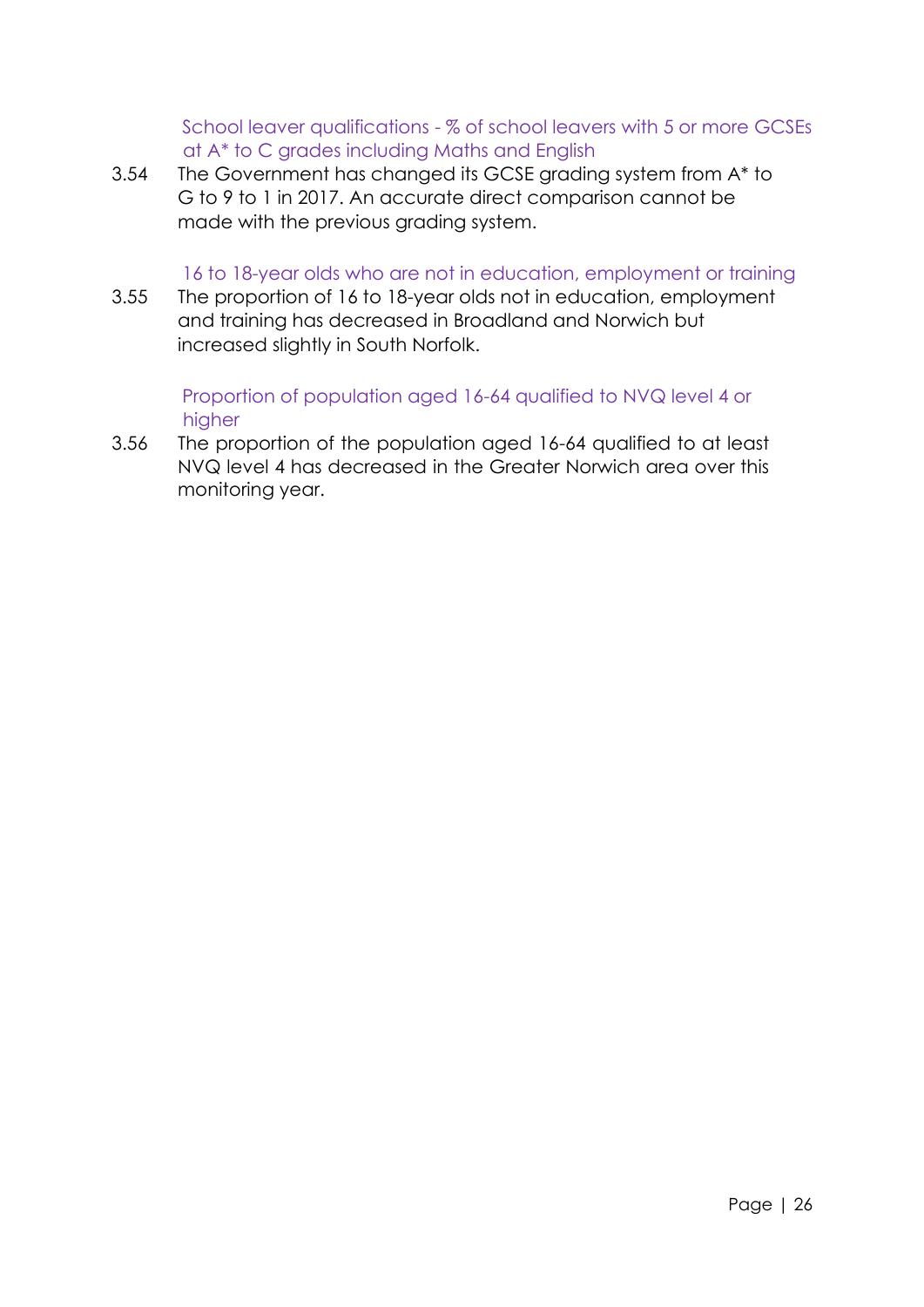Table 3.12 Objective 6: to make sure people have ready access to services

|                          |                                                                                                              |            |                    |       |                   | 18/19 |         | <b>RAG</b> |
|--------------------------|--------------------------------------------------------------------------------------------------------------|------------|--------------------|-------|-------------------|-------|---------|------------|
| Indicator                | <b>Target</b>                                                                                                | Source     | Location           | 14/15 | 15/18             |       | 19/20   | status     |
| IMD access<br>to service | Increase the number of<br>LSOAs in the least deprived<br>50% on the IMD for access to<br>housing and service | <b>IMD</b> | Greater<br>Norwich | 127   | <b>No</b><br>data | 138   | No data | n/a        |
|                          |                                                                                                              |            | <b>Broadland</b>   | 40    |                   | 41    |         |            |
|                          |                                                                                                              |            | Norwich            | 58    |                   | 70    |         |            |
|                          |                                                                                                              |            | South Norfolk      | 29    |                   | 27    |         |            |

# Index of Multiple Deprivation access to services

3.57 The 2018-2019 data release shows the number of LSOAs in the least deprived 50% for access to housing and services has increased. Norwich has experienced the greatest level of improvements. It must be noted that just because the rank of deprivation has improved it does not mean that deprivation itself has improved in any given area, but rather that deprivation has decreased relative to other parts of the country. IMD data does not release on an annual basis and therefore no data is available for 2019/20.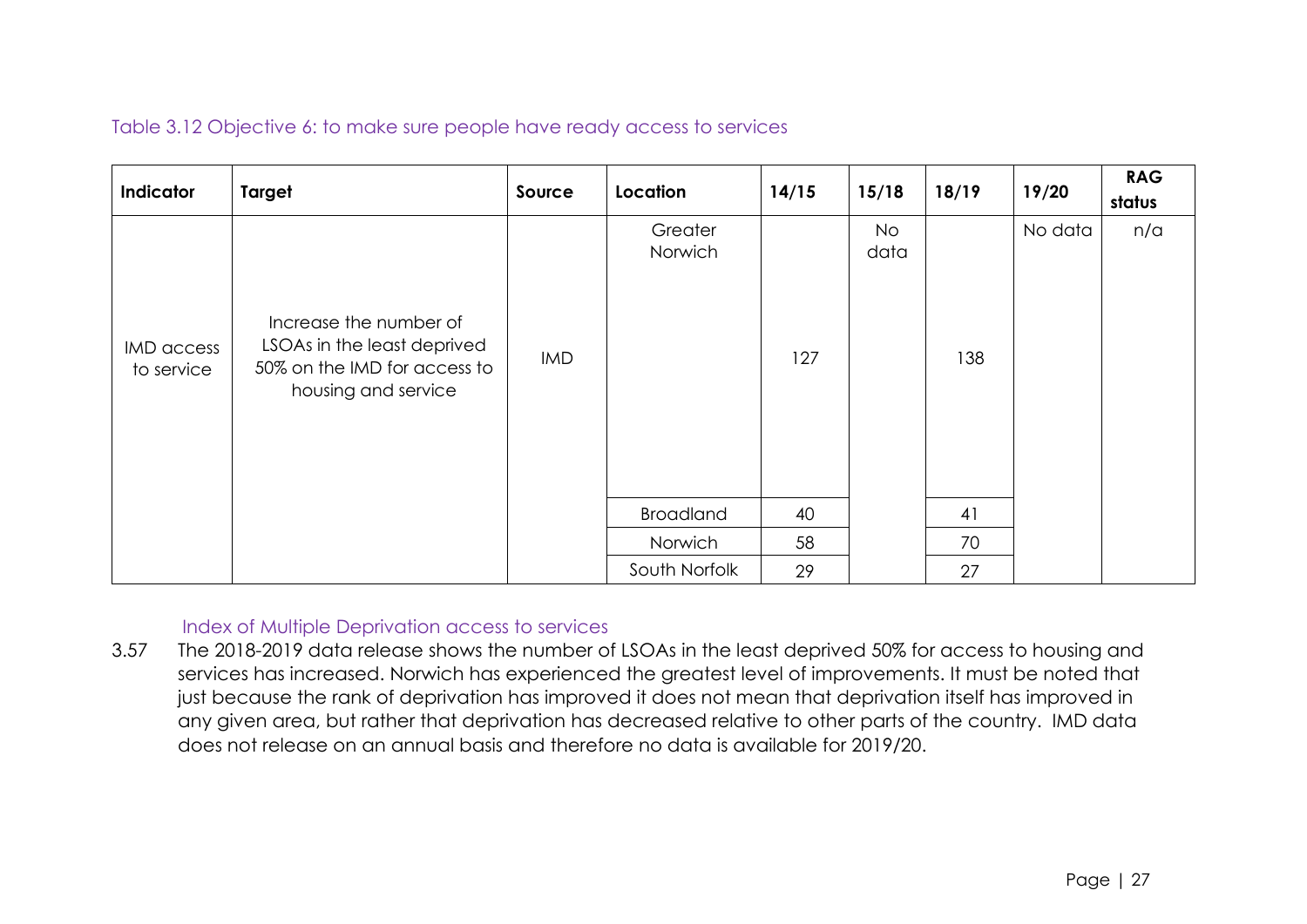Table 3.13 Objective 7: to enhance transport provision to meet the needs of existing and future populations while reducing the need to travel

| Indicator                                               | <b>Target</b>                     | Source             | Location           | 2001     | 2011                | <b>RAG</b>     |
|---------------------------------------------------------|-----------------------------------|--------------------|--------------------|----------|---------------------|----------------|
|                                                         |                                   |                    |                    |          |                     | status         |
| Percentage<br>of residents<br>who<br>travel to<br>work: |                                   |                    |                    |          |                     |                |
| A. By private<br>motor<br>vehicles                      | Decrease<br>in $a$ ),<br>increase | Census<br>(taken   | Greater<br>Norwich | a) 64%   | a) 67%              | ${\sf R}$      |
| <b>B.</b> by public<br>transport                        | in $b$ ), $c$ )<br>and d)         | every 10<br>years) |                    |          |                     |                |
| C. By foot or<br>cycle                                  |                                   |                    |                    |          |                     |                |
| <b>D.</b> work at or<br>mainly at<br>home               |                                   |                    |                    |          |                     |                |
|                                                         |                                   |                    |                    | b) $8\%$ | b) 7%               | $\mathsf{R}$   |
|                                                         |                                   |                    |                    | c) 17%   | c) 18%              | G              |
|                                                         |                                   |                    |                    | d) 9%    | d) 6%               | R              |
|                                                         |                                   |                    | <b>Broadland</b>   | a) 70%   | a) 75%              | ${\sf R}$      |
|                                                         |                                   |                    |                    | b) 8%    | b) 6%               | $\mathsf{R}$   |
|                                                         |                                   |                    |                    | $C$ ) 9% | 10%<br>$\mathsf{C}$ | G              |
|                                                         |                                   |                    |                    | d) 10%   | d) 6%               | ${\sf R}$      |
|                                                         |                                   |                    | Norwich            | a) 50%   | a) 52%              | $\mathsf{R}$   |
|                                                         |                                   |                    |                    | b) 9%    | b) 9%               | $\overline{A}$ |
|                                                         |                                   |                    |                    | c) 32%   | c) 33%              | G              |
|                                                         |                                   |                    |                    | d) 7%    | d) 4%               | ${\sf R}$      |
|                                                         |                                   |                    | South<br>Norfolk   | a) 71%   | a) 73%              | $\mathsf{R}$   |
|                                                         |                                   |                    |                    | b) 5%    | b) 6%               | G              |
|                                                         |                                   |                    |                    | c) 10%   | c) 10%              | $\bigwedge$    |
|                                                         |                                   |                    |                    | d) 12%   | d) 7%               | $\mathsf{R}$   |

Rag Status Key

 $R = Red$ 

A = Amber

G = Green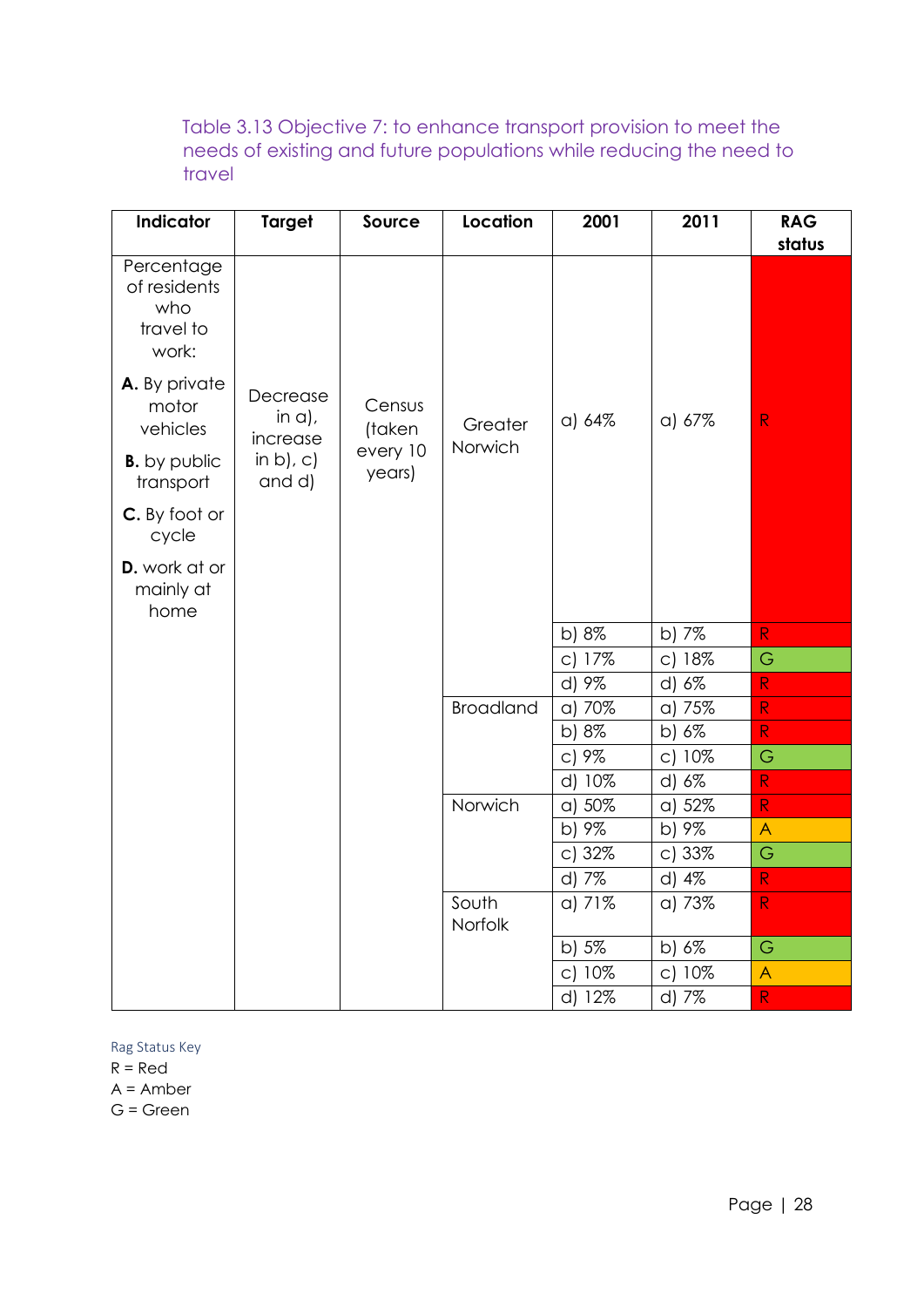#### Percentage of residents who travel to work

3.58 The data is derived from the 2011 Census and so is only released for every 10 years. In comparison with the 2001 Census, the overall target was not been met. The percentage of residents who travelled to work by private motor vehicles has increased; the percentage of residents who travelled to work by public transport and worked at home decreased. However, there has been an improvement in increasing the percentage of residents travelling to work by foot or cycling. It is worth noting these data are potentially out of date and more recent data suggests a more positive picture. Recent monitoring conducted in the Norwich urban area showed that there has been a 40% increase in cycling since 2013. First Eastern Counties reported a 375,000 increase in Norwich bus journeys in 2015 after completion of Transport for Norwich changes to improve accessibility to the city centre for buses.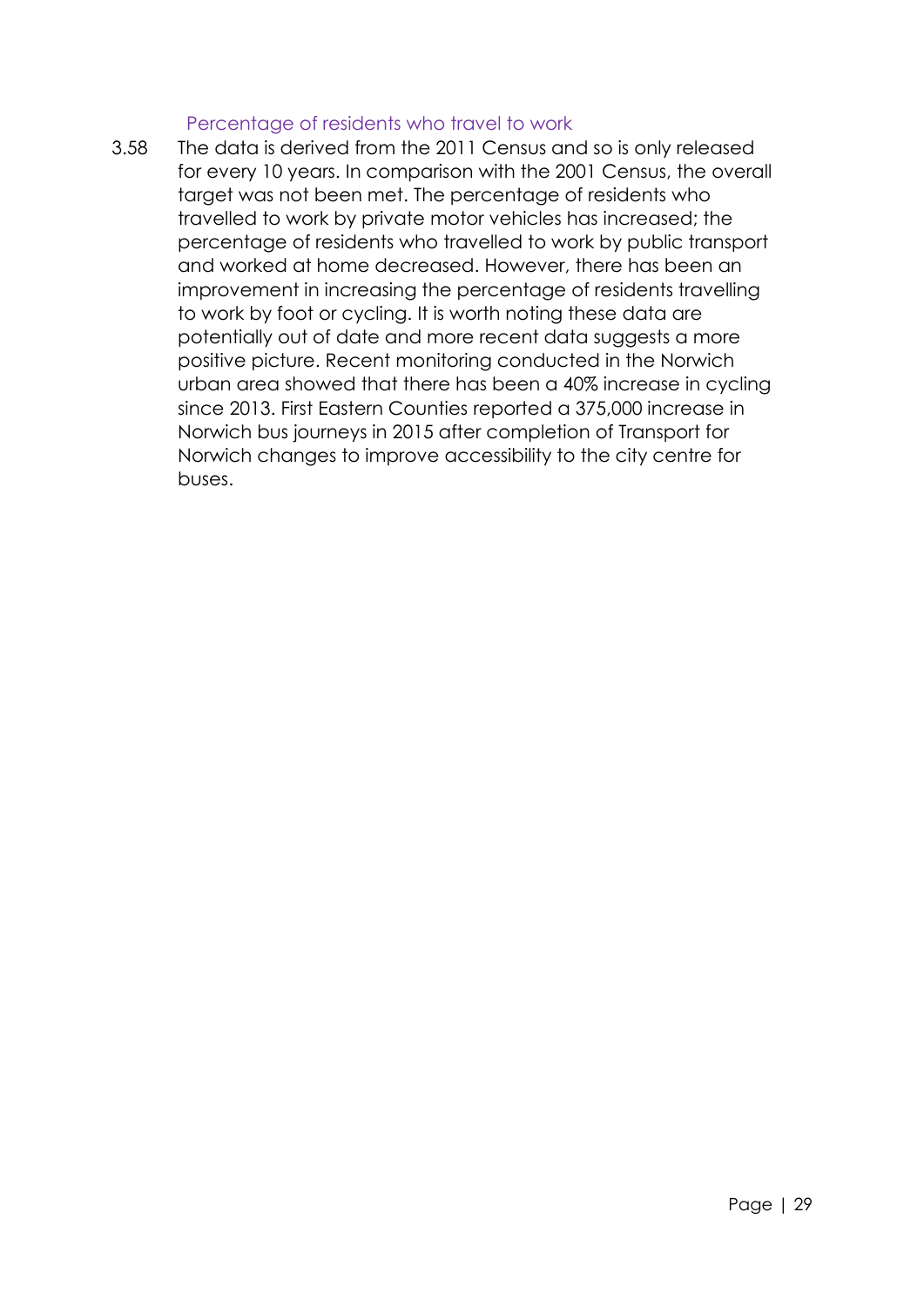# Table 3.14 Objective 8: to positively protect and enhance the individual character and culture

| Indicator                                                                                          | Target                      | Source     | Location         | 15/16 | 16/17 | 17/18 | 18/19 | 19/20 | <b>RAG</b><br>status |
|----------------------------------------------------------------------------------------------------|-----------------------------|------------|------------------|-------|-------|-------|-------|-------|----------------------|
| Percentage<br>of<br>Conservation<br>Areas with<br>appraisals<br>adopted in<br>the last<br>10 years | Year-<br>onyear<br>increase | <b>LPA</b> | <b>Broadland</b> | 76%   | 76%   | 70%   | 58%   | 58%   | $\mathsf{A}$         |
|                                                                                                    |                             |            | Norwich          | 76%   | 76%   | 76%   | 31%   | 25%   | $\mathsf{R}$         |
|                                                                                                    |                             |            | South<br>Norfolk | 12%   | 19%   | 42%   | 52%   | 63%   | G                    |

Rag Status Key

 $R = Red$ 

 $A =$  Amber

G = Green

# Percentage of Conservation Areas with appraisals adopted in the last 10 years

3.59 The percentage of conservation areas with recent appraisals has increased in South Norfolk but decreased in Norwich and did not increase in Broadland. The figure for Norwich has decreased significantly as a large number of conservation area appraisals were prepared prior to 2010.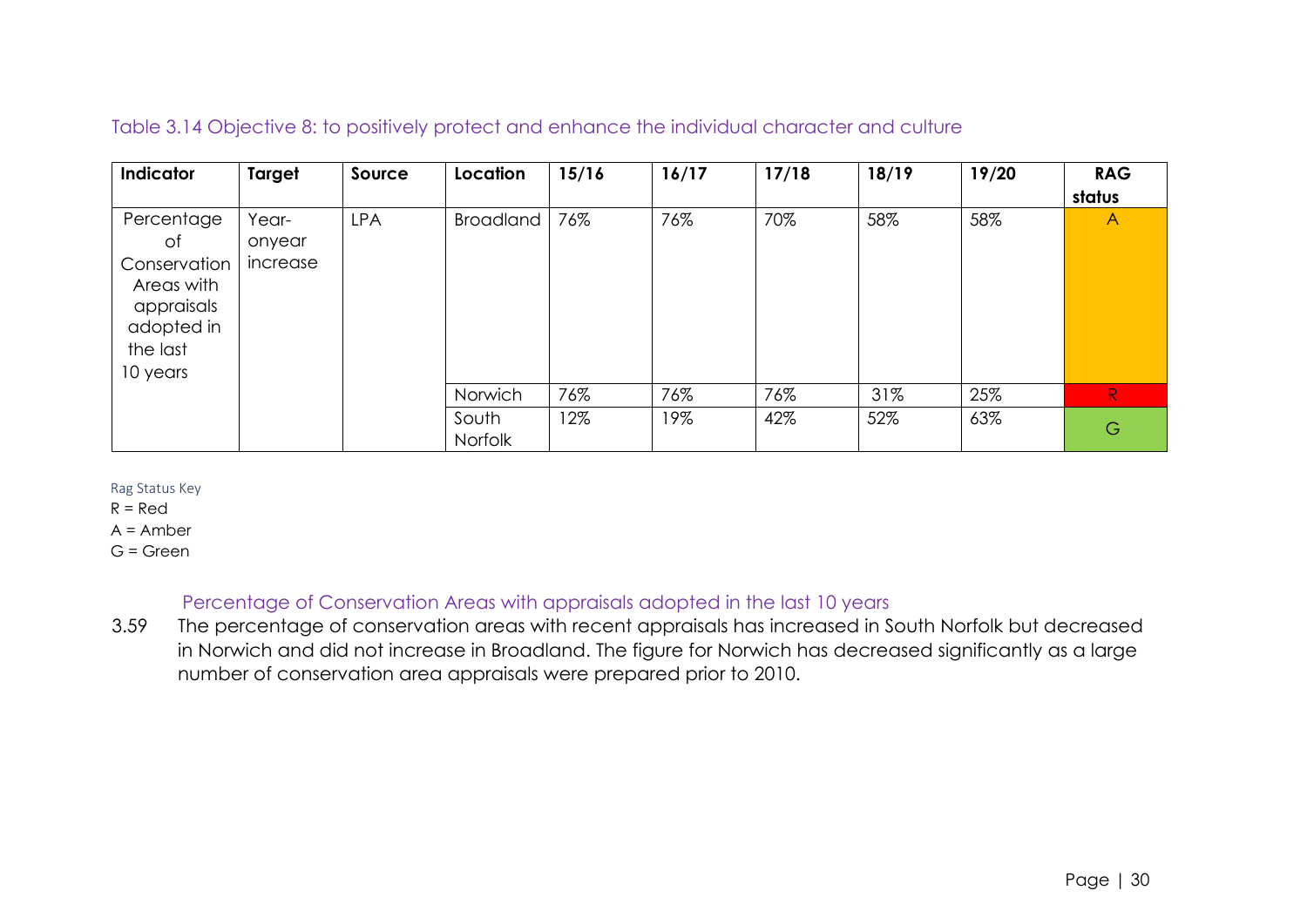Table 3.15 Objective 9: to protect, manage and enhance the natural, built, and historic environment, including key landscapes, natural resources and areas of natural habitat or nature conservation

| Indicator                               | <b>Target</b>                    | Source           | Location                | 15/16            | 16/17            | 17/18                | 18/19            | 19/20                        | <b>RAG status</b>       |
|-----------------------------------------|----------------------------------|------------------|-------------------------|------------------|------------------|----------------------|------------------|------------------------------|-------------------------|
| Net change in Local                     |                                  |                  | Greater Norwich         | No data          |                  |                      |                  | No data                      | n/a                     |
| Sites in                                | Year-on-year                     | Norfolk Wildlife | area                    |                  | 73%              | 73%                  | 74%              |                              |                         |
| "Positive Conservation                  | improvements                     | Trust            |                         |                  |                  |                      |                  |                              |                         |
| Management"                             |                                  |                  |                         |                  |                  |                      |                  |                              |                         |
|                                         |                                  |                  | <b>Broadland</b>        |                  | 75%              | 77%                  | 76%              |                              |                         |
|                                         |                                  |                  | Norwich                 |                  | 90%              | 90%                  | 87%              |                              |                         |
|                                         |                                  |                  | South Norfolk           |                  | 71%              | 69%                  | 71%              |                              |                         |
| % of river assessed as                  | To increase the<br>proportion of |                  |                         |                  |                  |                      |                  | No data                      | n/a                     |
| good or better:                         | <b>Broadland Rivers</b>          | Environment      | <b>Broadland Rivers</b> |                  |                  |                      |                  |                              |                         |
|                                         | classified as                    | Agency           |                         |                  |                  |                      |                  |                              |                         |
|                                         | 'good or better'                 |                  |                         |                  |                  |                      |                  |                              |                         |
| a. Overall Status;                      |                                  |                  |                         | 4%               | 4%               | 4%                   | $4\%$            |                              |                         |
| b. Ecological Status;                   |                                  |                  |                         | 4%               | 4%               | 4%                   | $4\%$            |                              |                         |
| c. Biological Status;                   |                                  |                  |                         | 17%              | 17%              | 17%                  | 17%              |                              |                         |
| d. General Physio                       |                                  |                  |                         | 23%              | 23%              | 23%                  | 23%              |                              |                         |
| Chem Status;                            |                                  |                  |                         |                  |                  |                      |                  |                              |                         |
| e. Chemical class                       |                                  |                  |                         | 100%             | 100%             | 100%                 | 100%             |                              |                         |
| Concentration of                        |                                  |                  |                         | below 40ug/m3    | below 40ug/m3    | below 40ug/m3        | below 40ug/m3    | below 40ug/m3                |                         |
| selected air pollutants                 | Decrease                         | <b>LPA</b>       | <b>Broadland NO2</b>    |                  |                  |                      |                  |                              | $\overline{\mathsf{A}}$ |
| NO <sub>2</sub> and PM <sub>10</sub>    |                                  |                  |                         |                  |                  |                      |                  |                              |                         |
| (particulate matter)                    |                                  |                  |                         |                  |                  |                      |                  |                              |                         |
|                                         |                                  |                  | <b>Broadland PM10</b>   | below 40ug/m3    | below 40ug/m3    | below 40ug/m3        | below 40ug/m3    | Monitoring not               | $\mathsf{A}$            |
|                                         |                                  |                  | Norwich NO <sub>2</sub> | 12(LF); 55 (CM)  | 14 (LF); 56 (CM) | 13 (LF); 51 (CM)     | 12 (LF); 54 (CM) | required<br>13 (LF); 41 (CM) | $\mathsf{A}$            |
|                                         |                                  |                  | Norwich PM10            | 15 (LF); 21 (CM) | 16 (LF); 20 (CM) | 16 (LF); 23 (CM)     | 16 (LF); 27 (CM) | 14 (LF); 19 (CM)             | $\mathbb G$             |
|                                         |                                  |                  | South Norfolk           | $18.6 \mu g/m3$  | 25.9 ug/m3       | $25.0 \text{ ug/m3}$ | 25.0 ug/m3       | N/A                          | $\overline{A}$          |
|                                         |                                  |                  | NO <sub>2</sub>         |                  |                  |                      |                  |                              |                         |
|                                         |                                  |                  | South Norfolk           | N/A              | N/A              | N/A                  | N/A              | N/A                          | $\overline{A}$          |
|                                         |                                  |                  | <b>PM10</b>             |                  |                  |                      |                  |                              |                         |
|                                         | 95% of SSSIs in                  |                  |                         |                  |                  |                      |                  |                              |                         |
| Percentage of SSSIs in                  | 'favourable' or                  |                  |                         |                  |                  |                      |                  |                              |                         |
| favourable condition                    | 'unfavourable                    | Natural England  | <b>Broadland</b>        | 94%              | 94%              | 94%                  | No data          |                              | n/a                     |
| or unfavourable<br>recovering condition | recovering'                      |                  |                         |                  |                  |                      |                  | No data                      |                         |
|                                         | condition                        |                  |                         |                  |                  |                      |                  |                              |                         |
|                                         |                                  |                  |                         |                  |                  |                      |                  |                              |                         |
|                                         |                                  |                  | Norwich                 | 100%             | 100%             | 100%                 |                  |                              |                         |
|                                         |                                  |                  |                         |                  |                  |                      |                  |                              |                         |
|                                         |                                  |                  | South Norfolk           | 93%              | 93%              | 93%                  |                  |                              |                         |
|                                         |                                  |                  |                         |                  |                  |                      |                  |                              |                         |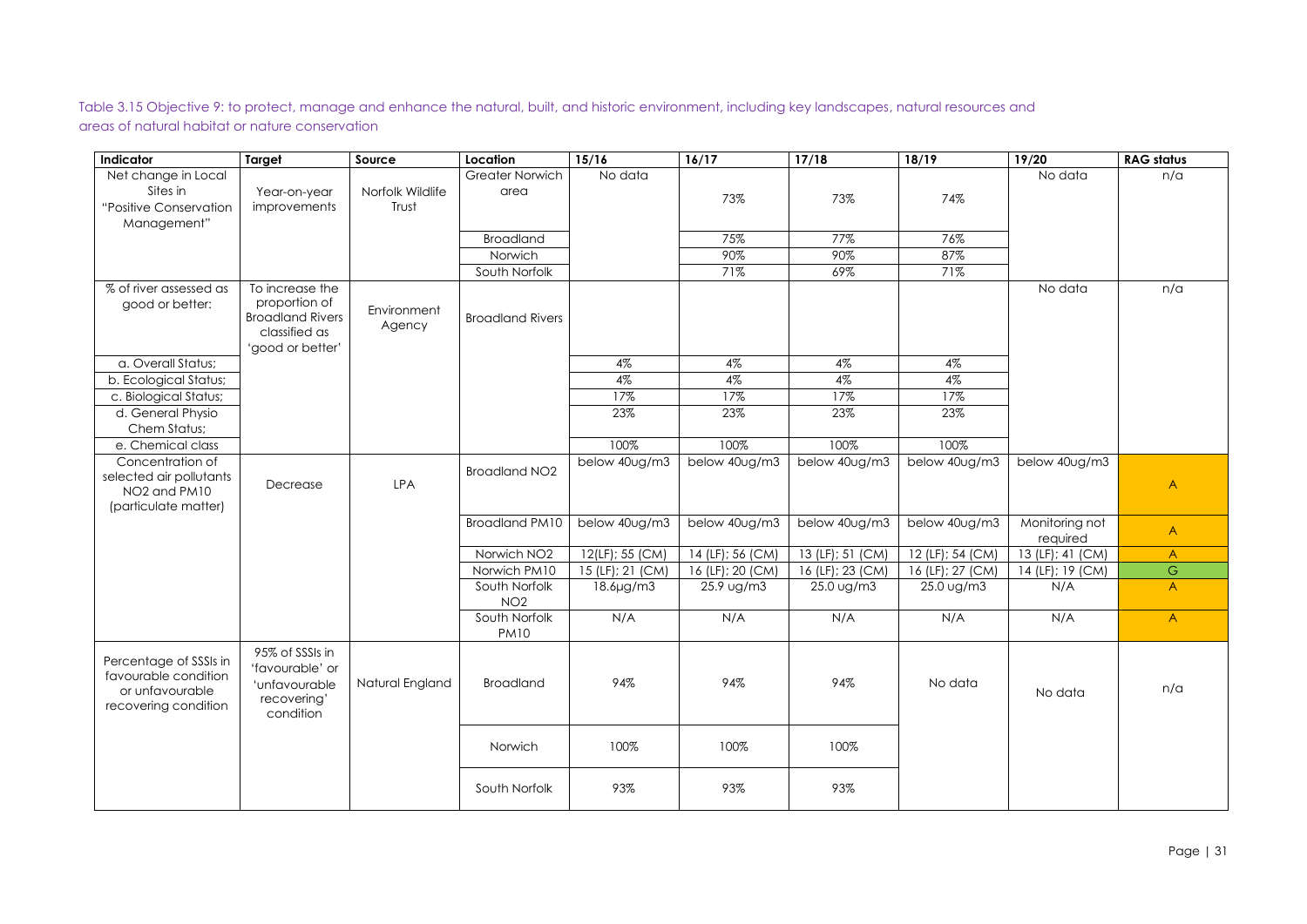| Indicator                                                                       | <b>Target</b> | Source     | Location                       | 15/16          | 16/17          | 17/18          | 18/19          | 19/20          | <b>RAG status</b> |
|---------------------------------------------------------------------------------|---------------|------------|--------------------------------|----------------|----------------|----------------|----------------|----------------|-------------------|
| Number of listed<br>buildings<br>lost/demolished                                | None          | LPA        | <b>Greater Norwich</b><br>area | $\overline{0}$ | $\mathbf 0$    | $\overline{O}$ | $\overline{0}$ | $\overline{0}$ | G                 |
|                                                                                 |               |            | <b>Broadland</b>               | $\overline{0}$ | $\mathsf O$    | $\overline{O}$ | $\mathsf{O}$   | $\overline{0}$ | ${\mathbb G}$     |
|                                                                                 |               |            | Norwich                        | $\overline{O}$ | $\overline{O}$ | $\overline{O}$ | $\overline{0}$ | $\overline{0}$ | $\mathsf{G}$      |
|                                                                                 |               |            | South Norfolk                  | $\overline{0}$ | $\mathsf O$    | $\overline{O}$ | $\mathbf 0$    | $\overline{0}$ | ${\mathbb G}$     |
| Percentage of new<br>and converted<br>dwellings on Previously<br>Developed Land | 25%           | <b>LPA</b> | <b>Broadland</b>               | 44%            | 46%            | 33%            | 36%            | 57%            | ${\mathbb G}$     |
|                                                                                 |               |            | Norwich                        | 69%            | 93%            | 81%            | 86%            | 89%            | G                 |
|                                                                                 |               |            | South Norfolk                  | 27%            | 9.4%           | 7.1%           | 9.1%           | 11.8%          | R                 |

Rag Status Key

 $R = Red$ 

A = Amber

G = Green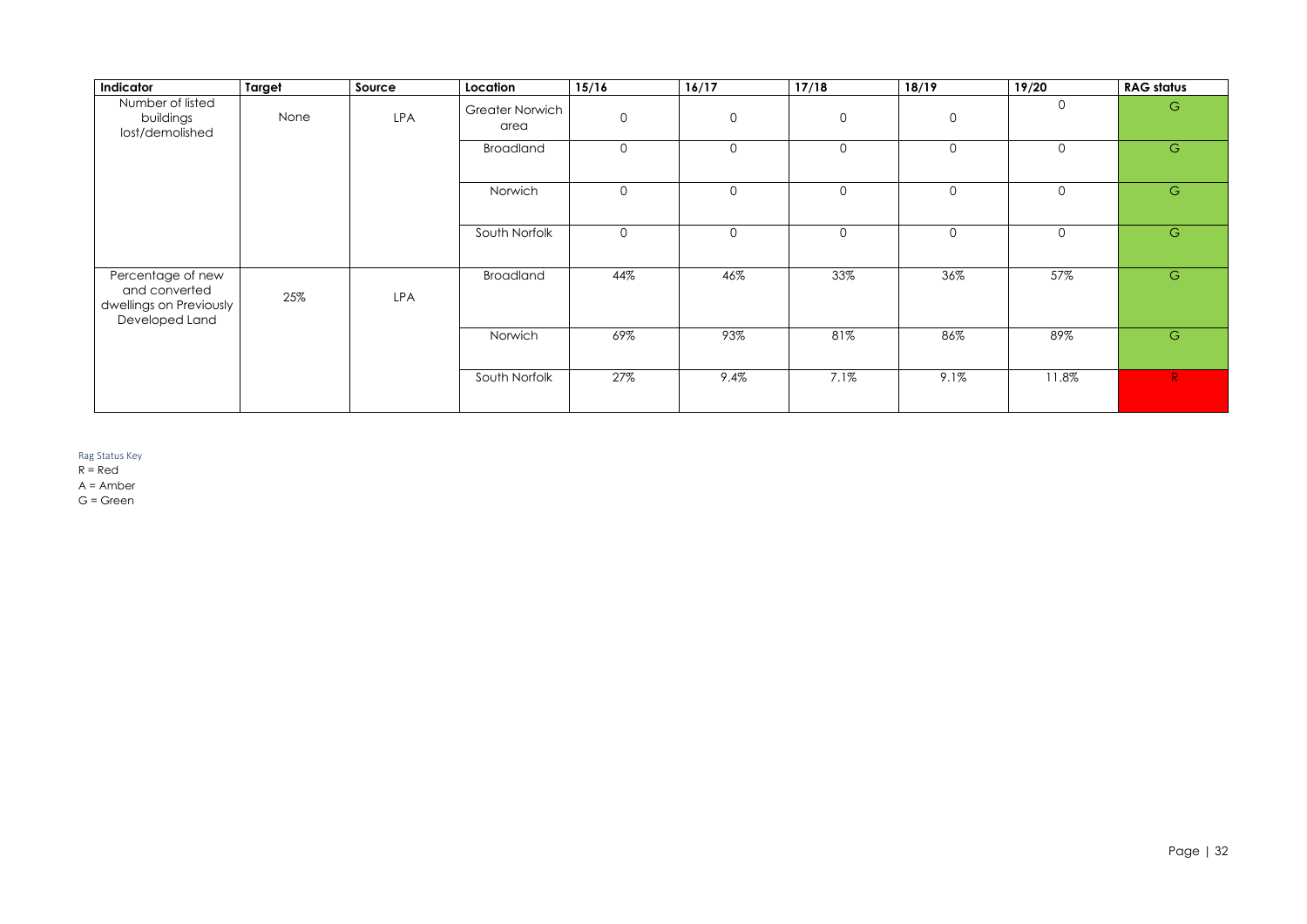## Net change in local sites in "Positive Conservation Management"

3.60 No data was collected this year due to the outbreak of the Covid19 pandemic.

#### The percentage of river assessed as good or better

3.61 The percentage of rivers assessed as good or better has remained the same in 2018/19. No data is available for this reporting year.

## Concentration of selected air pollutants

3.62 The pollution level in most areas of Greater Norwich are well below the recommended maximum. However, some specific locations form hotspots within Norwich. These include Castle Meadow and St Stephens where the concentration of nitrogen dioxide has been high. Buses and taxis are the main causes of these emissions. Norwich City Council is working on measures including traffic management and enforcement of Castle Meadow's Low Emission Zone to address this issue. It is also important to view this in the context that there have been significant improvements in air quality in St Stephens and Castle Meadow recently. Please note this year's data has not been ratified by DEFRA and as such it needs to be viewed with a degree of caution.

#### Percentage of Sites of Special Scientific Interest (SSSIs) in favourable condition or unfavourable recovering condition.

3.63 No comparable data has been released this year.

#### Number of listed buildings lost/demolished

3.64 The target was achieved as no listed building were lost or demolished this year.

## Percentage of new and converted dwellings on Previously Developed Land

3.65 The target was achieved in Norwich and Broadland.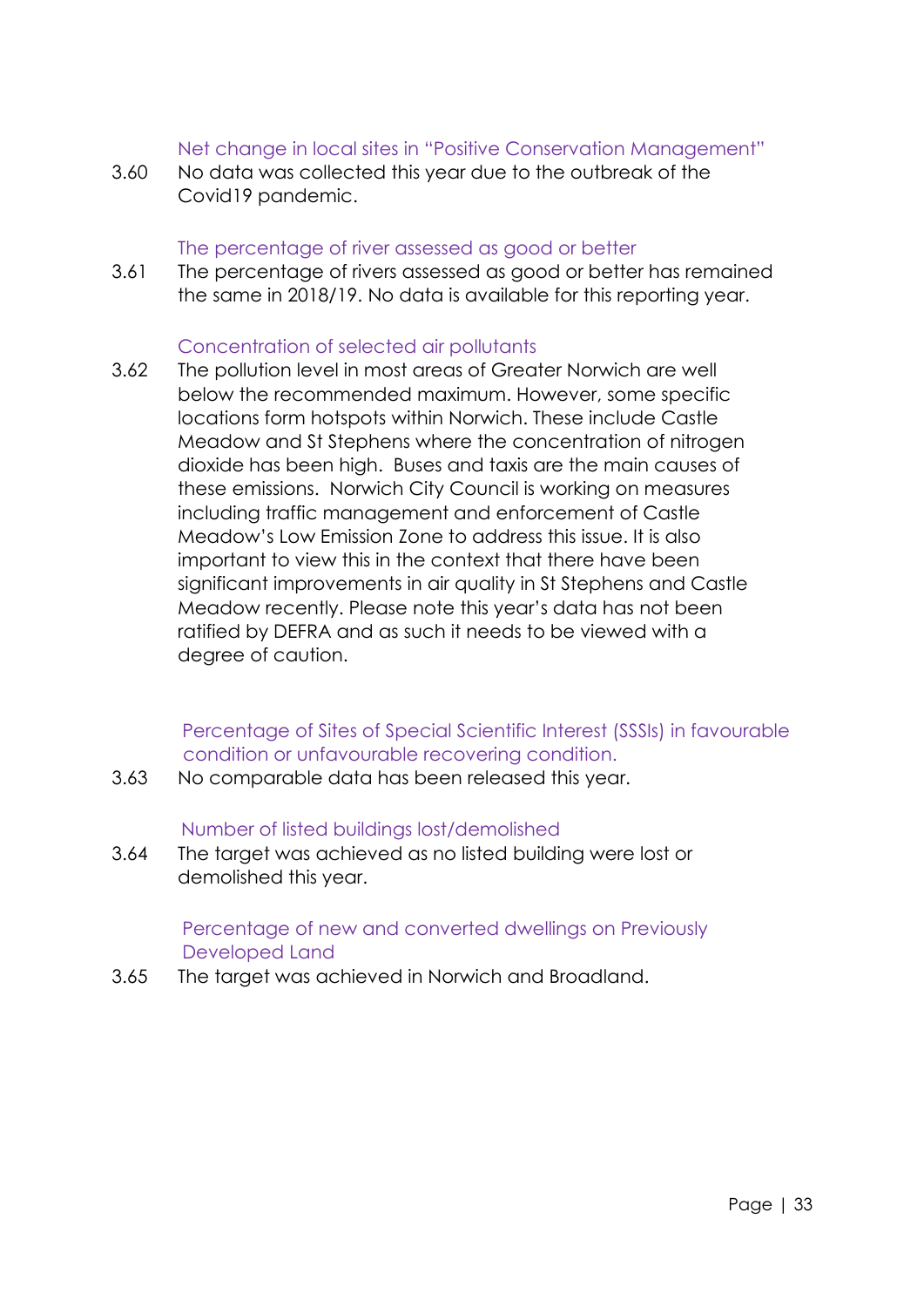| Indicator                                                                                            | <b>Target</b>                                 | Source                              | Location                   | 15/16  | 16/17  | 17/18  | 18/19  | 19/20  | <b>RAG</b><br>status |
|------------------------------------------------------------------------------------------------------|-----------------------------------------------|-------------------------------------|----------------------------|--------|--------|--------|--------|--------|----------------------|
| Reduction<br>in overall<br>crime                                                                     |                                               | <b>Norfolk</b><br>Police            | Greater<br>Norwich<br>area | 22,403 | 24,431 | 26,981 | 29,228 | 31,449 | R                    |
|                                                                                                      | <b>Broadland</b><br>3,871                     |                                     | <b>Broadland</b>           | 3,985  | 4,089  | 4,584  | 5,162  | 5,980  | R                    |
|                                                                                                      | Norwich<br>14,409                             |                                     | Norwich                    | 13,919 | 15,513 | 17,176 | 18,344 | 19,137 | R                    |
|                                                                                                      | South<br><b>Norfolk</b><br>4,033              |                                     | South<br>Norfolk           | 4,499  | 4,829  | 5,221  | 5,722  | 6,332  | R                    |
| Number of<br>people<br>killed or<br>seriously<br>injured<br>(KSI) in<br>road<br>traffic<br>accidents | Year-on-<br>year<br>reduction<br>in those KSI | <b>Norfolk</b><br>County<br>Council | Greater<br>Norwich<br>area | 173    | 194    | 177    | 210    | 245    | R                    |
|                                                                                                      |                                               |                                     | <b>Broadland</b>           | 45     | 61     | 48     | 46     | 72     | R                    |
|                                                                                                      |                                               |                                     | Norwich                    | 58     | 63     | 57     | 85     | 80     | $\overline{A}$       |
|                                                                                                      |                                               |                                     | South<br>Norfolk           | 70     | 70     | 72     | 79     | 93     | R                    |

# Table 3.16 Objective 10: to be a place where people feel safe in their communities

Rag Status Key

 $R = Red$ 

A = Amber

G = Green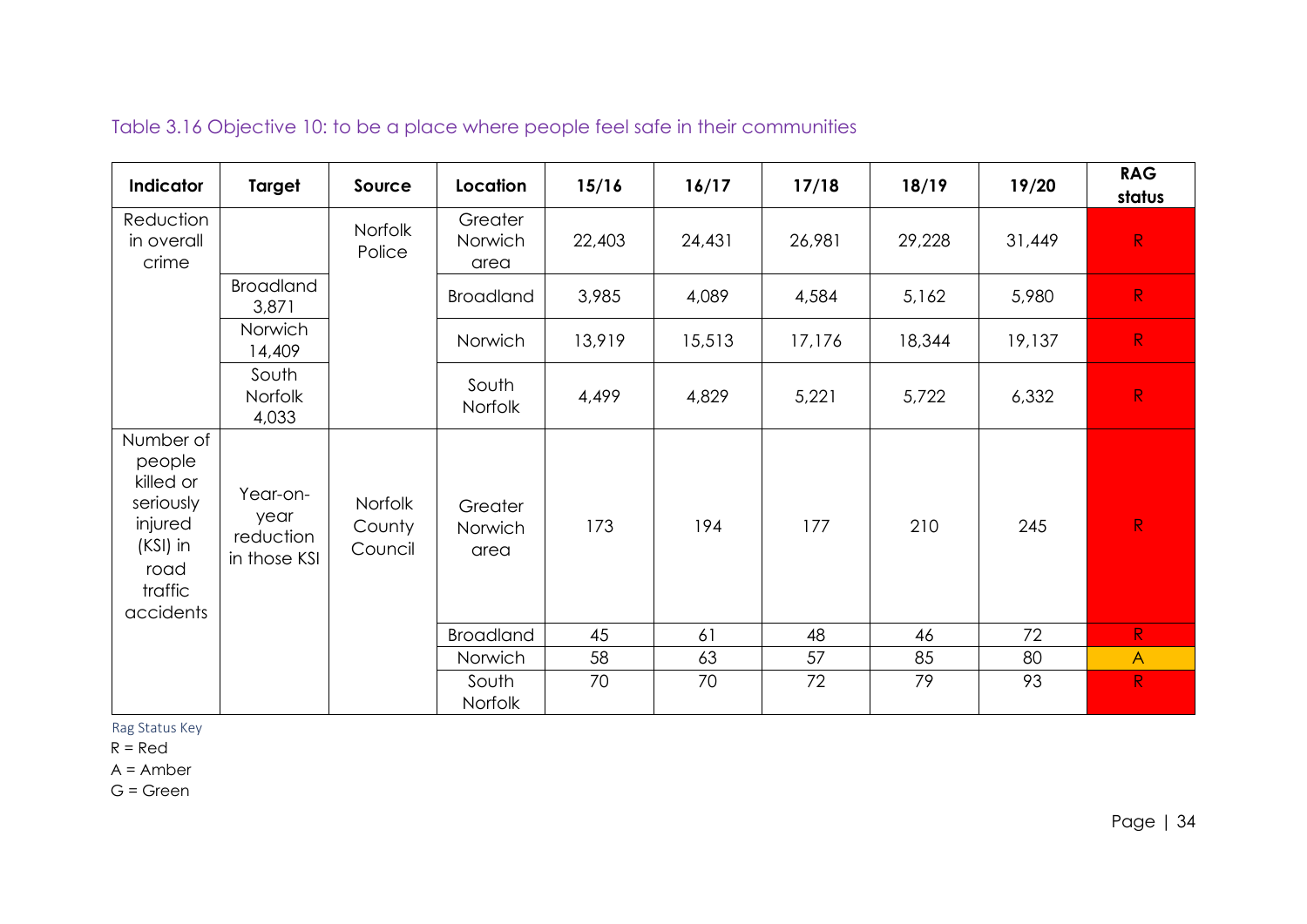# Reduction in overall crime

3.66 There has been an increase in total crime in 2019/20. The Crime Survey of England and Wales continues to cite the impact of improvements in crime recording processes as a reason for increases in police recorded crime.

### Number of people killed or seriously injured in road traffic accidents

3.67 The number of people killed or seriously injured in road traffic accidents has increased this year in all areas apart from Norwich as 5 fewer road traffic accidents were recorded. The greatest increase was recorded in Broadland, where vulnerable road users such as pedestrians and cyclists make up the greatest number of casualties.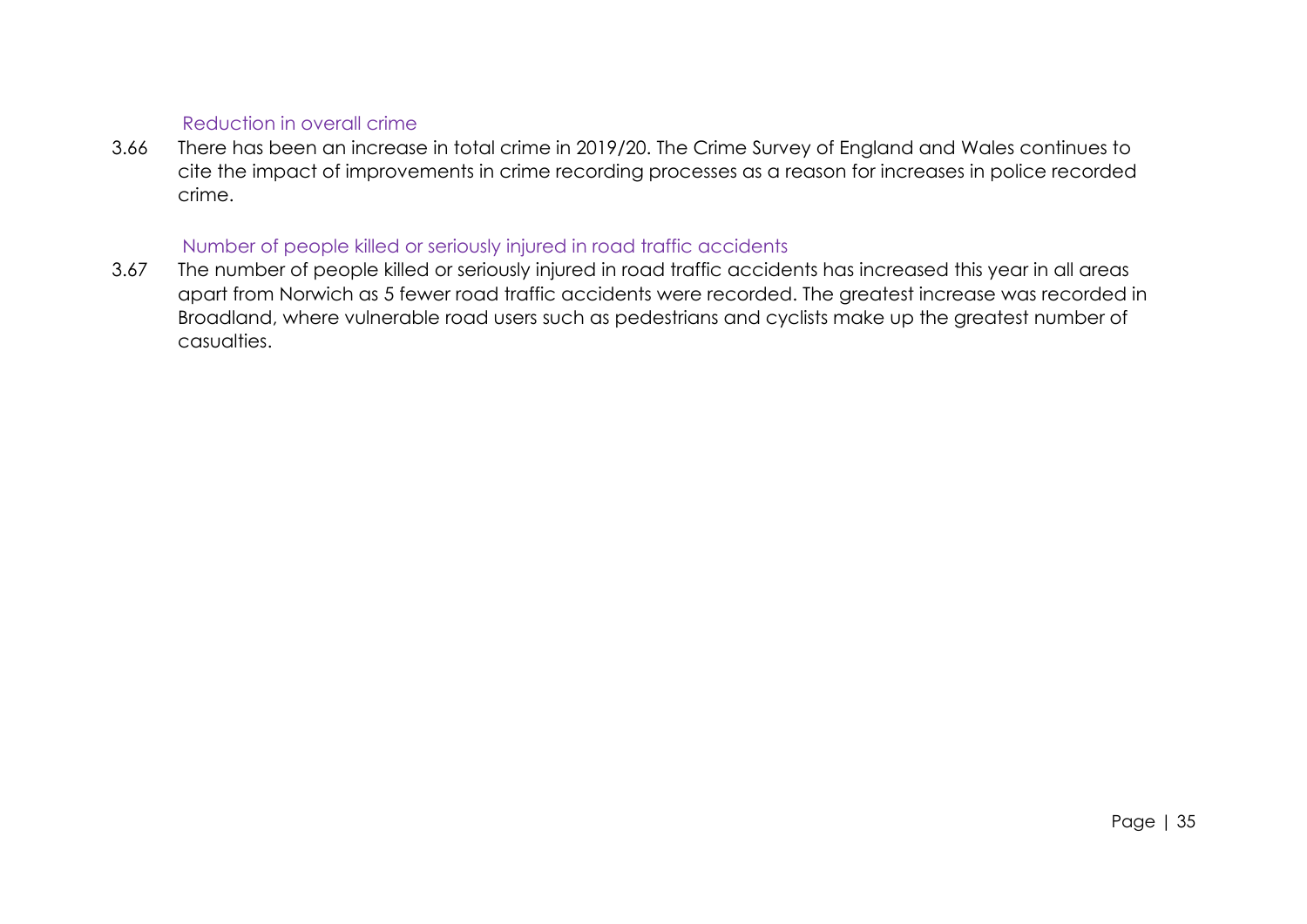# Table 3.17 Objective 11: to encourage the development of healthy and active lifestyles

| Indicator                                                                                                                | <b>Target</b>                                | Source                                         | Location                                        | 15/16                  | 16/17                | 17/18                | 18/19                    | 19/20                                        | <b>RAG status</b> |
|--------------------------------------------------------------------------------------------------------------------------|----------------------------------------------|------------------------------------------------|-------------------------------------------------|------------------------|----------------------|----------------------|--------------------------|----------------------------------------------|-------------------|
| Percentage of<br>working age<br>population<br>receiving<br>Employment<br>Support<br>Allowance and<br>incapacity benefits | In line with annual<br>national average      | <b>DWP</b><br>benefits<br>claimants<br>(NOMIS) | <b>Greater Norwich</b><br>area                  | 5.70%                  | Data<br>discontinued | Data<br>discontinued | Data<br>discontinued     | Data<br>discontinued                         | n/a               |
|                                                                                                                          |                                              |                                                | <b>Broadland</b>                                | 4.60%                  |                      |                      |                          |                                              |                   |
|                                                                                                                          |                                              |                                                | Norwich                                         | 7.80%                  |                      |                      |                          |                                              |                   |
|                                                                                                                          |                                              |                                                | South Norfolk                                   | 4.20%                  |                      |                      |                          |                                              |                   |
| Life expectancy<br>at birth of males<br>and females                                                                      | Increase at each<br>survey                   | ONS                                            | <b>Broadland</b><br>Males<br>Females<br>Norwich | 80.7<br>84.4           | 81.1<br>84.5         | 79.6<br>84.3         | Data not yet<br>released | Data not yet<br>released                     | n/a               |
|                                                                                                                          |                                              |                                                | Males<br>Females                                | 78.9<br>82.9           | 78.3<br>82.8         | 78.1<br>83.2         |                          |                                              |                   |
|                                                                                                                          |                                              |                                                | South Norfolk<br>Males<br>Females               | 81.4<br>84.4           | 81.3<br>84.8         | 81.1<br>85.0         |                          |                                              |                   |
| Percentage of<br>physically active<br>adults                                                                             | Increase percentage<br>annually              | Public<br>Health<br>England                    | <b>Broadland</b>                                | 62.10%                 | No data              | 63.00%               | 69.70%                   | Data not yet<br>released                     |                   |
|                                                                                                                          |                                              |                                                | Norwich                                         | 59.50%                 | No data              | 68.50%               | 67.10%                   |                                              |                   |
|                                                                                                                          |                                              |                                                | South Norfolk                                   | 63.40%                 | No data              | 69.10%               | 73.30%                   |                                              |                   |
| Percentage of<br>obese adults                                                                                            | Decrease percentage                          | Public<br>Health<br>England                    | <b>Broadland</b>                                | No data                | 19.90%               | 22.80%               | Data<br>Discontinued     | Data<br>discontinued?                        |                   |
|                                                                                                                          |                                              |                                                | Norwich                                         |                        | 18.20%               | 22.50%               |                          |                                              |                   |
|                                                                                                                          |                                              |                                                | South Norfolk                                   |                        | 22.70%               | 21.90%               |                          |                                              |                   |
| Percentage of<br>obese<br>children (yr 6)                                                                                | Decrease percentage                          | Public<br>Health<br>England                    | <b>Broadland</b>                                | 13.40%                 | 13.90%               | 15.50%               | 15.60%                   | Data not yet<br>released or<br>discontinued? |                   |
|                                                                                                                          |                                              |                                                | Norwich                                         | 18.60%                 | 19.20%               | 18.70%               | 20.20%                   |                                              |                   |
|                                                                                                                          |                                              |                                                | South Norfolk                                   | 15.80%                 | 14.60%               | 15.10%               | 15.60%                   |                                              |                   |
| Health Impact<br>Assessment                                                                                              | All development of<br>500+ dwellings to have | <b>LPA</b>                                     | <b>Broadland</b><br>Norwich                     | Assume all<br>relevant |                      |                      |                          |                                              | n/a               |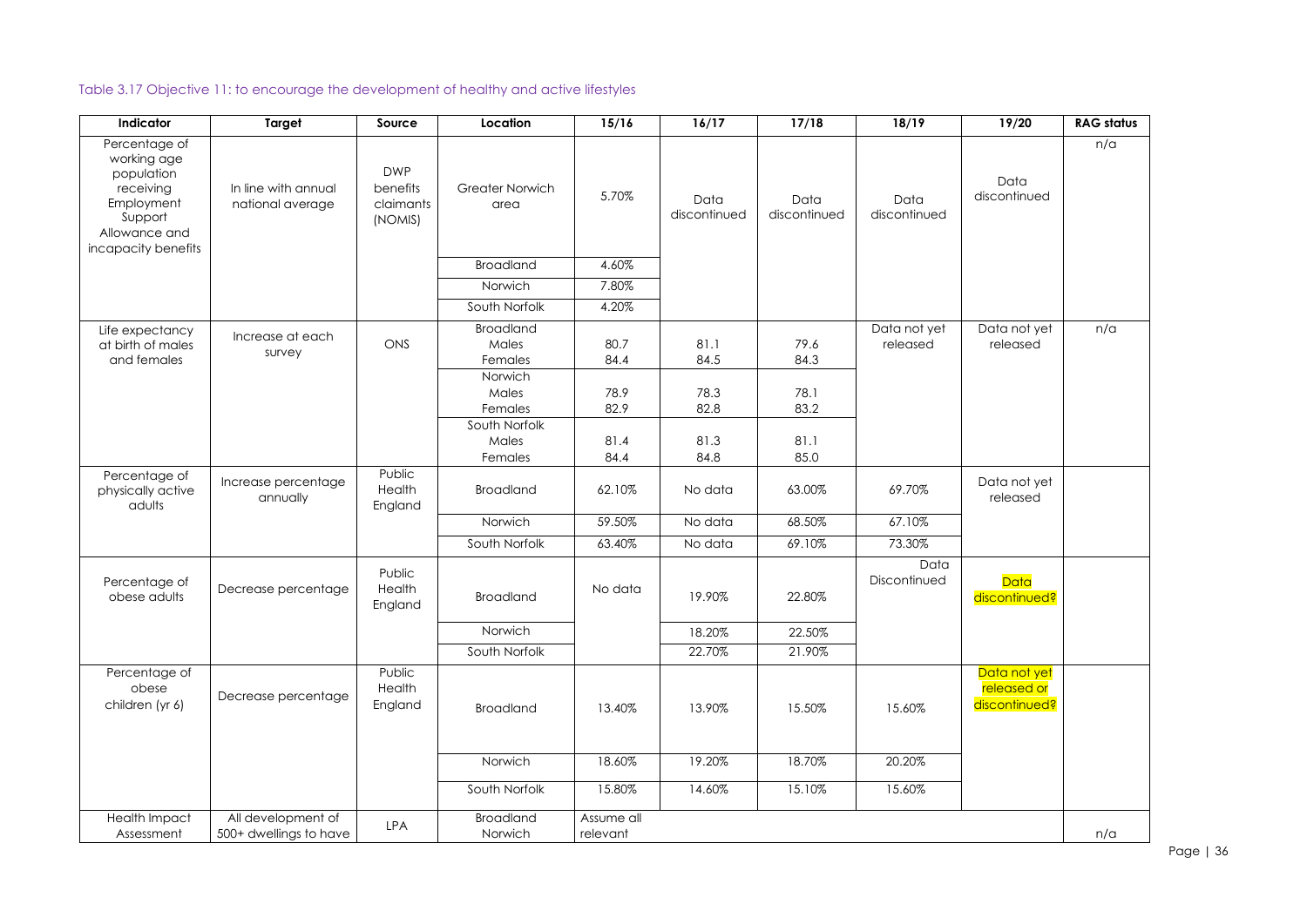| Indicator                                                                                                                         | Target                                                                                                                                                                                                                        | Source               | Location      | 15/16                              | 16/17 | 17/18 | 18/19 | 19/20 | <b>RAG status</b> |
|-----------------------------------------------------------------------------------------------------------------------------------|-------------------------------------------------------------------------------------------------------------------------------------------------------------------------------------------------------------------------------|----------------------|---------------|------------------------------------|-------|-------|-------|-------|-------------------|
|                                                                                                                                   | health impact<br>assessment                                                                                                                                                                                                   |                      | South Norfolk | planning<br>applications<br>comply |       |       |       |       |                   |
| Accessibility of<br>leisure and<br>recreation<br>facilities based on<br>Sport England<br>Active<br><b>Places Power</b><br>website | Trajectory to reduce<br>by half the<br>percentage of<br>wards with less than<br>the<br>EoE average personal<br>share of access to<br>sports halls (2009 base<br>$= 67\%)$ , swimming<br>pools (65%) and indoor<br>bowls (12%) | LPA/Sport<br>England |               | See table in<br>para 3.72          |       |       |       |       | n/a               |

Rag Status Key

 $R = Red$ 

A = Amber

G = Green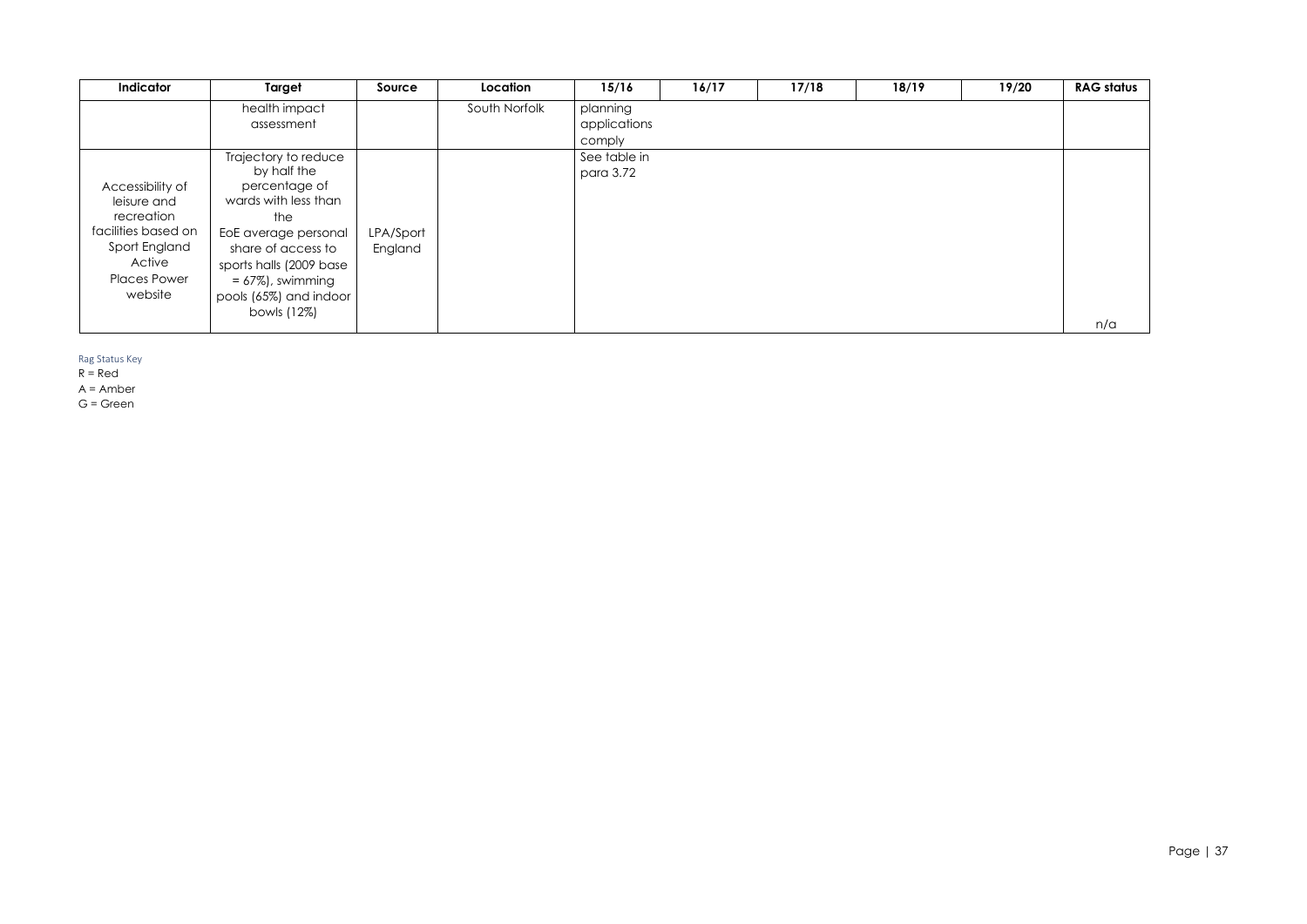Percentage of working age population receiving Employment Support Allowance and incapacity benefits

3.68 The data for this indicator has been discontinued.

Life expectancy at birth

3.69 No data for 19/20.

Percentage of physically active adults

3.70 No data for 19/20.

Percentage of obese/overweight adults

3.71 There is no comparable data this year.

## Percentage of obese children

3.72 No data for 19/20.

## Health Impact Assessment

3.73 All relevant planning applications (over 500 homes) require health impact assessments in order to be validated/approved, so it is assumed that compliance with this indicator has been achieved.

# Accessibility of leisure and recreation facilities

3.74 Data is not available for this indicator.

# Table 3.18 Accessibility of leisure and recreation facilities

| Area                       |                        | 15/16             | 16/17             | 17/18   | 18/19   | 19/20   | <b>RAG</b><br>status |
|----------------------------|------------------------|-------------------|-------------------|---------|---------|---------|----------------------|
| Greater<br>Norwich<br>area | Sports<br>Halls        | <b>No</b><br>data | <b>No</b><br>data | No data | No data | No data | n/a                  |
|                            | Swimming<br>Pool       |                   |                   |         |         |         |                      |
|                            | Indoor<br><b>Bowls</b> |                   |                   |         |         |         |                      |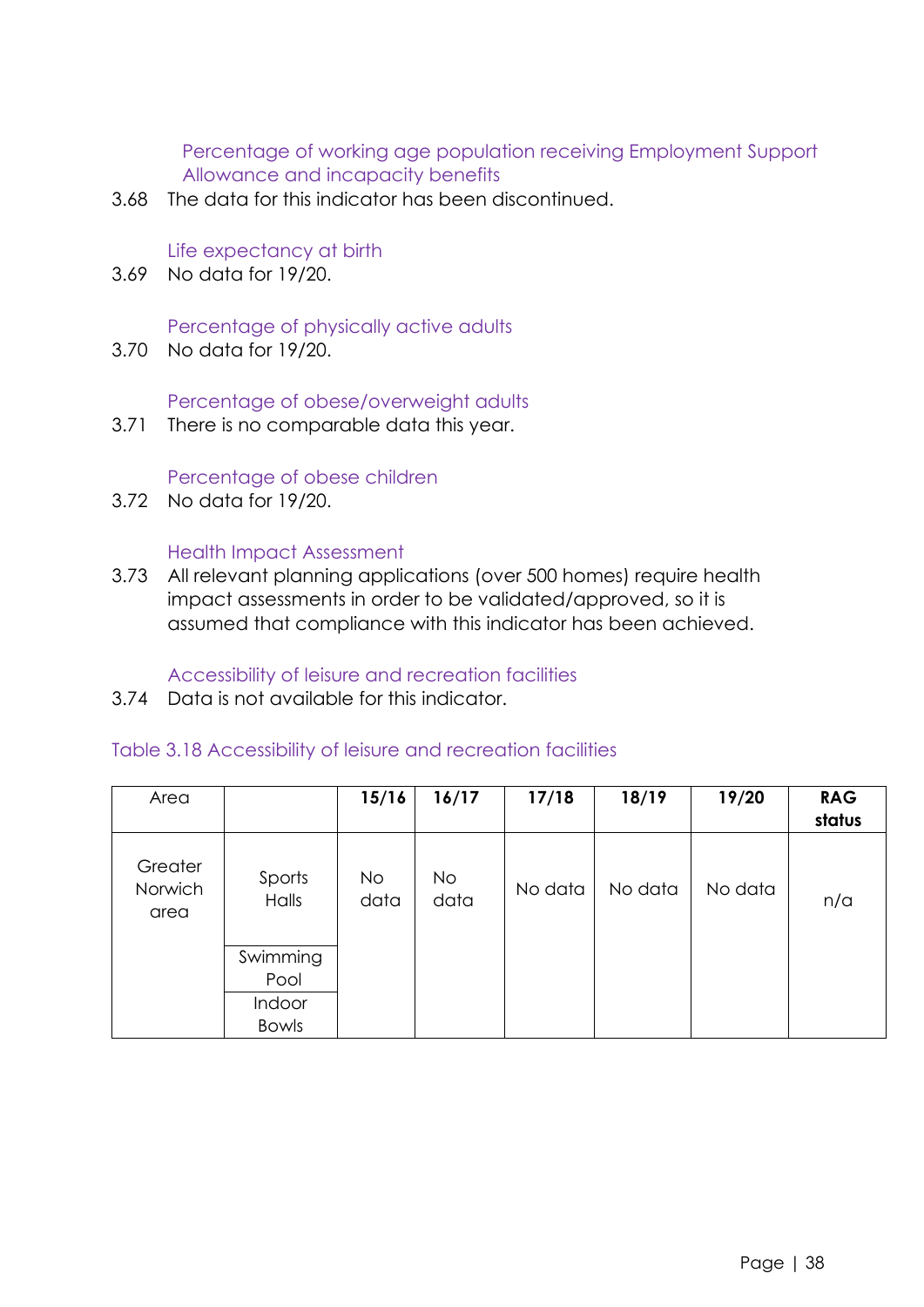# Table 3.19 Objective 12: to involve as many people as possible in new planning policy

| Indicator                                          | Target                                                                  | Source     | <b>District</b>  | $2011/12 - 2016/17$ | <b>RAG</b><br>status |
|----------------------------------------------------|-------------------------------------------------------------------------|------------|------------------|---------------------|----------------------|
| Statement<br>of<br>Community<br><b>Involvement</b> | Statement<br>οt<br>community<br>involvement<br>Less than 5<br>years old | <b>LPA</b> | <b>Broadland</b> | Adopted 2016        | G                    |
|                                                    |                                                                         |            | Norwich          | Adopted 2016        | G                    |
|                                                    |                                                                         |            | South<br>Norfolk | Adopted 2017        | G                    |

Rag Status Key

 $R = Red$ 

A = Amber

G = Green

# Statement of Community Involvement/Engagement

3.75 The Statement of Community Involvements for all three districts were reviewed and revised in 2016 to standardise the approach to public involvement in plan making across the three districts and support the preparation of the new Greater Norwich Local Plan.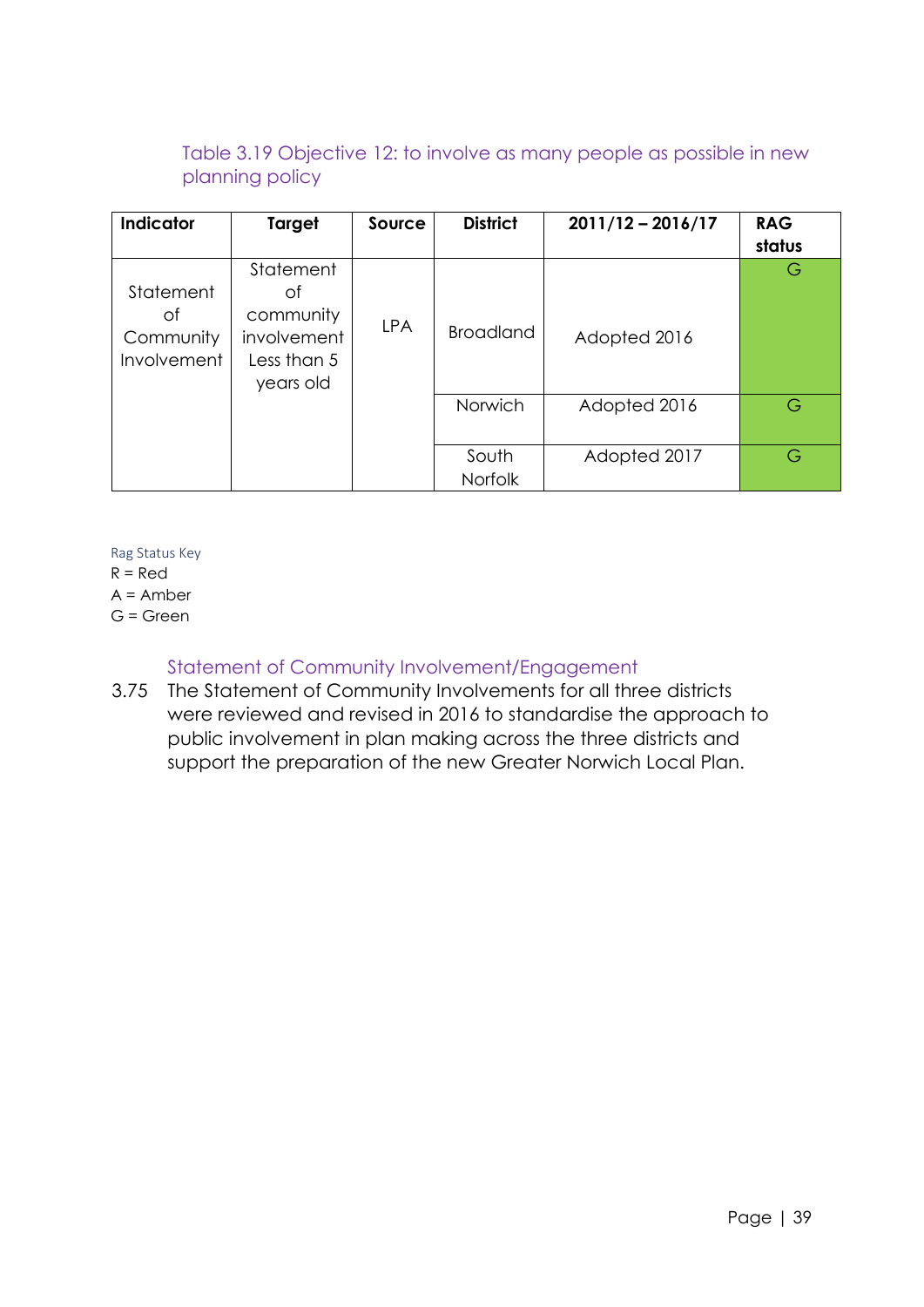# **Appendices A to G se[e](http://www.greaternorwichgrowth.org.uk/planning/monitoring/) [webpage](http://www.greaternorwichgrowth.org.uk/planning/monitoring/)**